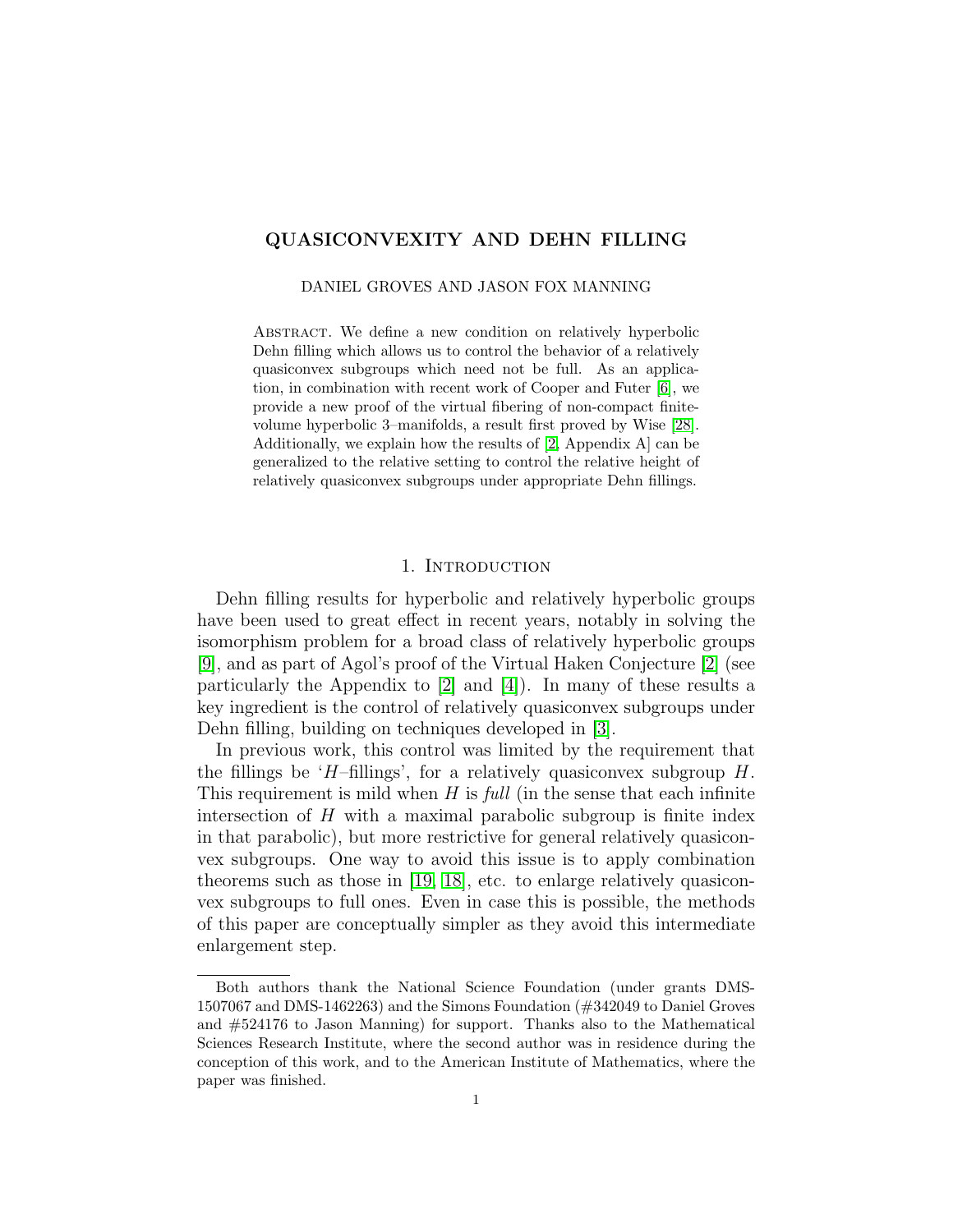In this paper, we propose a new condition on relatively hyperbolic Dehn filling, which we call  $H$ –wide, which is applicable to relatively quasiconvex subgroups  $H$  in much greater generality than previous techniques. We prove that under sufficiently long and  $H$ –wide fillings, the same control can be had over the behavior of a relatively quasiconvex subgroup  $H$  under filling as could be obtained with sufficiently long  $H$ –fillings in the previous works.

We provide two main applications. First, we combine our work with recent work of Cooper and Futer [\[6\]](#page-31-0) to give a new proof of the following theorem of Wise.

<span id="page-1-0"></span>**Theorem A.** [\[28,](#page-32-0) Theorem 14.29] Suppose that  $G$  is the fundamental group of a non-compact finite-volume hyperbolic 3–manifold. Then G is virtually compact special.

The study of (virtually) special cube complexes and groups was initiated by Haglund and Wise in [\[13\]](#page-31-7); we refer to that paper for the definition and basic properties. The following is an immediate consequence of Theorem [A](#page-1-0) and Agol's criterion for fibering [\[1,](#page-31-8) Theorem 1.1].

**Corollary B.** Suppose that  $M$  is a non-compact finite-volume hyperbolic 3–manifold. Then  $M$  has a finite-sheeted cover which fibers over the circle.

Previous to this paper, Wise's unpublished manuscript [\[28\]](#page-32-0) contained the only proof that a non-compact finite-volume hyperbolic 3-manifold virtually fibers over a circle. Our proof does not rely on any results from [\[28\]](#page-32-0) (and neither does the one in [\[6\]](#page-31-0)).

The second application we provide is to use  $H$ –wide fillings to explain how the results from [\[2,](#page-31-1) Appendix A] can be generalized to control the 'relative height' of relatively quasiconvex subgroups under Dehn fillings. We apply this to prove a result (Theorem [7.18\)](#page-30-0) needed by Wilton and Zalesskii in their work [\[27\]](#page-32-1) on profinite rigidity of 3–manifold groups.

1.1. On virtual fibering of hyperbolic 3–manifolds. Agol proved in [\[2\]](#page-31-1) that fundamental groups of closed hyperbolic 3–manifolds are virtually special, which implies that these manifolds are virtually Haken, and virtually fibered. He also proved that Kleinian groups are LERF, and large.

In the non-compact but finite-volume case, the LERF and large results are included in Agol's result, and these manifolds are well known to be Haken. However virtual fibering in the non-compact case is not covered by [\[2\]](#page-31-1).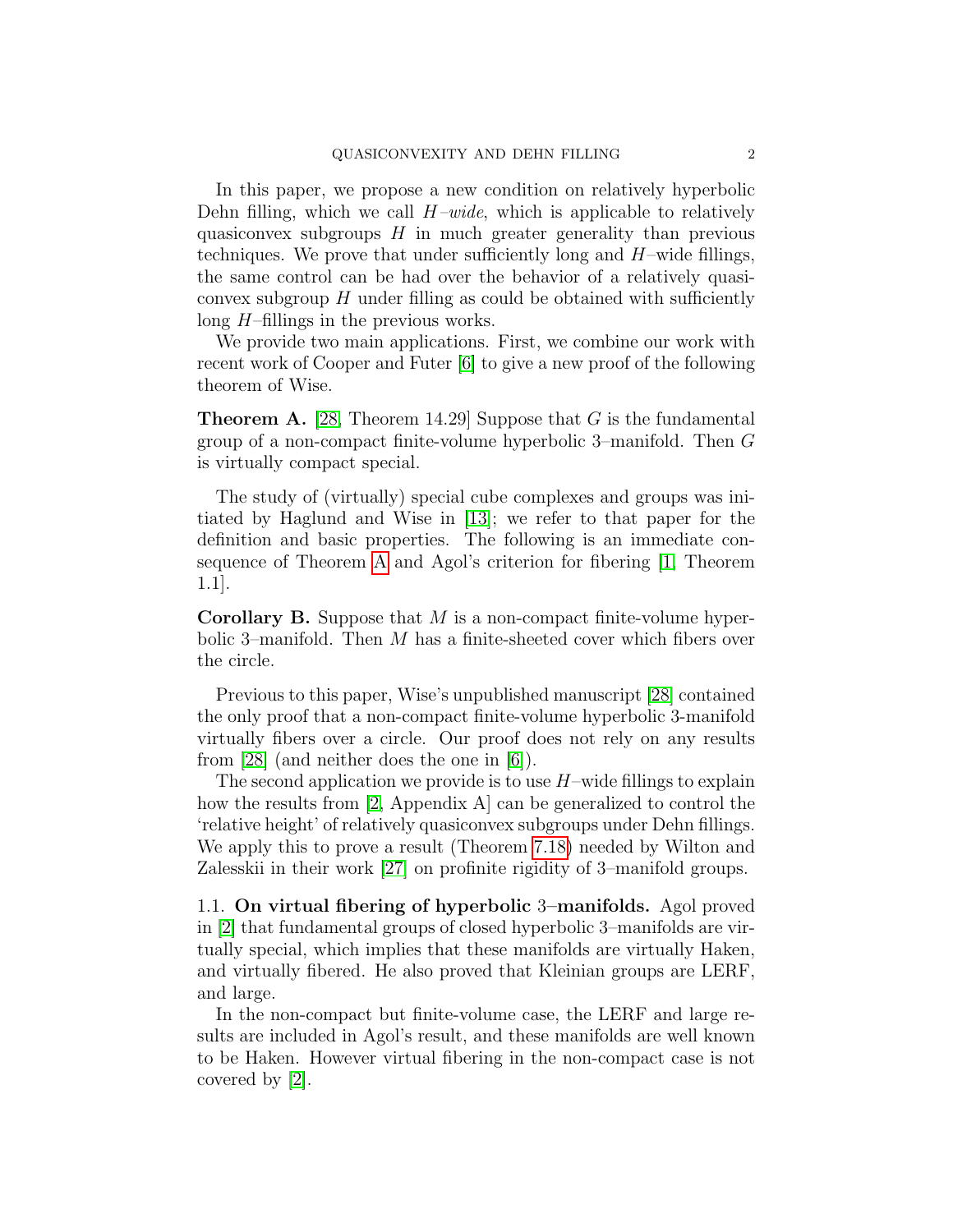We make some comments on Wise's proof of Theorem [A](#page-1-0) in the most recent publicly available version of [\[28\]](#page-32-0), dated October 29, 2012. This proof relies on [\[28,](#page-32-0) Theorem 16.28], which in turn uses [\[28,](#page-32-0) Theorem 16.16] in three places. This last result is about the separability of quasiconvex subgroups of certain graphs of virtually sparse special groups. In the proof of [\[28,](#page-32-0) Theorem 16.16], Wise asserts that relative quasiconvexity of subgroups of relatively hyperbolic groups persists under sufficiently long fillings and refers to Osin [\[22\]](#page-32-2). Such a result is not in [\[22\]](#page-32-2) and in fact a correct formulation requires some care (see Example [4.8](#page-13-0) below).

As explained above, existing results about controlling relatively quasiconvex subgroups under Dehn filling, such as those in [\[3,](#page-31-4) [2\]](#page-31-1) and also [\[28,](#page-32-0) Theorem 15.6], apply to relatively quasiconvex subgroups which are full, and they do not apply in the setting needed in [\[28,](#page-32-0) Theorem 16.16].

We believe the above issue in the proof of [\[28,](#page-32-0) Theorem 16.16] can be fixed using either a 'Combination Theorem' approach or techniques as in the current paper. However, one of our goals here is to use the advances of the last five years to give an alternative proof of virtual fibering in the non-compact setting.

1.2. Outline. In Section [2](#page-3-0) we recall the basic concepts about relatively hyperbolic groups, relatively quasiconvex subgroups, and Dehn filling. In Section [3](#page-6-0) we introduce the notion of H–wide fillings. In Section [4](#page-9-0) we prove that the behavior of a relatively quasiconvex subgroup H under sufficiently long and  $H$ –wide fillings is well-controlled. We also give an example to show that this is not true without the assumption of  $H$ –wideness. In Section [5](#page-14-0) we prove that in certain circumstances we can ensure the existence of appropriate  $H$ –wide fillings. In Section [6](#page-15-0) we provide the application to virtual specialness of fundamental groups of finite-volume hyperbolic 3–manifolds. Finally, in Section [7,](#page-21-0) we prove that the results about height in the hyperbolic setting from [\[2,](#page-31-1) Appendix A] can be generalized to control relative height under sufficiently long and H–wide fillings. These results may be of independent interest. As an application, we prove Theorem [7.18,](#page-30-0) the result required by Wilton and Zalesskii.

Acknowledgments. Thanks to Stefan Friedl for asking for an alternative account of virtual fibering for finite-volume hyperbolic 3– manifolds, and to Henry Wilton for useful discussions and for asking us to prove Theorem [7.18.](#page-30-0) Thanks also to Dave Futer and Eduard Einstein for useful comments on an earlier version of this paper.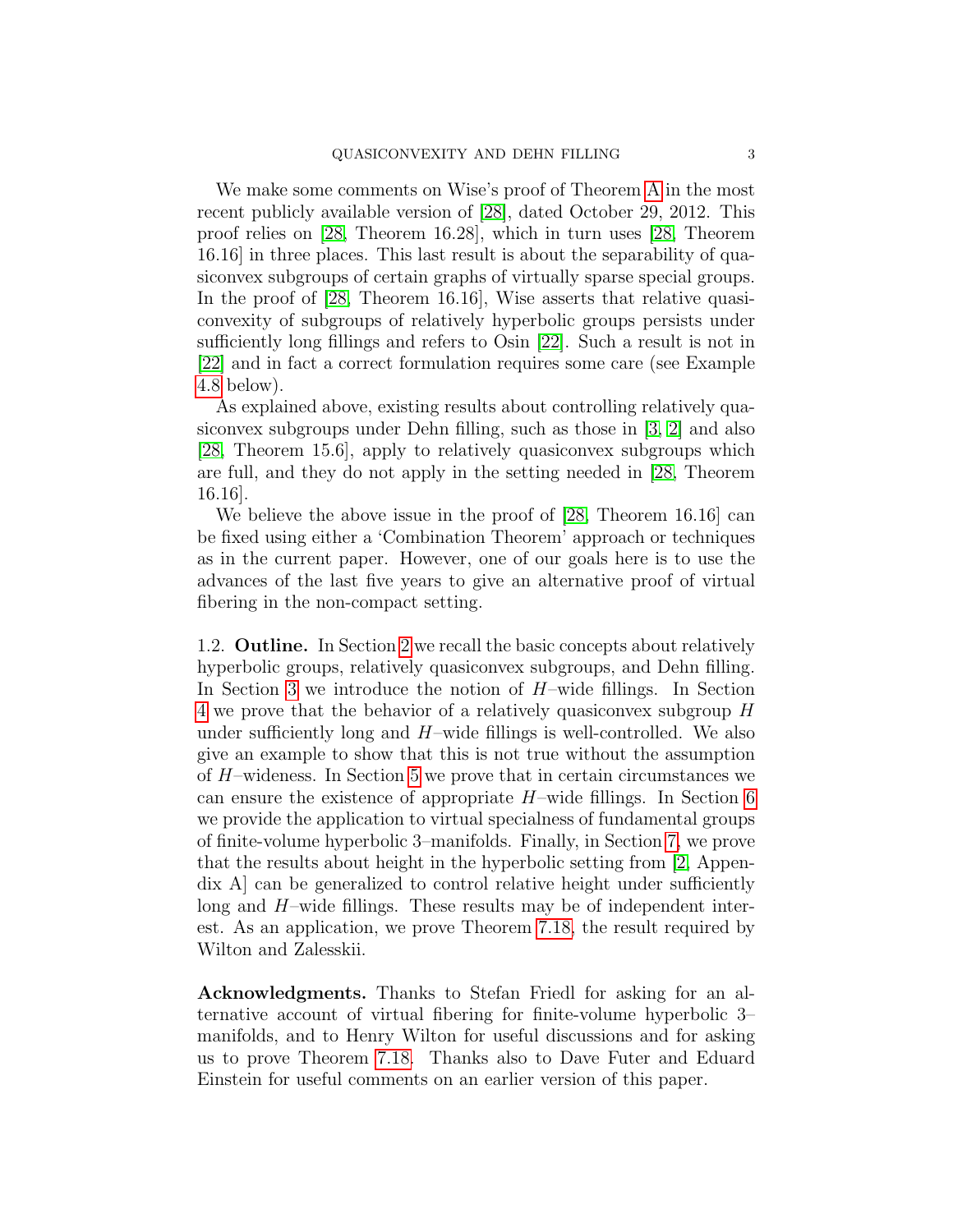### 2. Background

<span id="page-3-0"></span>For background on relatively hyperbolic groups, their associated cusped spaces, and relatively hyperbolic Dehn filling see [\[11\]](#page-31-9). For background on relatively quasiconvex subgroups see [\[3,](#page-31-4) [15\]](#page-31-10). We always work in a *combinatorial cusped space*  $X = X(G, \mathcal{P}, S)$ , where S is some chosen generating set for G which also contains generating sets for the peripheral groups  $P \in \mathcal{P}$ . This cusped space contains a copy of the Cayley graph of G with respect to the generators  $S$ . The *depth* of a vertex of  $X$  is its distance to the Cayley graph.

Suppose that  $(G, \mathcal{P})$  is relatively hyperbolic. We fix a combinatorial cusped space X for the pair  $(G, \mathcal{P})$  as in [\[11\]](#page-31-9). Since  $(G, \mathcal{P})$  is relatively hyperbolic, X is Gromov hyperbolic. Unless otherwise stated,  $\delta$  is a hyperbolicity constant for the space  $X$ .

Recall that a *Dehn filling* of  $(G, \mathcal{P})$  is determined by a collection  $\mathcal{N} = \{N_P\}_{P \in \mathcal{P}}$  of normal subgroups  $N_P \triangleleft P$ . The Dehn filling is the quotient

$$
G(\mathcal{N}) = G/\langle \langle \cup N_P \rangle \rangle.
$$

The *peripheral groups* of  $G(N)$  are the images of the elements of  $P$  in  $G(\mathcal{N})$ . We often abbreviate this as  $(G,\mathcal{P}) \to (\overline{G},\overline{\mathcal{P}})$ . A statement S holds for all sufficiently long fillings if there is a finite set  $B \subset \cup P \setminus \{1\}$ so that S holds for any fillings  $G(\mathcal{N})$  so that  $N_P \cap B = \emptyset$  for all  $P \in \mathcal{P}$ . If  $(\overline{G}, \overline{\mathcal{P}})$  is a Dehn filling of  $(G, \mathcal{P})$ , with  $\overline{G} = G/K$ , then one obtains a combinatorial cusped space  $\overline{X}$  for  $(\overline{G}, \overline{P})$  by taking  $\overline{X}$  equal to  $K\backslash X$ with self-loops removed. In fact, since the self-loops do not affect the metric on the zero-skeleton, we ignore the issue of removing them and abuse notation by setting  $\overline{X} = K \backslash X$ .

The following result is key to any approach to relatively hyperbolic Dehn filling theorems using the cusped space.

<span id="page-3-2"></span>**Theorem 2.1.** Using the cusped spaces just described, let B be a finite metric ball in  $X$ . For all sufficiently long fillings the quotient map  $X \to K \backslash X$  restricts on B to an isometric embedding whose image is a metric ball.

*Proof.* This follows immediately from [\[22,](#page-32-2) Theorem 1.1].  $\Box$ 

Using the coarse Cartan-Hadamard Theorem [\[7,](#page-31-11) A.1] and the uniform hyperbolicity of combinatorial horoballs [\[11,](#page-31-9) Theorem 3.8] we obtain the following corollary, which was stated in a slightly weaker form as [\[3,](#page-31-4) Proposition 2.3].

<span id="page-3-1"></span>**Proposition 2.2.** For all  $\delta > 0$  there is a  $\delta' > 0$  so that if the combinatorial cusped space X is  $\delta$ -hyperbolic, then for all sufficiently long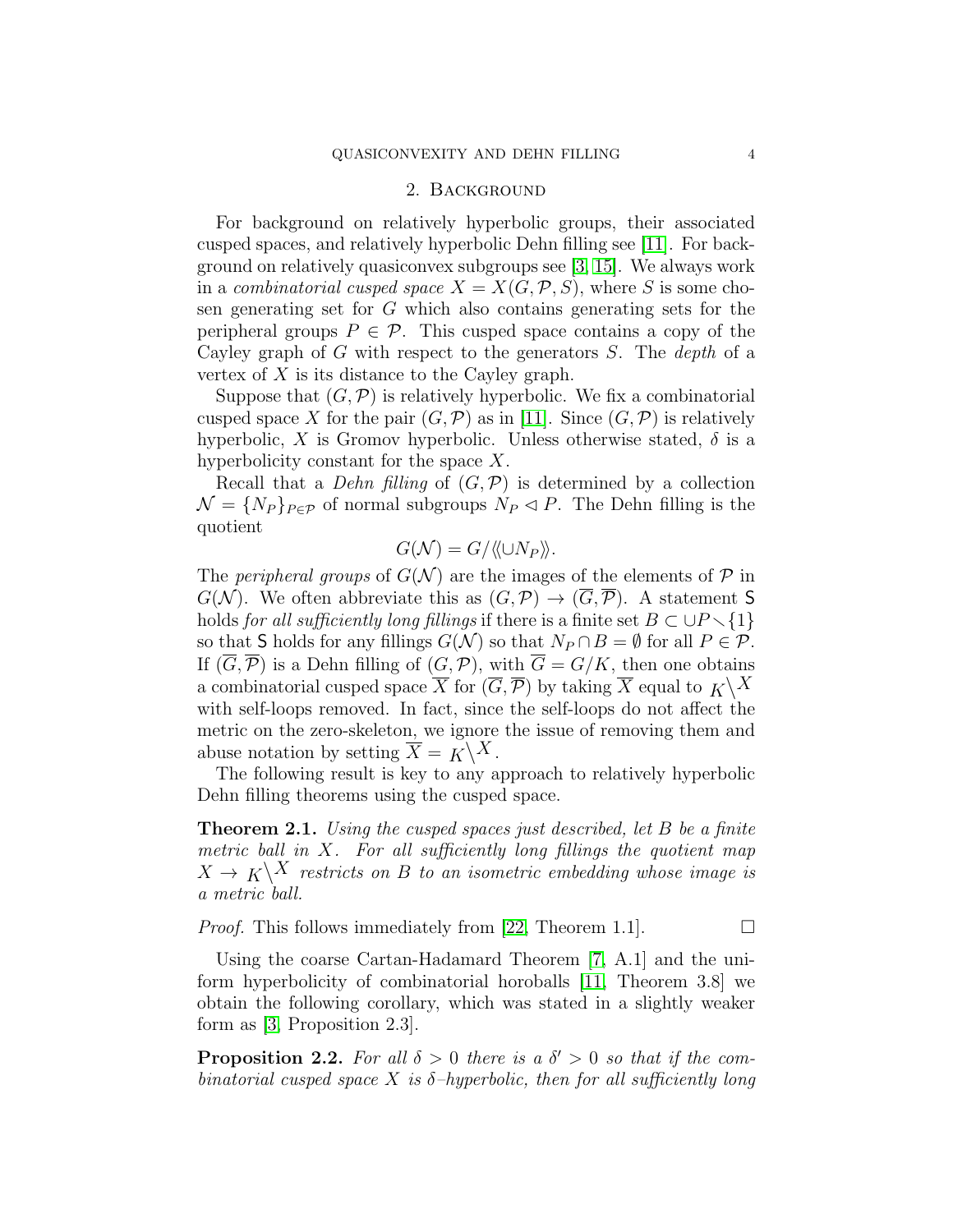fillings, the combinatorial cusped space  $\overline{X}$  of the Dehn filling is  $\delta'$ hyperbolic.

**Remark 2.3.** Proposition [2.2](#page-3-1) implies that  $(\overline{G}, \overline{\mathcal{P}})$  is relatively hyperbolic, using only Theorem [2.1.](#page-3-2) The proof of Theorem [2.1](#page-3-2) in [\[11\]](#page-31-9) used the bicombing of  $X$  by *preferred paths*, whereas the proof that the cusped space of X is Gromov hyperbolic used a homological bicombing which used an adaptation of results of Mineyev from [\[21\]](#page-32-3). Using the above approach allows one to avoid the homological bicombing in [\[11\]](#page-31-9) entirely.

**Definition 2.4.** Suppose that  $(G, \mathcal{P})$  is relatively hyperbolic with associated cusped space X. Let A be a horoball in X, and let  $R > 0$ . A geodesic penetrates A to depth R or R–penetrates A if it contains a point in A at depth R.

Suppose  $H \leq G$ . Then A is R-penetrated by H if there is a geodesic  $\gamma$  with endpoints in H which R–penetrates A.

Recall the following result from [\[18\]](#page-31-6).

<span id="page-4-0"></span>**Proposition 2.5.** [\[18,](#page-31-6) Proposition A.6] Let  $(G, \mathcal{P})$  be relatively hyperbolic and  $H \leq G$  be relatively quasiconvex. There is a constant R so that whenever a horoball A of X is R-penetrated by H then the intersection of H with the stabilizer of the horoball is infinite.

The following is a combination of Lemma 3.3 from [\[12\]](#page-31-12), and a statement implicit in its proof.

**Lemma 2.6.** [\[12,](#page-31-12) Lemma 3.3] Suppose  $(G, \mathcal{P})$  is relatively hyperbolic, with  $\delta$ -hyperbolic combinatorial cusped space X. Suppose further that  $P_1$  and  $P_2$  are distinct conjugates of elements of  $P$ , and that  $F =$  $P_1 \cap P_2$ . Then F acts freely on some set Q in X which lies in the Cayley graph and has diameter (in X) at most  $2\delta + 1$ .

In particular, there is a constant C depending only on  $\delta$  and the cardinality of the generating set S so that  $\#F \leq C$ .

The second part of the Lemma says that if  $P_1$  and  $P_2$  are distinct maximal parabolics, then  $\#P_1 \cap P_2 \leq C$ . In other words, the family  $\mathcal P$ is  $C$ -almost malnormal. In particular, for a parabolic subgroup A of size more than C, there is no ambiguity about which  $g \in G$  and which  $P \in \mathcal{P}$  has  $A \leq P^g$  (up to the choice of conjugating element in gP).

The following result was stated without proof as [\[12,](#page-31-12) Proposition 3.4]. The proof that we provide here is more elementary than the one suggested in [\[12\]](#page-31-12).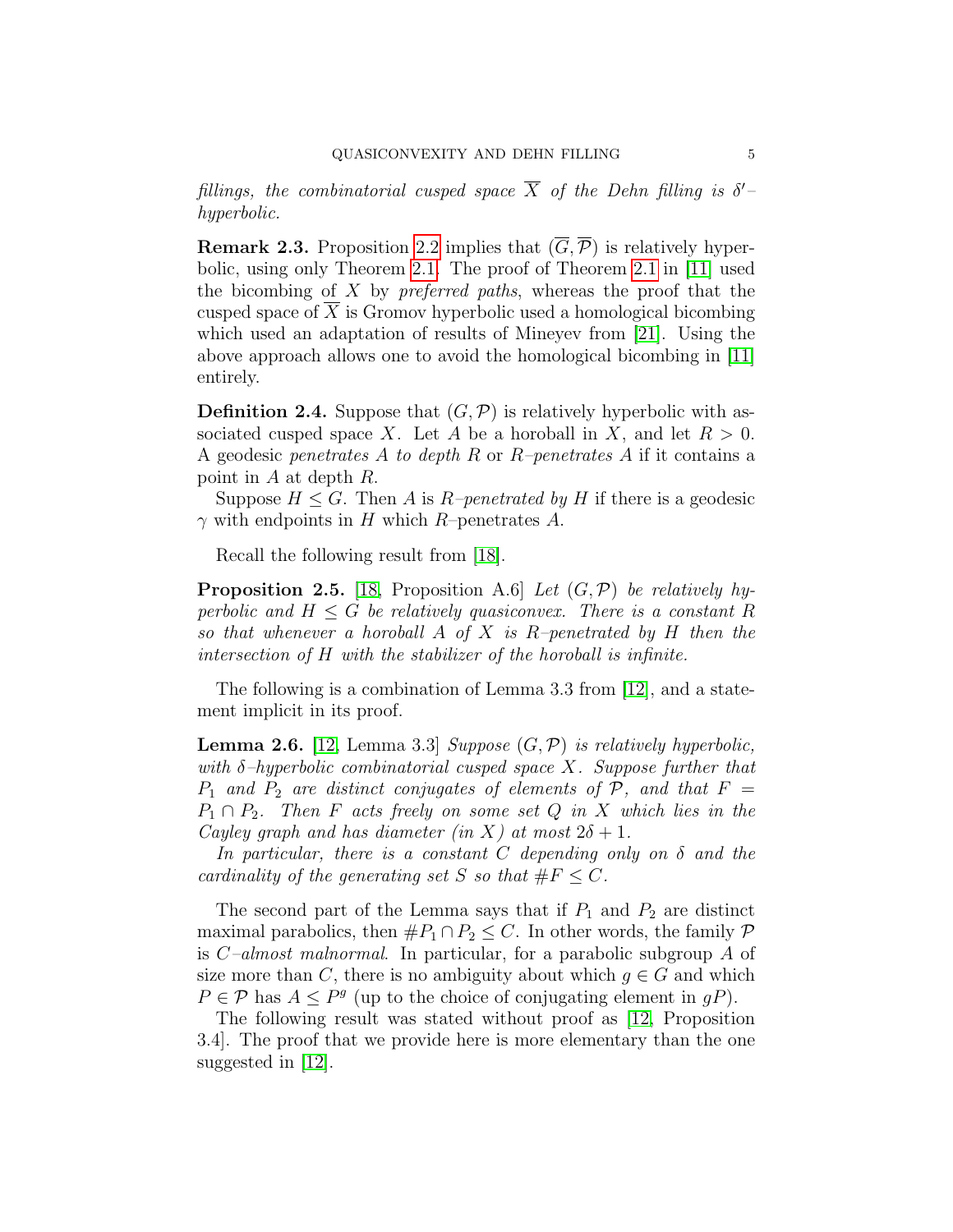**Proposition 2.7.** If  $(G, \mathcal{P})$  is relatively hyperbolic, and  $\mathcal{P}$  is C-almost malnormal, then for all sufficiently long fillings  $(\overline{G}, \overline{P})$  of  $(G, P)$ , the collection  $\overline{P}$  is C–almost malnormal.

*Proof.* By Proposition [2.2,](#page-3-1) there is a  $\delta'$  so that for all sufficiently long fillings  $(\overline{G}, \overline{\mathcal{P}})$  of  $(G, \mathcal{P})$ , the cusped space  $\overline{X}$  for  $(\overline{G}, \overline{\mathcal{P}})$  is  $\delta'$ -hyperbolic. Fix a filling  $(\overline{G}, \overline{P})$  so that the induced map between cusped spaces is injective on any ball of radius  $100\delta'$  centered in the Cayley graph of X (see Theorem [2.1\)](#page-3-2).

Suppose that  $\overline{P}_1$  and  $\overline{P}_2$  are distinct conjugates of elements of  $\overline{P}_1$ , and let  $\overline{F} = \overline{P}_1 \cap \overline{P}_2$ . There are horoballs  $\overline{A}_1$  and  $\overline{A}_2$  in  $\overline{X}$  so that  $P_i$  stabilizes  $A_i$ . As explained in the proof of [\[12,](#page-31-12) Lemma 3.3], the subgroup  $\overline{F}$  acts freely on a subset of the Cayley graph of  $\overline{G}$  in  $\overline{X}$  of diameter at most  $2\delta' + 1$ . Moreover, it is clear by considering the  $\overline{F}$ orbit of a geodesic between the limit points of  $\overline{A}_1$  and  $\overline{A}_2$  in  $\partial X$  that there are also subsets  $Q_1$  and  $Q_2$  of diameter at most  $2\delta' + 1$  so that  $\overline{F}$ acts freely on each  $Q_i$  and  $Q_i$  is contained in  $\overline{A}_i$  at depth  $5\delta'$ .

Suppose that a geodesic between  $Q_1$  and  $Q_2$  10 $\delta$ '-penetrates some other horoball B. Then let B be the closest such horoball to  $\overline{A}_1$ , and replace  $\overline{A}_2$  by B and  $Q_2$  by an  $\overline{F}$ -invariant subset Q of B at depth 5 $\delta'$ and diameter at most  $2\delta' + 1$ . In this manner, we may suppose that any geodesic between  $Q_1$  and  $Q_2$  stays within a 10 $\delta$ '-neighborhood of the Cayley graph in  $\overline{X'}$ .

We may thus lift  $Q_1$ ,  $Q_2$  and the geodesics between them to X. To see that this is possible, consider that any pair of points in  $Q_1$  and pair of points in  $Q_2$  are the vertices of a geodesic quadrilateral with two sides of length at most  $5\delta'$  and so can be filled with a disk which lies entirely within a  $20\delta'$ -neighborhood of the Cayley graph. In an entirely similar way to the proof of [\[12,](#page-31-12) Theorem 4.1] (a result whose proof did not rely on the result we are currently trying to prove), it now follows that  $F$  can be lifted bijectively to a finite subgroup  $F$  of  $G$  which stabilizes two distinct horoballs. Because  $P$  is C–almost malnormal, it follows that  $|F| = |F| \leq C$ , which is what we were required to prove.

**Definition 2.8.** Suppose that  $(G, \mathcal{P})$  is relatively hyperbolic and that X is a cusped space for  $(G, \mathcal{P})$  which is  $\delta$ -hyperbolic. A parabolic subgroup Q of G is *uniquely parabolic* if there is a unique conjugate of an element of  $P$  which contains  $Q$ .

It follows from [\[12,](#page-31-12) Lemma 3.3] that there is a constant  $C$  so that any parabolic subgroup of size more than  $C$ , and in particular any infinite parabolic subgroup, is uniquely parabolic.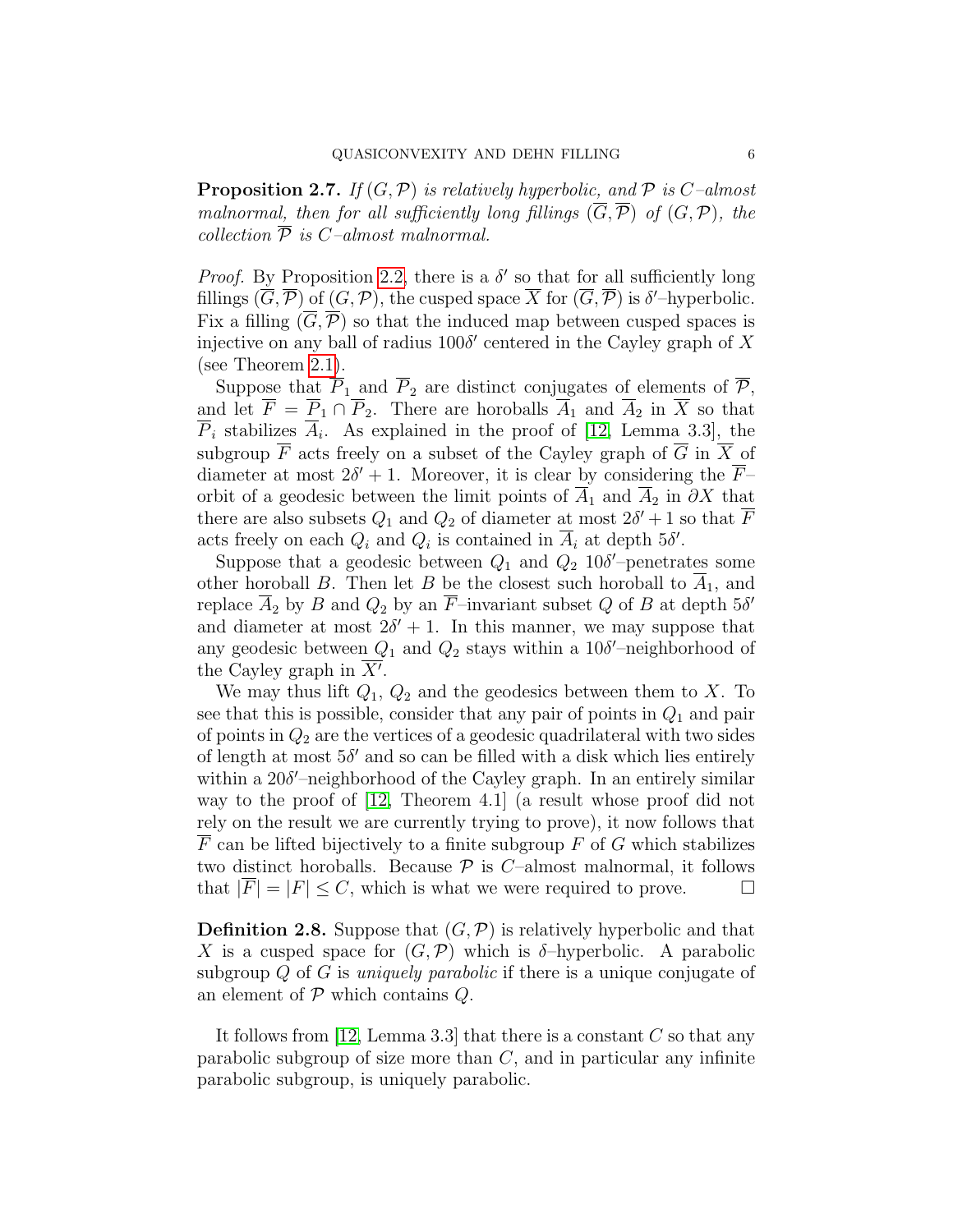It is an immediate consequence of the definition that a uniquely parabolic subgroup stabilizes a unique horoball in the cusped space.

In order to fix notation, we recall a definition from [\[3,](#page-31-4) Section 3], and slightly adapt the notation from there. Let  $H \leq G$ . Suppose that  $\mathcal D$  is a collection of representatives of H–conjugacy classes of maximal uniquely parabolic subgroups of H. Given  $D \in \mathcal{D}$ , there exists  $P_D \in \mathcal{P}$ and  $c_D \in G$  so that  $D \leq c_D P_D c_D^{-1}$ . We fix such  $c_D$ , and suppose that  $c<sub>D</sub>$  is a shortest possible choice. We abuse notation slightly and write  $(H, \mathcal{D}) \leq (G, \mathcal{P})$ . Let Y be a combinatorial cusped space for the pair  $(H, \mathcal{D})$ . The inclusion  $\iota: H \hookrightarrow G$  extends to an H–equivariant Lipschitz map  $\check{\iota}: Y^{(0)} \to X$  as follows:

A vertex in a horoball of Y is determined by a triple  $(sD, h, n)$  where  $s \in H$ ,  $D \in \mathcal{D}$  and  $n \in \mathbb{N}$ . We define

$$
i(sD, h, n) = (sc_D P_D, hc_D, n).
$$

It follows from [\[3,](#page-31-4) Lemma 3.1] that  $\tilde{\iota}$  is H–equivariant and  $\alpha$ –Lipschitz for some  $\alpha$ . We refer to  $\check{\iota}$  as the *induced map on cusped spaces*. Whenever we have a pair  $(H, \mathcal{D}) \leq (G, \mathcal{P})$  as above, we fix the subgroups  $P_D \in \mathcal{P}$  and the (shortest) elements  $c_D$  as above.

**Definition 2.9.** Suppose that  $(G, \mathcal{P})$  is relatively hyperbolic and that  $H \leq G$  is a subgroup. Suppose that  $\mathcal D$  consists of a set of representatives of H–conjugacy classes of maximal uniquely parabolic subgroups of H. Then  $(H, \mathcal{D})$  is relatively quasiconvex in  $(G, \mathcal{P})$  if the image of the 0–skeleton of the cusped space of  $(H, \mathcal{D})$  in the cusped space of  $(G,\mathcal{P})$  is  $\lambda$ -quasiconvex for some  $\lambda$ . In this case we say that  $\lambda$  is a quasiconvexity constant for  $(H, \mathcal{D})$  in  $(G, \mathcal{P})$ .

This definition is slightly different than the one in [\[3\]](#page-31-4), since we do not assume that  $(H, \mathcal{D})$  is relatively hyperbolic. However, we do assume that  $\mathcal D$  consists of maximal uniquely parabolic subgroups of  $H$ . If the image of the cusped space of  $(H, \mathcal{D})$  in the cusped space of  $(G, \mathcal{P})$  is quasiconvex, then it follows from the proof of [\[18,](#page-31-6) Theorem A.10] that H is relatively quasiconvex in the sense of Hruska  $[15]$ , and hence that  $(H, \mathcal{D})$  is relatively hyperbolic. Therefore, this definition is equivalent to others in the literature, by the results in [\[18,](#page-31-6) Appendix A].

#### 3. H-wide fillings

<span id="page-6-0"></span>**Definition 3.1.** Let P be a group,  $B \leq P$  a subgroup, and S a finite set. A normal subgroup  $N \leq P$  is  $(B, S)$ –wide in P if whenever there are  $b \in B$  and  $s \in S$  so that  $bs \in N$  we have  $s \in B$ .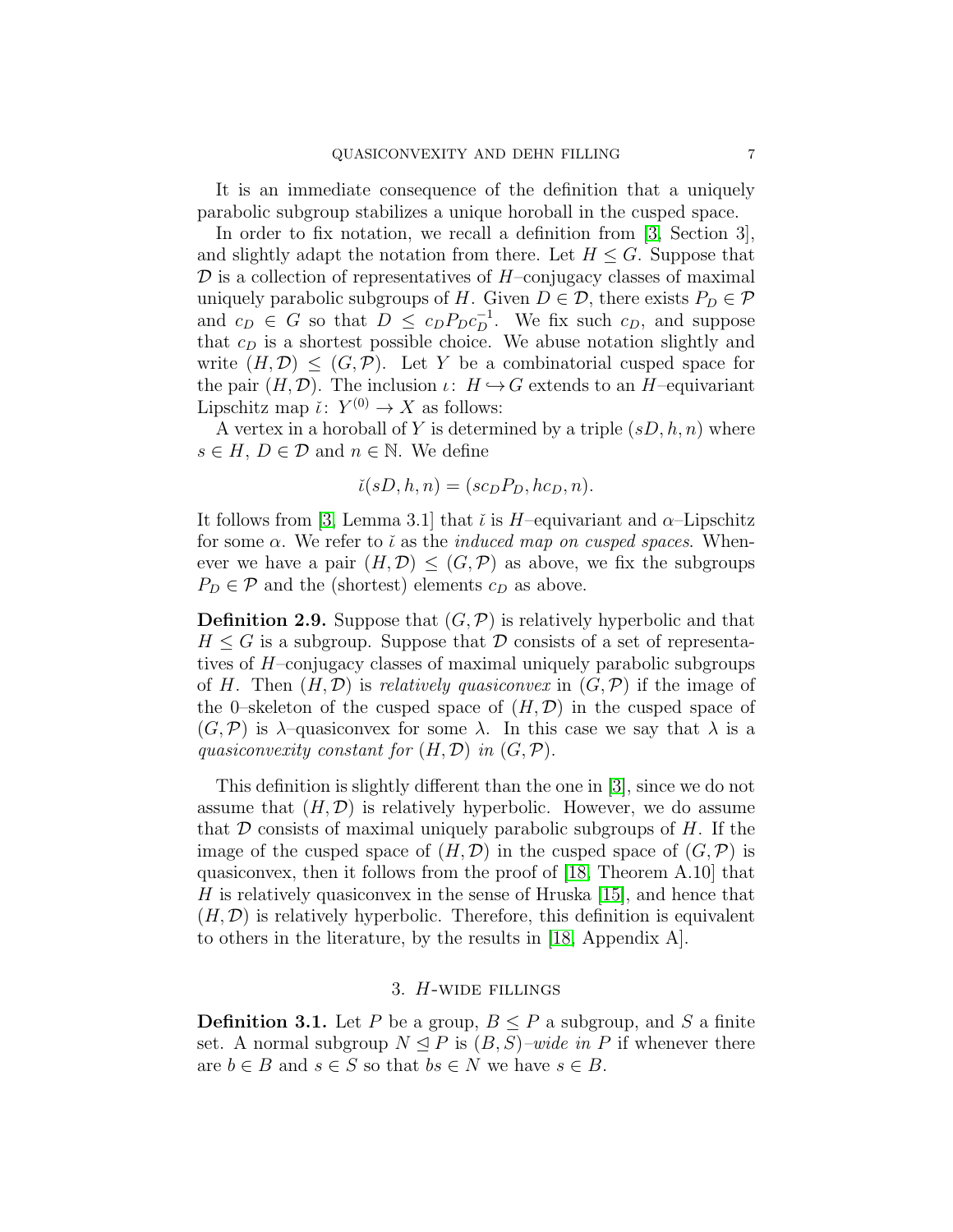<span id="page-7-0"></span>**Definition 3.2.** Let  $(G, \mathcal{P})$  be relatively hyperbolic and let  $(H, \mathcal{D}) \leq$  $(G, \mathcal{P})$  be relatively quasiconvex. Let  $S \subseteq \bigcup \mathcal{P} \setminus \{1\}$ . A filling

$$
G \to \overline{G} = G(\mathcal{N})
$$

is  $(H, S)$ -wide if for any  $D \in \mathcal{D}$  (with  $D \leq P_D^{c_D}$  as above) the normal subgroup  $N_D$  is  $\left(D^{c_D^{-1}}, S \cap P_D\right)$ -wide in  $P_D$ . (To simplify notation, for  $D \in \mathcal{D}$ , we write  $N_D$  for  $N_{P_D}$ .)

Since it is possible that  $P_{D_1} = P_{D_2}$  for  $D_1 \neq D_2$ , it is also possible that  $N_{D_1} = N_{D_2}$ . We also remark that  $N_D$  need not be a subgroup of H.

In place of the statement in Definition [3.2](#page-7-0) above, we sometimes use the equivalent formulation that for any  $D \in \mathcal{D}$  (with  $D \leq P_D^{c_D}$  as above), any  $d \in D$  and any  $w \in S \cap P_D$ , if  $dc_Dwc_D^{-1} \in N_D^{c_D}$ , then  $c_Dw c_D^{-1} \in D.$ 

**Definition 3.3.** We say that a property P holds for all sufficiently long and H-wide fillings if there is a finite set  $S \subseteq \bigcup \mathcal{P} \setminus \{1\}$  so that P holds for any  $(H, S)$ –wide filling  $G \to G(\mathcal{N})$  for which  $N \cap S = \emptyset$  for each  $N \in \mathcal{N}$ .

**Remark 3.4.** In the definition of  $(H, S)$ –wide, one should think of S containing all nontrivial elements of  $\bigcup \mathcal{P}$  in a large ball around the identity. This ensures that, for each  $D \in \mathcal{D}$ , a "big neighborhood" of  $\overline{D} = D/(N_D^{c_D} \cap D)$  embeds in  $\overline{P}_D^{c_D} = (P_D/N_D)^{c_D}$ , ruling out behavior like that pictured in Figure [1.](#page-7-1)



<span id="page-7-1"></span>FIGURE 1. A cartoon of the coset graph for  $N_D^{cp}$  in  $P_D^{cp}$ and the kind of loop forbidden by  $(H, S)$ –wideness with  $w \in S$ .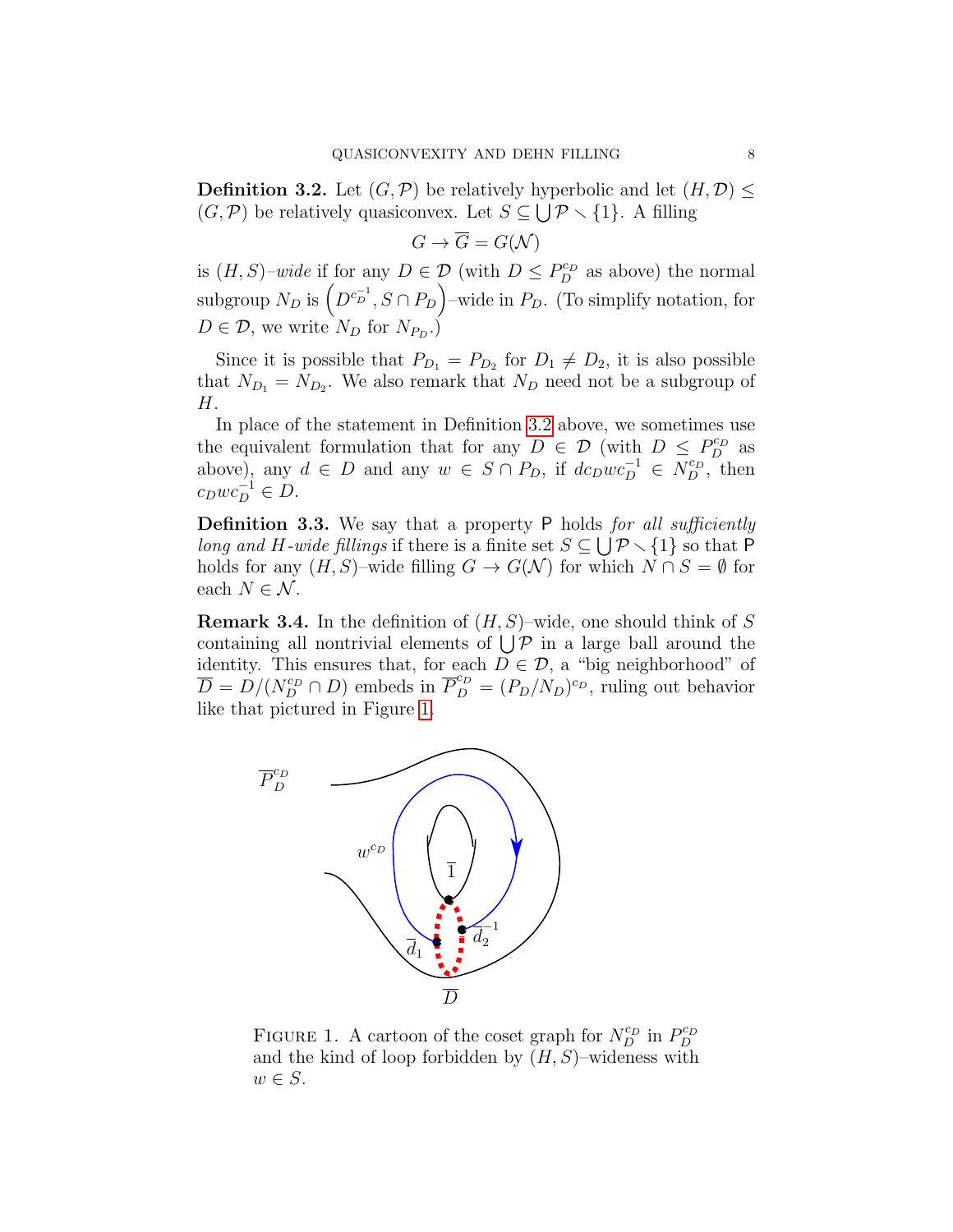Previous quasiconvex Dehn filling results [\[2,](#page-31-1) [3,](#page-31-4) [18\]](#page-31-6) have been in terms of "H–fillings", whose definition we now recall.

<span id="page-8-0"></span>**Definition 3.5.** Let  $(G, \mathcal{P})$  be relatively hyperbolic, let  $H < G$  be relatively quasiconvex, and let  $\mathcal{N} = \{N_P\}_{P \in \mathcal{P}}$  be a collection of filling kernels. The Dehn filling  $G \to \overline{G} = G(\mathcal{N})$  is said to be an  $H$ -filling if, whenever  $#(P^g \cap H) = \infty$ , the kernel  $N_P^g$  $P_P^g$  lies entirely in  $H$ .

**Remark 3.6.** In [\[3\]](#page-31-4) the condition ' $P^g \cap H \neq \{1\}$ ' was used instead of '# $(P^g \cap H) = \infty$ .' As explained in [\[18\]](#page-31-6), the formulation in Definition [3.5](#page-8-0) is the correct one if there is torsion, and this is the definition that is used in [\[2,](#page-31-1) [18\]](#page-31-6).

The following result shows that, at least for long fillings, the notion of  $H$ –wide filling generalizes that of  $H$ –filling.

**Lemma 3.7.** Let  $(G, \mathcal{P})$  be relatively hyperbolic, and let  $H < G$  be relatively quasiconvex. For any finite  $S \subset G$  any sufficiently long Hfilling is  $(H, S)$ -wide.

*Proof.* Let R be the constant from Proposition [2.5,](#page-4-0) as applied to  $H$ . Let  $\mathcal D$  be the peripheral structure on  $H$  consisting of maximal uniquely parabolic subgroups, and  $\{P_D \in \mathcal{P}\}\$ and  $\{c_D \in G\}$  the elements described before, so that  $D \leq P_D^{c_D}$  for each  $D \in \mathcal{D}$ . Let  $M =$  $\max\{d_X(1,c_D)\} + \max\{d_X(1,w) \mid w \in S\}.$  Choose filling kernels  $\{N_i \lhd P_j\}$  determining a sufficiently long H-filling so that any geodesic joining 1 to  $n \in N_j \setminus \{1\}$  must  $(R + M + 2\delta + 2)$ –penetrate the horoball stabilized by  $P_j$ .

Now suppose that for some  $w \in S$  and some  $d \in D \in \mathcal{D}$  we have  $dw^{c_D} \in N_D^{c_D}$ . We must show that  $w^{c_D} \in D$ . Since  $(dw^{c_D})^{c_D^{-1}} \in N_D$ , the geodesic from 1 to  $(dw^{c_D})^{c_D^{-1}}$  must  $(R + M + 2\delta + 2)$ -penetrate the horoball stabilized by  $P_D$ . In particular,  $d_X(1, (dw^{c_D})^{c_D^{-1}})$  must be at least  $2R + 2M + 4\delta + 4$ . Consider the quadrilateral with vertices  $1, c_D, dc_Dw, d$ . The segment  $[c_D, dc_Dw]$  is the translate of a geodesic  $[1,(dw^{c_D})^{c_D^{-1}}]$  by  $c_D$ , so it has length at least  $2R + 2M + 4\delta + 4$  and  $(R+M+2\delta+2)$ –penetrates the horoball based on  $c_D P_D$ . Since the sides  $[1, c_D]$  and  $[dc_Dw, d]$  have length at most M, the side  $[1, d]$  must pass within  $2\delta$  of  $[c_D, dc_Dw]$  at its midpoint, which is also its deepest point in the horoball. In particular  $[1, d]$  must R-penetrate the horoball based on  $c_D P_D$ . Since  $d \in H$ , Proposition [2.5](#page-4-0) implies that  $H \cap P_D^{c_D} = D$  is infinite. Since the filling kernels  $\mathcal N$  determine an  $H$ –filling, this implies that  $N_D < D$ , and in particular, the element  $dw^{c_D} \in D$ . It immediately follows that  $w^{c_D} \in D$ , so we have established that the filling is  $(H, S)$ wide.  $\Box$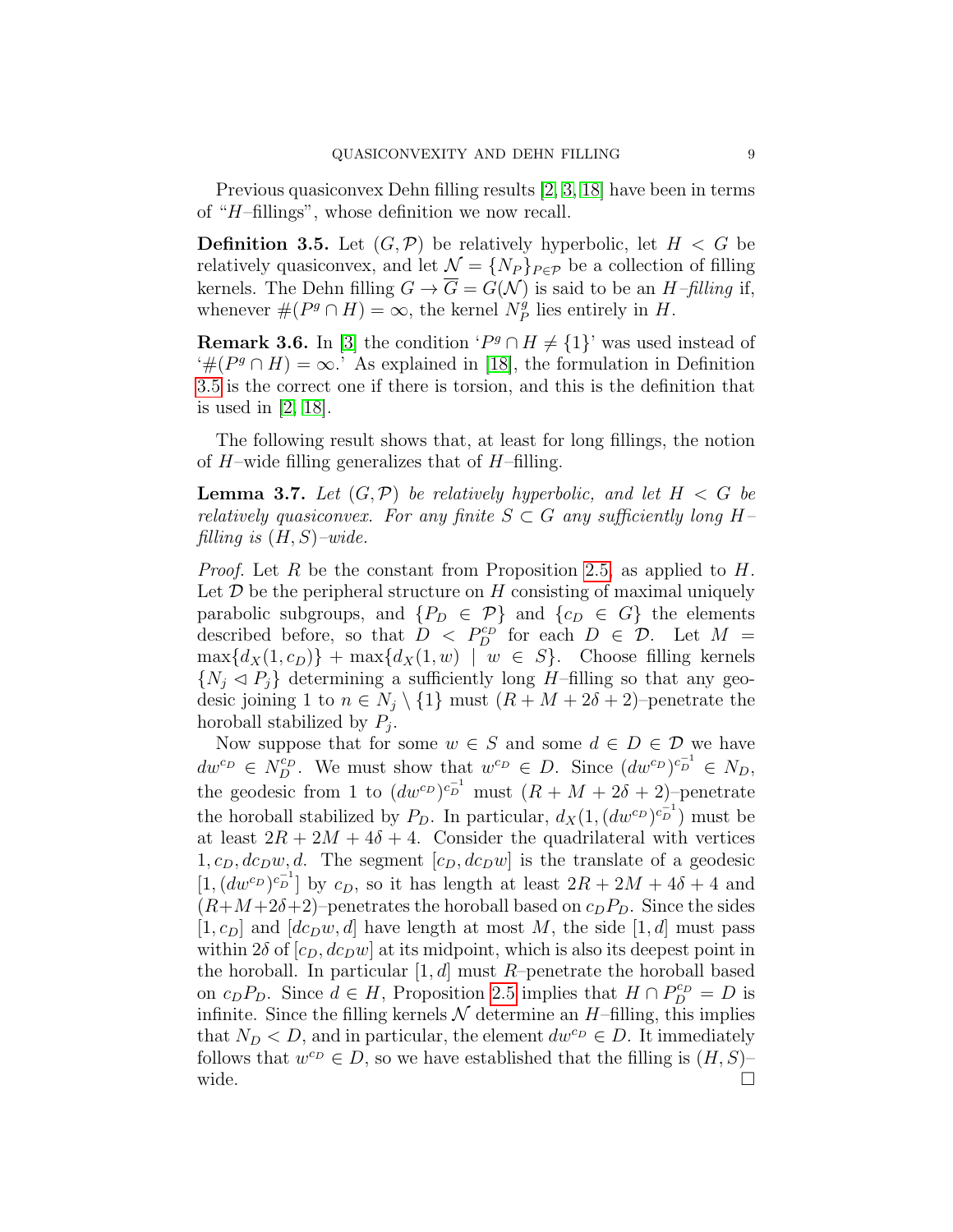In any case, if  $(H, \mathcal{D})$  is a relatively quasiconvex subgroup of the relatively hyperbolic pair  $(G, \mathcal{P})$ , any Dehn filling of  $(G, \mathcal{P})$  induces a Dehn filling of  $(H, \mathcal{D})$ , which may or may not inject into the filling of G.

<span id="page-9-1"></span>**Definition 3.8.** Let  $(G, \mathcal{P})$  be relatively hyperbolic, and let  $H < G$ be relatively quasiconvex. Let  $\mathcal D$  be the canonical (uniquely parabolic) peripheral structure on H, so each  $D \in \mathcal{D}$  is contained in some  $P_D^{cp}$ for a unique  $P_D \in \mathcal{P}$ , and some shortest  $c_D$ . Let  $\mathcal{N} = \{N_P\}_{P \in \mathcal{P}}$  be a collection of filling kernels for  $(G, \mathcal{P})$ . The *induced filling kernels* for  $(H, \mathcal{D})$  are the collection  $\mathcal{N}_H = \{N_{P_D}^{c_D}\}$  $P_D^{c_D} \cap D\}_{D \in \mathcal{D}}$ . These define the induced filling

$$
(H,\mathcal{D}) \longrightarrow (H(\mathcal{N}_H),\overline{\mathcal{D}}),
$$

where  $\overline{\mathcal{D}}$  consists of the images of the elements of  $\mathcal{D}$  in  $H(\mathcal{N}_H)$  =  $H/\langle\!\langle \bigcup \mathcal{N}_H \rangle\!\rangle_H.$ 

There is a natural map from  $H(\mathcal{N}_H)$  to the filling  $G(\mathcal{N})$ .

# 4. Properties of H–wide fillings

<span id="page-9-0"></span>In this section we prove various results which imply that a relatively quasiconvex subgroup  $H$  can be controlled in  $H$ –wide fillings. These results should be compared to those in [\[3,](#page-31-4) Section 4], where analogous results are proved for the behavior of a full relatively quasiconvex subgroup  $H$  under sufficiently long  $H$ –fillings.

Let  $(G, \mathcal{P})$  be relatively hyperbolic. According to Proposition [2.2,](#page-3-1) there exists a constant  $\delta$  so that the cusped space for G is  $\delta$ -hyperbolic, and moreover the induced cusped spaces for sufficiently long fillings of  $(G,\mathcal{P})$  are also  $\delta$ -hyperbolic. In this section, we assume that  $\delta$  is such a constant, and that all fillings we perform are long enough so that the cusped spaces of the filled groups are  $\delta$ -hyperbolic.

The following lemma is a reformulation of [\[3,](#page-31-4) Lemma 4.1].

<span id="page-9-2"></span>**Lemma 4.1.** Suppose  $(G, \mathcal{P})$  is relatively hyperbolic, and that  $L_1, L_2 \geq$ 10δ. For sufficiently long fillings  $\pi: G \to \overline{G} = G/K$  with induced map between cusped spaces  $\pi: X \to \overline{X}$ , and any geodesic  $\gamma$  in X either:

- (1) There is a 10δ-local geodesic in  $\overline{X}$  between the endpoints of  $\pi(\gamma)$ which lies in a 2–neighborhood of  $\pi(\gamma)$  and agrees with  $\pi(\gamma)$  in the  $L_1$ -neighborhood of the Cayley graph in X; or
- (2) There is a horoball A in X so that  $\gamma$  L<sub>2</sub>–penetrates A in a segment [x, y] with  $x, y \in G$ , and there is some  $k \in K$  stabilizing A so that  $d_X(x, k,y) \leq 2L_1 + 3$ .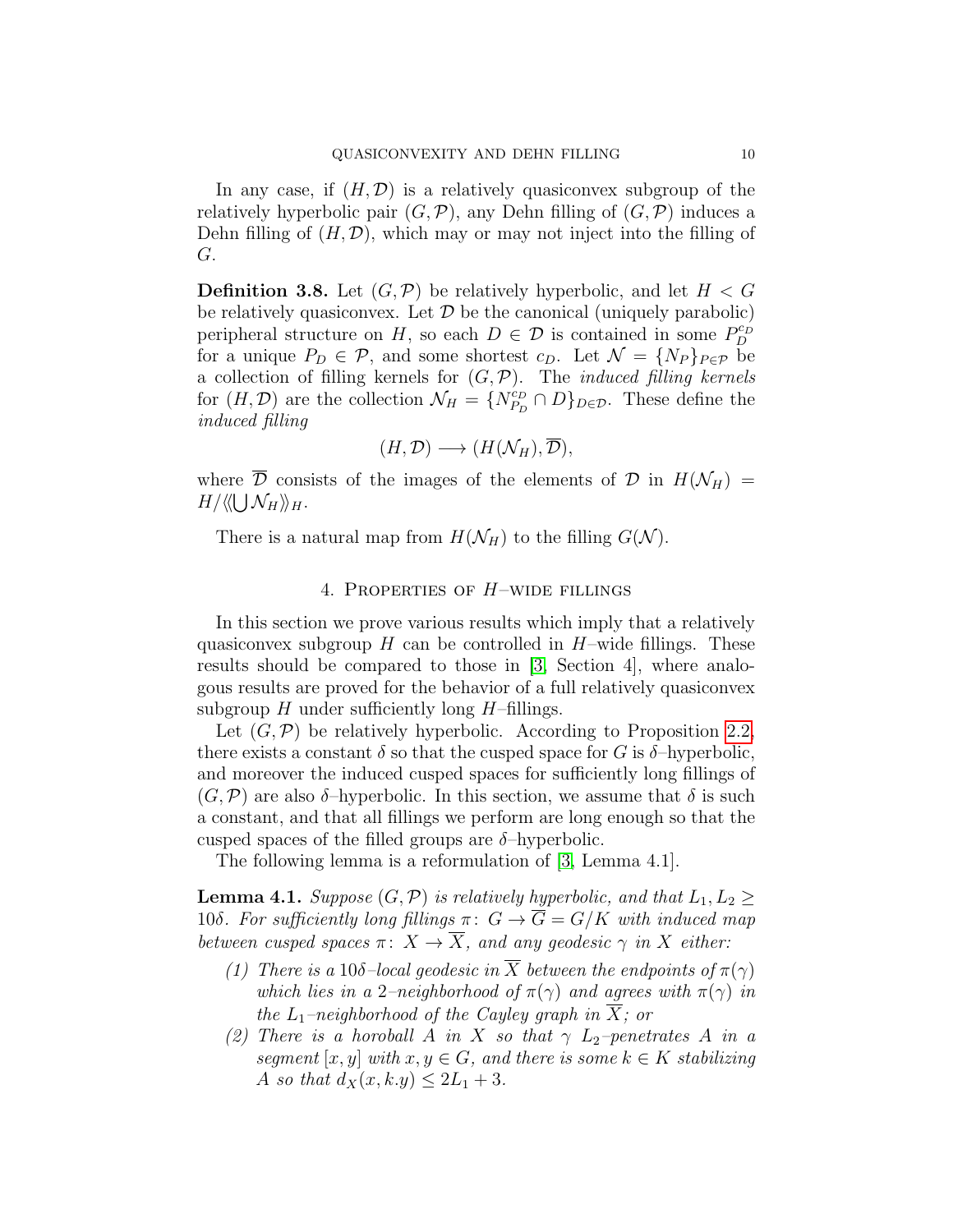The following result is very similar to [\[3,](#page-31-4) Lemma 4.2] but for  $H$ -wide fillings rather than  $H$ –fillings. The *induced filling* is defined above in Definition [3.8.](#page-9-1)

<span id="page-10-0"></span>**Lemma 4.2.** Suppose that  $(G, \mathcal{P})$  is relatively hyperbolic and that  $H \leq$ G is relatively quasiconvex. Let R be the constant from Proposition [2.5.](#page-4-0) For any  $L_1 \geq 10\delta$ ,  $L_2 > \max\{2L_1 + 3, R\}$ , and all sufficiently long and H–wide fillings  $\pi: G \to \overline{G}$ , the following holds: suppose that  $K_H \leq \ker(\pi) \cap H$  is the kernel of the induced filling of H, that  $h \in H$ and that  $\gamma$  is a geodesic from 1 to h. If conclusion (2) of Lemma [4.1](#page-9-2) holds then there exists  $k \in K_H$  so that  $d_X(1, kh) < d_X(1,h)$ .

*Proof.* Let  $D$  be a collection of representatives of  $H$ –conjugacy classes of maximal uniquely parabolic subgroups of H, so that  $(H, \mathcal{D})$  is relatively quasiconvex in  $(G, \mathcal{P})$ .

Let  $\gamma$  be a geodesic as in the statement of the lemma, and suppose that conclusion (2) of Lemma [4.1](#page-9-2) holds. Accordingly there is some horoball A which is  $L_2$ –penetrated by  $\gamma$ . Let  $gP$  be the coset on which A is based. According to Proposition [2.5,](#page-4-0)  $H \cap P^g$  is infinite. This implies that there are  $r \in H$ , and  $D \in \mathcal{D}$ , so that  $P = P_D$  and  $gP = r c_D P_D$ . The intersection of  $\gamma$  with A is the segment [x, y], and there is an element  $k \in N_D^{rc_D}$  so that  $d_X(x, k y) \leq 2L_1 + 3$ .

Now, by quasiconvexity of  $(H, \mathcal{D})$ , there exists some  $d_1, d_2 \in D$  so that  $d_X(x, rd_1c_D), d_X(y, rd_2c_D)$  are both bounded by some constant L depending only on the quasiconvexity constant for  $(H, \mathcal{D})$ .

Let  $w_1 = (r d_1 c_D)^{-1} k y$  and  $w_2 = y^{-1} r d_2 c_D$ . Both  $d_X(1, w_1)$  and  $d_X(1, w_2)$  are at most  $L + 2L_1 + 3$ , and both  $w_1$  and  $w_2$  lie in  $P_D$ . Let  $S$  be the set of words in the parabolic subgroups of  $X$ -length at most  $2(L + 2L_1 + 3)$ . Since  $k \in N_D^{rc}$ , we can find  $n \in N_D$  so that  $k = r c_D n c_D^{-1} r^{-1}.$ 

We have

$$
k = ky.y^{-1}
$$
  
=  $rd_1c_Dw_1w_2c_D^{-1}d_2^{-1}r^{-1}$ .

Therefore,

$$
c_Dnc_D^{-1} = d_1c_Dw_1w_2c_D^{-1}d_2^{-1},
$$

and

$$
(d_2^{-1}c_D)n(d_2^{-1}c_D)^{-1} = (d_2^{-1}d_1)c_Dw_1w_2c_D^{-1}.
$$

However, for an  $(H, S)$ –wide filling, there can only be an element of  $N_D$  of this form if  $c_D w_1 w_2 c_D^{-1} \in D$ . This implies that  $c_D n c_D^{-1} \in D$ , which implies that  $k \in D^r \cap N_D^{c_D} \leq K_H$ .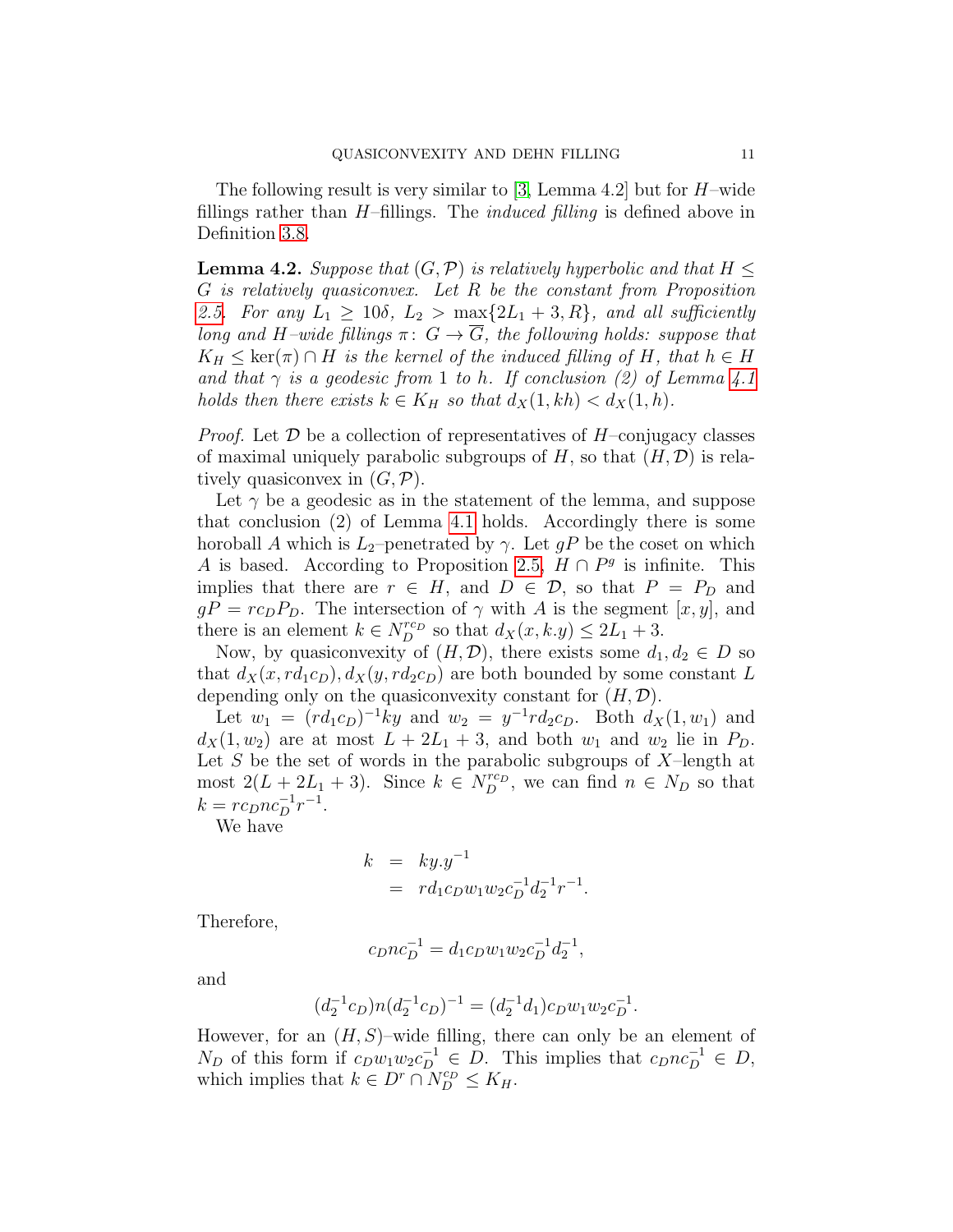Since  $d_X(x, ky) \leq 2L_1 + 3$ , but  $d_X(x, y) \geq 2L_2 > 2L_1 + 3$ , it is clear that  $d_X(1, k.h) < d_X(1, h)$ , as required.

The following result is an immediate consequence.

<span id="page-11-0"></span>**Corollary 4.3.** Suppose that  $(G, \mathcal{P})$  is relatively hyperbolic and that  $H \leq G$  is relatively quasiconvex. For any  $L \geq 10\delta$  and for all sufficiently long and H–wide fillings  $\pi: G \to \overline{G}$ , if  $h \in H$  is the shortest element of  $H \cap \pi^{-1}(\pi(h))$  and  $\gamma$  is a geodesic from 1 to h then there is a 10δ-local geodesic in X with the same endpoints as  $\pi(\gamma)$  which lies in a 2–neighborhood of  $\pi(\gamma)$  and agrees with  $\pi(\gamma)$  in an L–neighborhood of the Cayley graph of  $\overline{G}$  in  $\overline{X}$ .

Recall that in a  $\delta$ -hyperbolic space, 10 $\delta$ -local geodesics are quite close to geodesics. In particular, we have the following (see [\[5,](#page-31-13) III.H.1.13] for a more general and precise statement):

<span id="page-11-1"></span>**Lemma 4.4.** Let  $\gamma$  be a 10δ-local geodesic in a δ-hyperbolic space. Then  $\gamma$  is a  $(7/3, 2\delta)$ –quasigeodesic, and is Hausdorff distance at most 3δ from any geodesic with the same endpoints.

Lemma [4.2,](#page-10-0) and its interpretation in the form of Corollary [4.3](#page-11-0) are the key results needed to generalize many results about  $H$ –fillings to sufficiently long and  $H$ –wide fillings, as we now explain.

<span id="page-11-2"></span>**Proposition 4.5** (cf. Proposition 4.3, [\[3\]](#page-31-4)). Let  $(G, \mathcal{P})$  be relatively hyperbolic and suppose that H is a relatively quasiconvex subgroup of  $(G, \mathcal{P})$ , with relative quasiconvexity constant  $\lambda$ . There exists  $\lambda' =$  $\lambda'(\lambda, \delta)$  so that for all sufficiently long and H–wide fillings  $\pi: G \to \overline{G}$ the subgroup  $\pi(H)$  is  $\lambda'$ -relatively quasiconvex in  $\overline{G}$ .

Proof. Recall that at the beginning of the section we fixed a constant δ so that the cusped space X for (G,P) is δ–hyperbolic and that for sufficiently long fillings  $\pi: G \to \overline{G}$  the cusped space  $\overline{X}$  for  $(\overline{G}, \overline{P})$  is also  $\delta$ -hyperbolic. Suppose that H is  $\lambda$ -relatively quasiconvex.

Let  $\overline{h} \in \pi(H)$  and suppose that  $h \in H$  is the shortest element of H so that  $\pi(h) = \overline{h}$ . Let  $\gamma$  be a geodesic from 1 to h in X. By Corollary [4.3](#page-11-0) with  $L = 10\delta$ , for sufficiently long and H-wide fillings there is a 10δ–local geodesic in  $\overline{X}$  from  $\overline{1}$  to  $\overline{h}$  which lies in a 2–neighborhood of  $\pi(\gamma)$  and agrees with  $\pi(\gamma)$  in a 10δ–neighborhood of the Cayley graph.

By Lemma [4.4,](#page-11-1) any geodesic from  $\overline{1}$  to  $\overline{h}$  is contained in an  $(3\delta+2)$ – neighborhood of  $\pi(\gamma)$ , and thus within a  $(\lambda + 3\delta + 2)$ –neighborhood of the image of the cusped space of H in  $\overline{X}$ . This suffices to prove the result, as in the proof of [\[3,](#page-31-4) Proposition 4.3]. (All that remains is to consider geodesics between points in the image of the cusped space of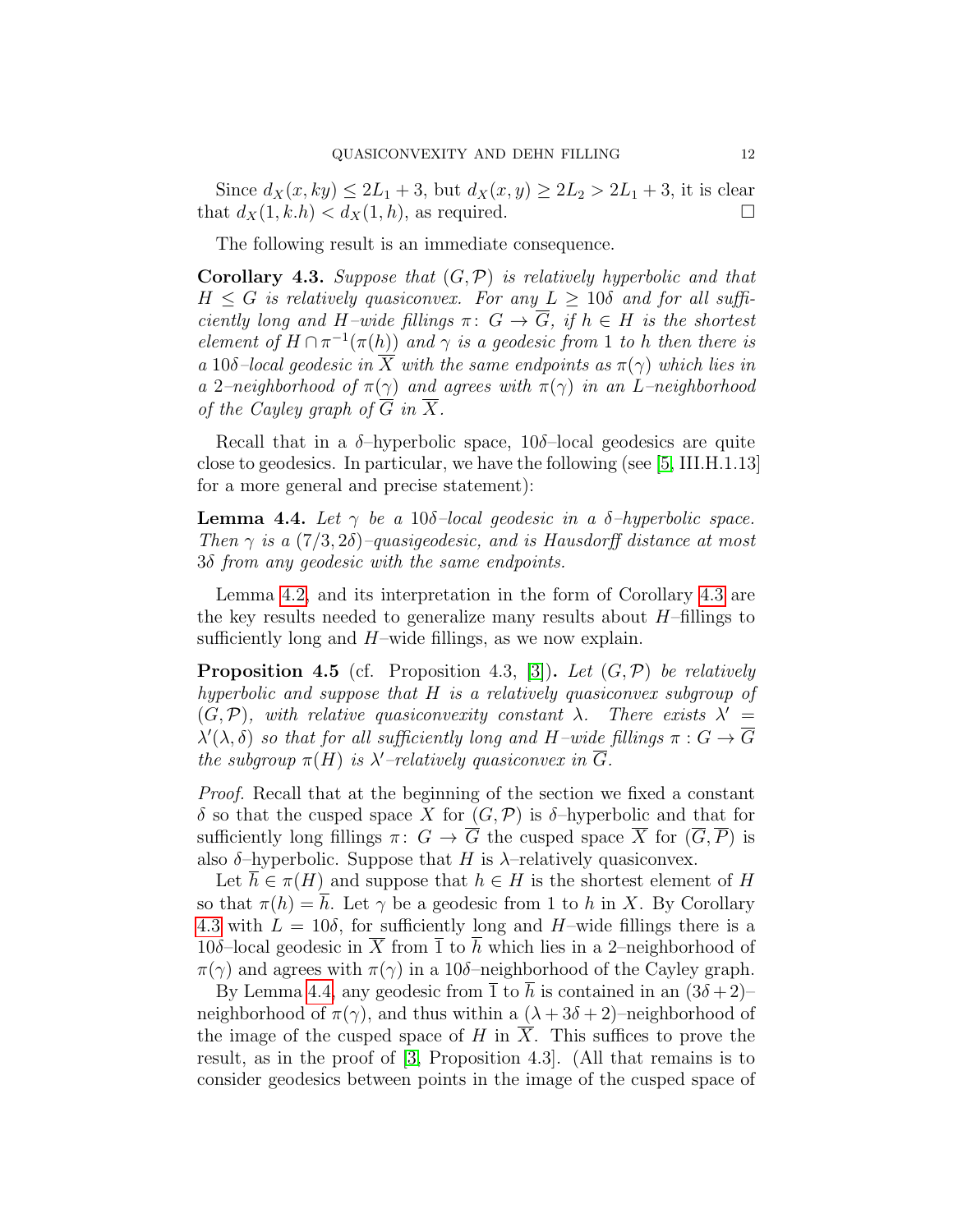H which do not lie at depth 0, and it is straightforward to deal with these points given what has already been proved.)  $\Box$ 

<span id="page-12-0"></span>**Proposition 4.6** (cf. Proposition 4.4, [\[3\]](#page-31-4)). Let  $H \leq G$  be relatively quasiconvex. For sufficiently long and H–wide fillings  $\pi: G \to \overline{G}$  the map from the induced filling of H to  $\overline{G}$  is injective.

*Proof.* Let X be the cusped space for G and  $\overline{X}$  the cusped space for  $\overline{G}$ . Suppose that  $h \in H \cap \text{ker}(\pi)$  is nontrivial. Let  $K_H$  be the kernel of the induced filling on H. We must show that  $h \in K_H$ .

Let  $\gamma$  be a geodesic in X from 1 to h, and note that  $\pi(\gamma)$  is a loop. Suppose that condition (1) from Lemma [4.1](#page-9-2) holds. Then there is a nontrivial 10δ–local geodesic loop based at 1 in  $\overline{X}$  agreeing with  $\pi(\gamma)$ in a 10 $\delta$ -neighborhood of  $1 \in \overline{X}$ . This is impossible.

Therefore, Lemma [4.2](#page-10-0) applies, and there is an element  $k \in K_H$  so that  $d_X(1, kh) < d_X(1, h)$ . Induction on the length of h shows that  $h \in K_H$ , as required.

<span id="page-12-1"></span>**Proposition 4.7** (cf. Proposition 4.5, [\[3\]](#page-31-4)). Let  $H \leq G$  be relatively quasiconvex and suppose that  $g \in G \setminus H$ . For sufficiently long and H–wide fillings  $\pi: G \to \overline{G}$  we have  $\pi(q) \notin \pi(H)$ .

*Proof.* Choose  $L_1 = 3d_X(1,g) + 10\delta$  and any  $L_2 > \max\{2L_1 + 3, R\},$ and suppose that  $\pi$  is sufficiently long and H–wide that Lemmas [4.1](#page-9-2) and [4.2](#page-10-0) hold for  $\pi$ , and also so that  $\pi$  induces a bijection between the ball of radius  $L_1$  about 1 in X and the ball of radius  $L_1$  about the image of 1 in the cusped space of  $\pi(G)$ .

In order to obtain a contradiction, suppose that  $\pi(g) \in \pi(H)$ , and choose  $h \in H \cap \pi^{-1}(\pi(g))$  with  $d_X(1,h)$  minimal. Let  $\gamma$  be a geodesic from 1 to h in X, and let  $\sigma$  be a geodesic from 1 to g in X. Note that  $\pi(\sigma)$  is a geodesic.

The minimality of  $h$  and Lemma [4.2](#page-10-0) ensure that condition  $(1)$  from Lemma [4.1](#page-9-2) holds for  $\gamma$ .

There are now two cases, depending on whether  $\pi(\gamma)$  (equivalently  $\gamma$ ) leaves the L<sub>1</sub>–neighborhood of the Cayley graph. If  $\gamma$  lies in the L<sub>1</sub>– neighborhood of the Cayley graph, it is a  $10\delta$ -local geodesic joining  $\overline{1}$ to  $\bar{g}$ . Its length is therefore at most  $\frac{7}{3}d_X(1,g) + 2\delta < L_1$ , by Lemma [4.4.](#page-11-1) But since  $\pi$  is injective on the  $L_1$ -ball about 1, this implies  $g = h$ , a contradiction.

The second case is that  $\pi(\gamma)$  leaves the  $L_1$ –neighborhood of the Cayley graph, in which case there is a  $10\delta$ -local geodesic as in Lemma [4.1,](#page-9-2) joining  $\overline{1}$  to  $\overline{q}$ , which coincides with  $\pi(\gamma)$  in the L<sub>1</sub>–neighborhood of the Cayley graph, but may differ elsewhere. The length of this  $10\delta$ -local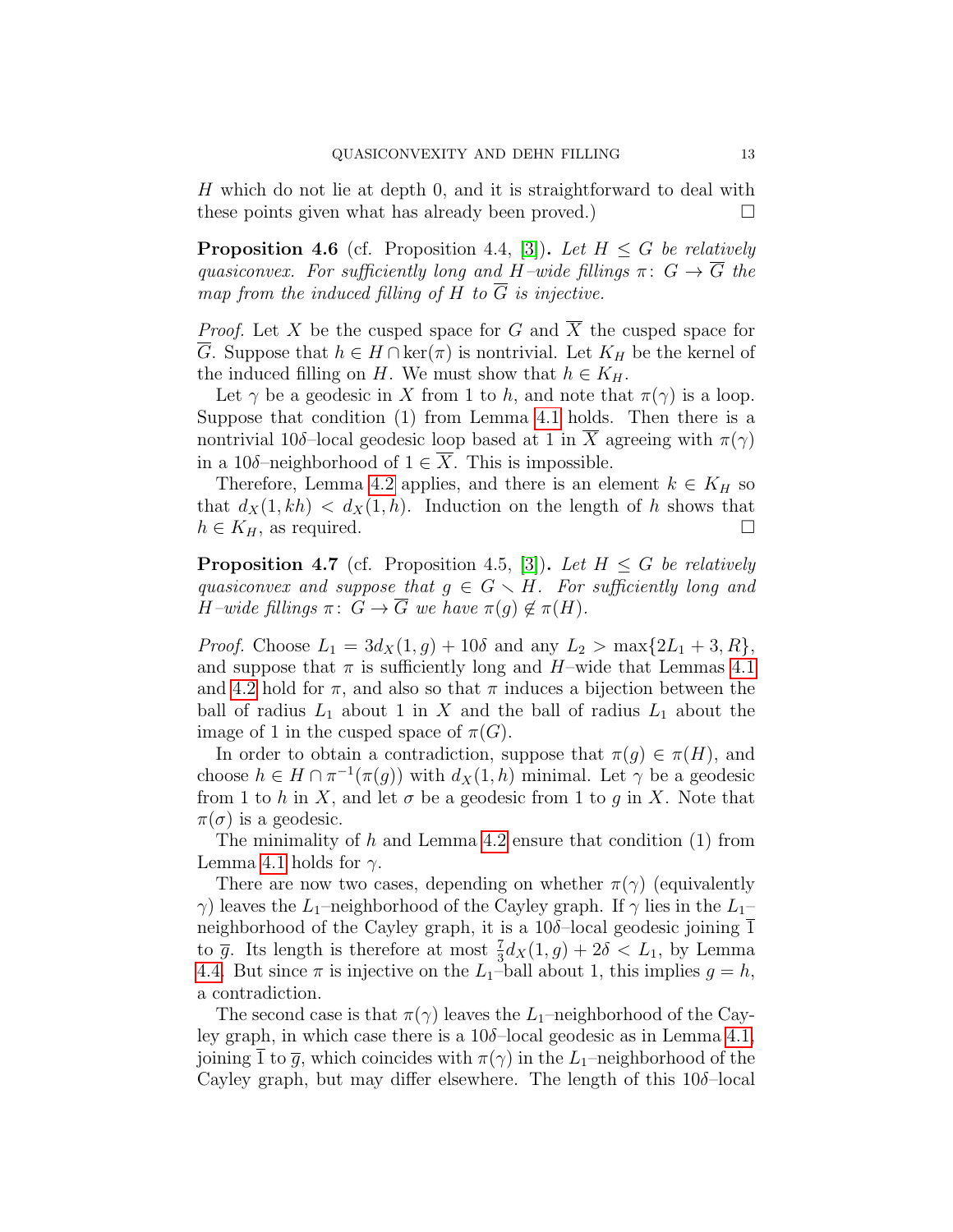geodesic is at least  $L_1 > \frac{7}{3}$  $\frac{7}{3}d_X(1,g) + 2\delta$ , again contradicting Lemma  $4.4.$ 

We finish this section with an example which exhibits the necessity of restricting to  $H$ –wide fillings (and not just sufficiently long fillings) in Propositions [4.5,](#page-11-2) [4.6](#page-12-0) and [4.7.](#page-12-1)

<span id="page-13-0"></span>**Example 4.8.** Let  $\Sigma$  be a genus 2 surface, with  $\pi_1 \Sigma = F = \langle a, b, c, d \mid$  $abcd(dcba)^{-1}$ . Let  $\phi$  be an automorphism of F induced by a pseudo-Anosov homeomorphism of  $\Sigma$ , so that the mapping torus  $M_{\phi}$  has fundamental group

$$
G = \langle F, t \mid txt^{-1} = \phi(x), \text{ for } x \in F \rangle.
$$

By Thurston's geometrization of fiber bundles [\[23\]](#page-32-4),  $M_{\phi}$  is a hyperbolic 3–manifold; in particular G is a hyperbolic group. Now extend the centralizer of a (attaching a torus to  $M_{\phi}$  by gluing its longitude to a loop representing a) to get  $\Gamma$ :

$$
\Gamma = \langle G, e \mid [e, a] \rangle.
$$

Letting  $P = \langle e, a | [e, a] \rangle$  we have a relatively hyperbolic pair  $(\Gamma, \{P\}),$ by [\[8,](#page-31-14) Theorem  $0.1.(2)$ ].

Let  $H = \langle b, c, d, e \rangle$  < Γ. Then H is a free group on the given generators. This can be seen from the induced action of  $H$  on the Bass–Serre tree of the defining graph of groups for Γ, which exhibits  $H$ as the free product of the free group  $\langle b, c, d \rangle < G$  and the infinite cyclic group  $\langle e \rangle$ . The subgroup  $\langle b, c, d \rangle$  is quasiconvex in G, by a result of Scott and Swarup [\[26\]](#page-32-5). It then follows from the argument in the proof of [\[8,](#page-31-14) Proposition 4.6] that H is relatively quasiconvex in  $(\Gamma, \{P\})$ .

For an integer  $i > 0$ , let  $N_i = \langle e^i a^{-1} \rangle \leq P$ . Taking the sequence of fillings

$$
\pi_i\colon\thinspace\Gamma\to\Gamma_i=\Gamma/\langle\!\langle N_i\rangle\!\rangle,
$$

gives a cofinal sequence of longer and longer Dehn fillings. For each  $i > 0$  the group  $\Gamma_i$  has the following graph of groups decomposition:

$$
\Gamma_i = G *_{a=e^i} \langle e \rangle.
$$

In particular, G embeds in  $\Gamma_i$  (as a quasiconvex subgroup).

The image  $H_i := \pi_i(H)$  of H in  $\Gamma_i$  is an amalgam of F with an infinite cyclic subgroup over a maximal cyclic subgroup of  $F$ . Since  $F$ is distorted in G, the subgroup  $H_i$  is distorted in  $\Gamma_i$ , and hence is not quasiconvex.

Moreover,  $a \notin H$  but  $\pi_i(a) \in H_i$  for all  $i > 0$ . Finally, we have  $N_i \cap H = \{1\}$ , so the induced filling of H is the trivial filling. On the other hand,  $H_i$  is not a free group, so the map from the induced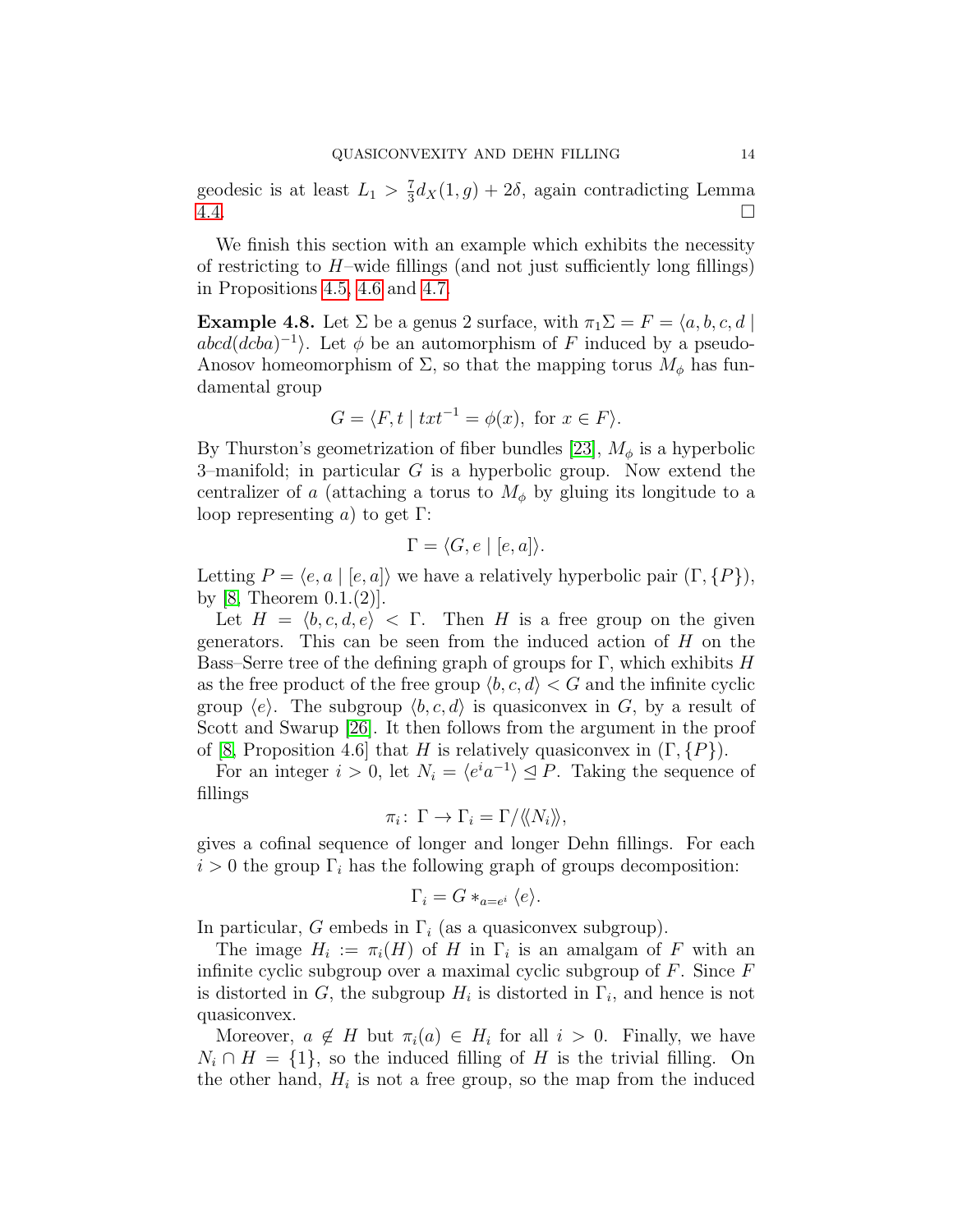filling of H to  $\Gamma_i$  is not injective for any  $i > 0$ . Explicitly, the element  $(e^i)$ bcd  $(dcb(e^i))^{-1}$  is in the kernel of the map from the induced filling of H to  $\Gamma_i$ .

# 5. EXISTENCE OF  $H$ -WIDE FILLINGS

<span id="page-14-0"></span>In this section, we prove Lemma [5.2](#page-14-1) which implies that in our ap-plications in Sections [6](#page-15-0) and [7](#page-21-0) we can find sufficiently long and  $H$ –wide fillings. The key observation is that separability allows us to do this.

<span id="page-14-2"></span>**Lemma 5.1.** Suppose that  $P$  is a group and that  $B$  is a separable subgroup. For any finite set S there exists a finite-index normal subgroup  $K_S \leq P$  so that for any  $N \leq P$  with  $N \leq K_S$ , the subgroup N is  $(B, S)$ -wide in P.

*Proof.* For each  $s \in S \setminus B$ , choose some  $P_s \leq P$  finite index and satisfying  $B < P_s$  and  $s \notin P_s$ . Let  $K_S = \bigcap \{P_s \mid s \in S \setminus B\}$ , and note that  $K<sub>S</sub>$  is finite index in  $P$ , and contains  $B$ .

Suppose  $N \triangleleft P$  is contained in  $K_S$ . We verify that N is  $(B, S)$ –wide. Let  $b \in B$  and  $s \in S$ , and suppose  $bs \in N$ . If  $s \in B$  there is nothing to show, so suppose  $s \notin B$ . The element s is not contained in  $K_S$ , but  $bs \in N < K_S$ , so we must have  $b \notin K_S$ . But this contradicts  $B \leq K_S$ .

The subgroup  $K<sub>S</sub>$  just constructed may not be normal, but we may replace  $K<sub>S</sub>$  by the intersection of its conjugates without disturbing the conclusion.

In Lemma [5.2](#page-14-1) we consider a finite collection  $\{(H_1, \mathcal{D}_1), \ldots, (H_k, \mathcal{D}_k)\}\$ of relatively quasiconvex subgroups of a relatively hyperbolic pair  $(G, \mathcal{P})$ . For each i and each  $D \in \mathcal{D}_i$  we assume that we have fixed  $P_D \in \mathcal{P}$  and  $c_D \in G$  so that  $D \leq P_D^{c_D}$ , and that  $c_D$  is a shortest such conjugating element.

<span id="page-14-1"></span>**Lemma 5.2.** Suppose that  $(G, \mathcal{P})$  is relatively hyperbolic, and that  $\mathcal{H} = \{(H_1, \mathcal{D}_1), \ldots, (H_k, \mathcal{D}_k)\}\$ is a collection of relatively quasiconvex subgroups. Suppose that for each  $1 \leq j \leq k$  and for each  $D \in \mathcal{D}_j$  the  $subgroup\ D$  is separable in  $P_D^{c_D}$ .

Then for any finite  $S \subset \bigcup_{i=1}^{n} \mathcal{P} \setminus \{1\}$  there exist finite index subgroups  ${K_P \trianglelefteq P \mid P \in \mathcal{P}}$  so that any filling

$$
G \to G(\mathcal{N}), \ with \ \mathcal{N} = \{N_P \le K_P \mid P \in \mathcal{P}\}\
$$

is  $(H_j, S)$ -wide for each  $1 \leq j \leq k$ .

*Proof.* Fix  $S \subset \bigcup \mathcal{P} \setminus \{1\}$  a finite set.

Fix  $P \in \mathcal{P}$  and let  $S_P = P \cap S$ . Suppose, for some *i*, that  $D \in \mathcal{D}_i$  is so that  $P = P_D$ . By Lemma [5.1](#page-14-2) there is a finite-index normal subgroup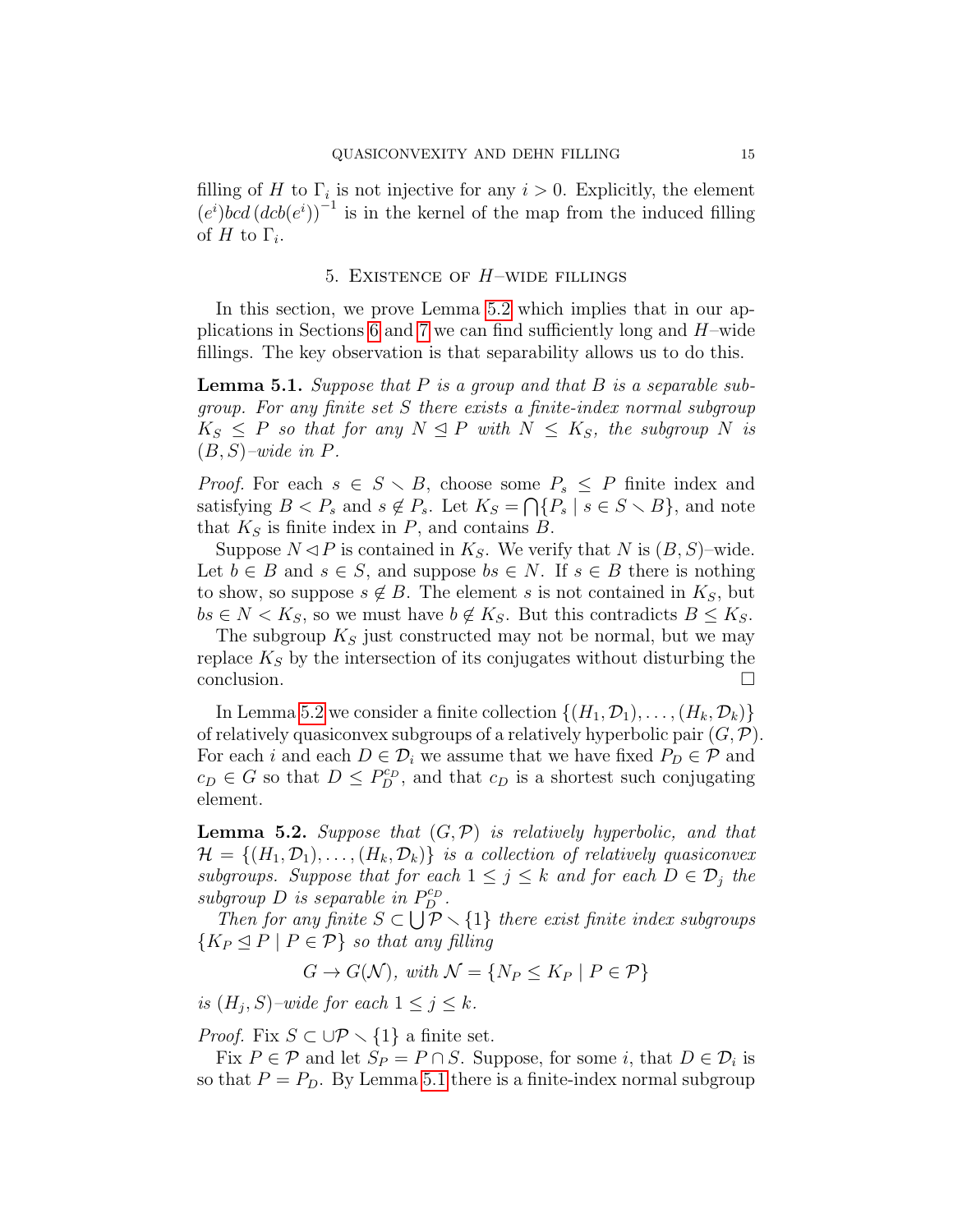$K_D \trianglelefteq P$  so that any  $N \trianglelefteq P^{c_D}$  for which  $N \leq K_D^{c_D}$  is  $(D, S_P)$ -wide in  $P^{c_D}.$ 

We choose  $K_P$  to be the intersection of all  $K_D$  for which  $P = P_D$ . If we now choose  $N_P \leq K_P$  then the conclusion of the lemma holds. This completes the proof.

#### <span id="page-15-0"></span>6. Application to virtual specialness and virtual fibering

In this section, we explain how the ideas and results in the beginning of the paper, together with a recent result of Cooper and Futer [\[6\]](#page-31-0) give a proof of Theorem [A](#page-1-0) independent of [\[28\]](#page-32-0).

The following consequence of Theorem [A](#page-1-0) was reproved (without using the results of [\[28\]](#page-32-0)) by Cooper and Futer.

<span id="page-15-2"></span>**Theorem 6.1.** [\[6,](#page-31-0) Corollary 1.3] Suppose that  $G$  is the fundamental group of a non-compact finite-volume hyperbolic 3–manifold. Then G acts freely and cocompactly on a CAT(0) cube complex dual to finitely many immersed quasi-Fuchsian surfaces.

In this section, our main result is that this cubulation is virtually special.

**Theorem [A.](#page-1-0)** Suppose that G is the fundamental group of a noncompact finite-volume hyperbolic 3–manifold M. Then G is virtually compact special.

If  $P$  is a collection of conjugacy-representatives of maximal parabolic subgroups of G then  $(G, \mathcal{P})$  is relatively hyperbolic. After possibly replacing M by an orientable double-cover of M, each element of  $\mathcal P$  is free abelian of rank 2. As explained in the proof of Theorem [A](#page-1-0) below, proving Theorem [A](#page-1-0) reduces to establishing separability of certain double cosets of relatively quasiconvex subgroups of G. In the closed case, such double cosets are separable by results in [\[2\]](#page-31-1) and [\[20\]](#page-32-6). We reduce to this case by performing orbifold Dehn filling on M and applying the following 'weak separability' criterion for double cosets.

<span id="page-15-1"></span>**Proposition 6.2.** Suppose that  $(G, \mathcal{P})$  is relatively hyperbolic and that each element of  $P$  is free abelian. Suppose further that  $H$  is a finite collection of relatively quasiconvex subgroups of  $(G, \mathcal{P})$  and that  $S \subseteq$  $(\bigcup \mathcal{P}) \setminus \{1\}$  and  $F \subseteq G$  are finite subsets.

There exist finite-index subgroups  $\{K_P \leq P \mid P \in \mathcal{P}\}\$  so that for any subgroups  $N_P \leq K_P$  the filling

$$
G \to G/K := G\left(\{N_P \mid P \in \mathcal{P}\}\right),\
$$

is  $(H, S)$ –wide for each  $H \in \mathcal{H}$  and furthermore whenever  $f \in F$ ,  $\Psi, \Theta \in \mathcal{H}$  satisfy  $1 \notin \Psi \Theta f$ , there is no element of K in  $\Psi \Theta f$ .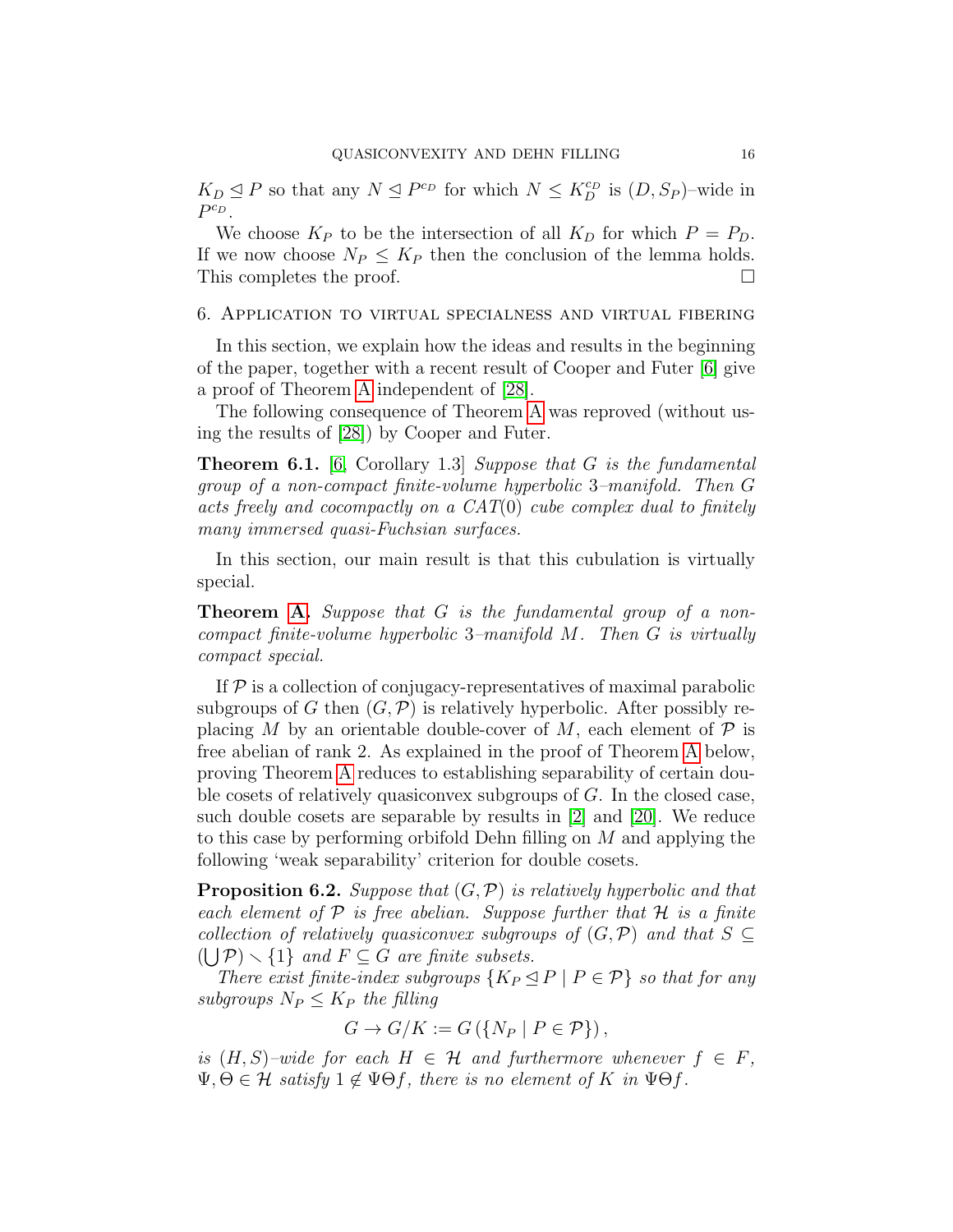Proof. By Lemma [5.2](#page-14-1) and the fact that all subgroups of finitely generated abelian groups are separable, there exist finite-index subgroups  $K_P \trianglelefteq P$  so that if  $N_P \leq K_P$  then the filling is  $(H, S)$ -wide for each H. Below, we find other finite-index subgroups  $\hat{K}_P \leq P$  so that if  $N_P < \hat{K}_P$  then the condition on double cosets holds. We then choose  $N_P \leq K_P \cap \hat{K}_P$ . For the remainder of the proof we concentrate on finding the subgroups  $\hat{K}_P$ .

Let X be the cusped space for  $(G,\mathcal{P})$  and suppose that X is  $\delta$ hyperbolic. We further assume that  $\delta$  is chosen so that the cusped spaces of all sufficiently long fillings are  $\delta$ -hyperbolic. We suppose that  $\delta \geq 1$ . Let  $\lambda$  be a quasiconvexity constant which works for every element in H. Finally, let  $M = \max\{d_X(1, f) | f \in F\}.$ 

Fix  $f \in F$  and  $\Psi, \Theta \in \mathcal{H}$  so that  $1 \notin \Psi \Theta f$ , and consider the equation  $k \in \Psi \Theta f$  for elements k of the kernel of a filling. After finding conditions on the filling which ensure there is no such element, we consider a filling appropriate for all  $f \in F$  simultaneously.

Let  $\mathcal D$  be a collection of representatives of  $\Psi$ –conjugacy classes of maximal uniquely parabolic subgroups of  $\Psi$ . For  $D \in \mathcal{D}$ , we have  $D \le P_D^{c_D}$  for some  $P_D \in \mathcal{P}$  and some (shortest)  $c_D \in G$ . Similarly, let  $\mathcal E$  be a collection of representatives of  $\Theta$ -conjugacy classes of maximal parabolic subgroups of  $\Theta$ , and for  $E \in \mathcal{E}$  we have  $E \leq P_E^{d_E}$  for some  $P_E \in \mathcal{P}$  and some (shortest)  $d_E \in G$ . Let  $X_{\Psi}$  be the cusped space for the pair  $(\Psi, \mathcal{D})$  and let  $X_{\Theta}$  be the cusped space for  $(\Theta, \mathcal{E})$  (both with respect to some choices of generating sets). Let  $\tilde{\iota}_{\Psi} \colon X_{\Psi} \to X$  and  $i_{\Theta}$ :  $X_{\Theta} \to X$  be the induced maps of cusped spaces, and note that  $\check{\iota}_{\Psi}(X_{\Psi}^{(0)})$  and  $\check{\iota}_{\Theta}(X_{\Theta}^{(0)})$  are both  $\lambda$ -quasiconvex subsets of X.

In order to apply the results from Section [4,](#page-9-0) choose  $L_1 = 10\delta$  and  $L_2 = \max\{20\delta + M + \lambda + 4, R_\Psi, R_\Theta\}$ , where  $R_\Psi$  and  $R_\Theta$  are the constants from Proposition [2.5](#page-4-0) applied to  $\Psi$  and  $\Theta$ , respectively.

For  $P \in \mathcal{P}$ , let

$$
S_P \supseteq \{ p \in P \mid d_X(1, p) \le 32\delta + 2M + 4\lambda + 2L_1 + 3 \}
$$

be a finite set which is large enough so that for all  $H \in \mathcal{H}$  the  $(H, S)$ – wideness condition of Lemma [4.2](#page-10-0) is satisfied with  $L_1$  and  $L_2$  as above. Consider the collection of subgroups of P of the form  $P_{B_1,B_2} = \langle B_1, B_2 \rangle$ where  $B_1 = P \cap \Psi^{g_1}$  for some  $g_1 \in G$  and  $B_2 = P \cap \Theta^{g_2}$  for some  $g_2 \in G$ . There are finitely many such pairs of subgroups of P. For each such pair  $(B_1, B_2)$ , by Lemma [5.1](#page-14-2) there exists a finite-index  $\hat{K}_{B_1, B_2} \triangleleft P$ which is  $(P_{B_1,B_2}, S_P)$ -wide. We define  $\hat{K}_P = \bigcap \hat{K}_{B_1,B_2}$  and check the condition on double cosets.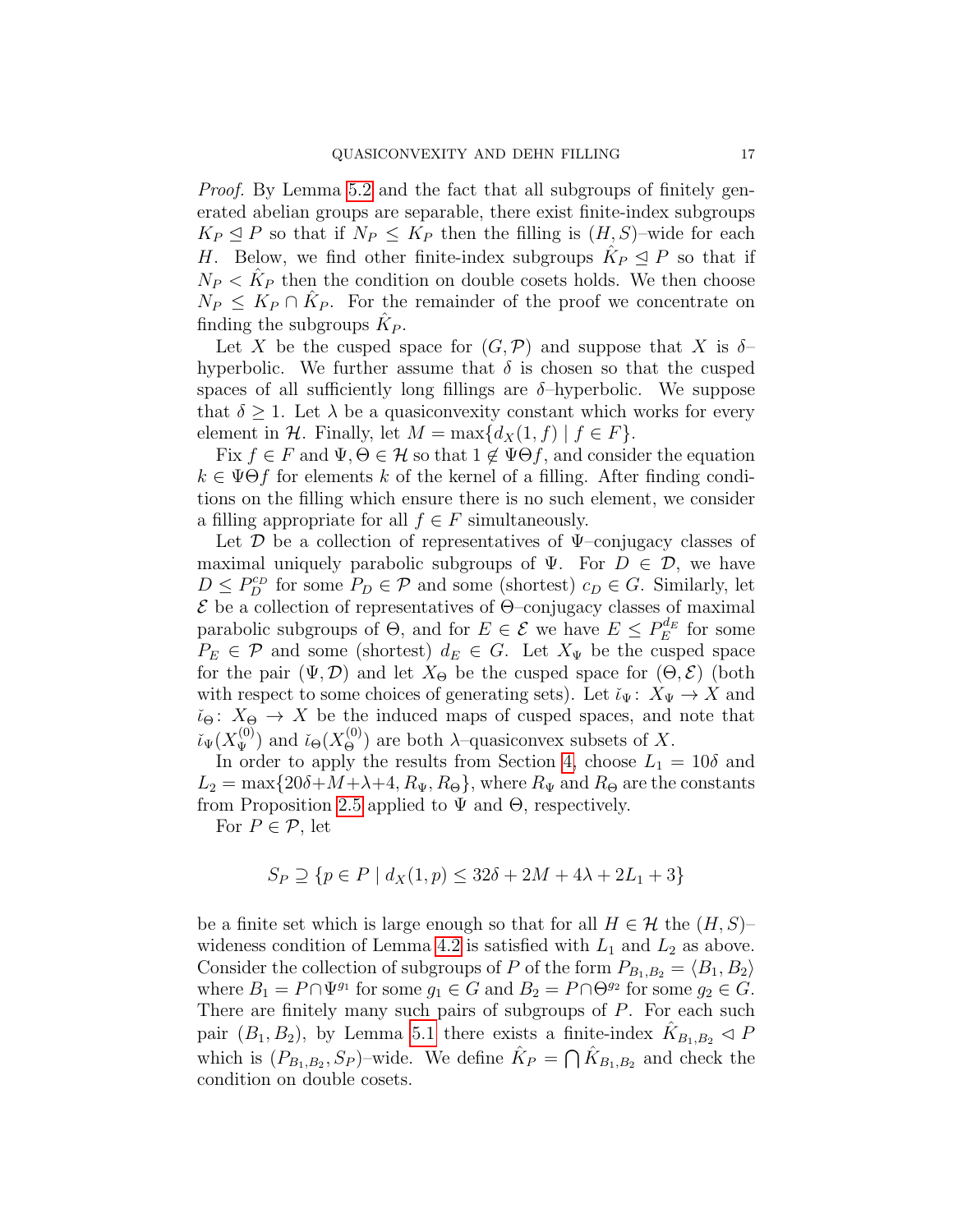Choose  $N_P \leq \hat{K}_P$ , and consider the filling

$$
G \to G(\{N_P \mid P \in \mathcal{P}\}) = G/K.
$$

In order to obtain a contradiction suppose that there is an element  $g \in K$ , and elements  $f \in F$ ,  $\psi \in \Psi$  and  $\theta \in \Theta$  so that

$$
g=\psi\theta f.
$$

Choose a g so that  $d_X(1, g)$  is minimal amongst all choices of g for which there is such an expression.

Consider a geodesic quadrilateral in X with vertices  $1, \psi, \psi, \theta, g$ , and let  $\xi_1$  be the geodesic from 1 to  $\psi$ ,  $\xi_2$  the geodesic from  $\psi$  to  $\psi\theta$ ,  $\eta$  the geodesic from  $\psi\theta$  to g and  $\rho$  the geodesic from 1 to g, respectively. By assumption, we know that  $q \neq 1$ .

Let  $\pi: X \to X$  be the map on cusped spaces induced by the filling map  $\pi: G \to G/K$ . Since  $g \in K \setminus \{1\}$  the image of  $\rho$  in  $\overline{X}$  is a loop, so condition (1) from Lemma [4.1](#page-9-2) cannot hold. This means that condition (2) from Lemma [4.1](#page-9-2) holds. Let A be a horoball  $L_2$ –penetrated by  $\rho$ , so  $\rho$  meets A in a segment [x, y], and let  $k \in K \cap \text{Stab}(A)$  be so that  $d_X(x, k,y) \leq 2L_1 + 3$ . It is straightforward to see that  $d_X(1, k,g)$  $d_X(1,g)$ , since  $d_X(x,k,y) \leq 2L_1+3$  but  $d_X(x,y) \geq 2L_2 > 2L_1+4$ . We arrive at a contradiction by showing that  $k.g \in \Psi \Theta f$ , contradicting the choice of g as a shortest element of K with such an expression.

Without loss of generality, the subsegment of  $\rho$  between x and y is a geodesic through A which consists of a vertical segment down from  $x$ , a horizontal segment of at most 3 edges, and then a vertical segment terminating at  $y$  (see [\[11,](#page-31-9) Lemma 3.10]). Let  $x'$  be the point on this geodesic directly below x at depth  $3\delta + M + \lambda$  and let y' be the point directly below y at depth  $3\delta + M + \lambda$ . The quadrilateral  $\xi_1 \cup \xi_2 \cup \eta \cup \rho$ is 2 $\delta$ -slim, so there are points on  $\eta \cup \xi_1 \cup \xi_2$  within 2 $\delta$  of x' and of y'. Because  $\eta$  is a geodesic (of length at most M) joining two points at depth 0, no point on  $\eta$  can be within 2 $\delta$  of either  $x'$  or  $y'$ . Therefore, there are points on  $\xi_1 \cup \xi_2$  within 2*δ* of x' and of y'.

The geodesic  $\xi_1$  travels between two points in  $\Psi$  and  $\xi_2$  joins two points in  $\psi\Theta$ . By quasiconvexity, any point on  $\xi_1$  lies within  $\lambda$  of a point in  $\tilde{\iota}_{\Psi}(X_{\Psi})$  and any point on  $\xi_2$  lies within  $\lambda$  of a point in  $\psi.\tilde{\iota}_{\Theta}(X_{\Theta})$ . Let  $u_0$  and  $v_0$  be points in  $\tilde{\iota}_{\Psi}(X_{\Psi}) \cup \psi \tilde{\iota}_{\Theta}(X_{\Theta})$  lying within distance  $2\delta + \lambda$ of x' and y' respectively. Note that  $u_0$  and  $v_0$  lie in the horoball A.

There are points at depth more than 0 in a horoball A which lie in  $\tilde{\iota}_{\Psi}(X_{\Psi})$  exactly when they are of the form  $(sc<sub>D</sub>P<sub>D</sub>, hc<sub>D</sub>, n)$  for some  $s \in \Psi, h \in sD$  and  $n \in \mathbb{N}$ , where  $D \in \mathcal{D}$  is so that  $D \leq P_{D}^{c_D}$ , as above, and A is the horoball based on the coset  $sc_D P_D$ .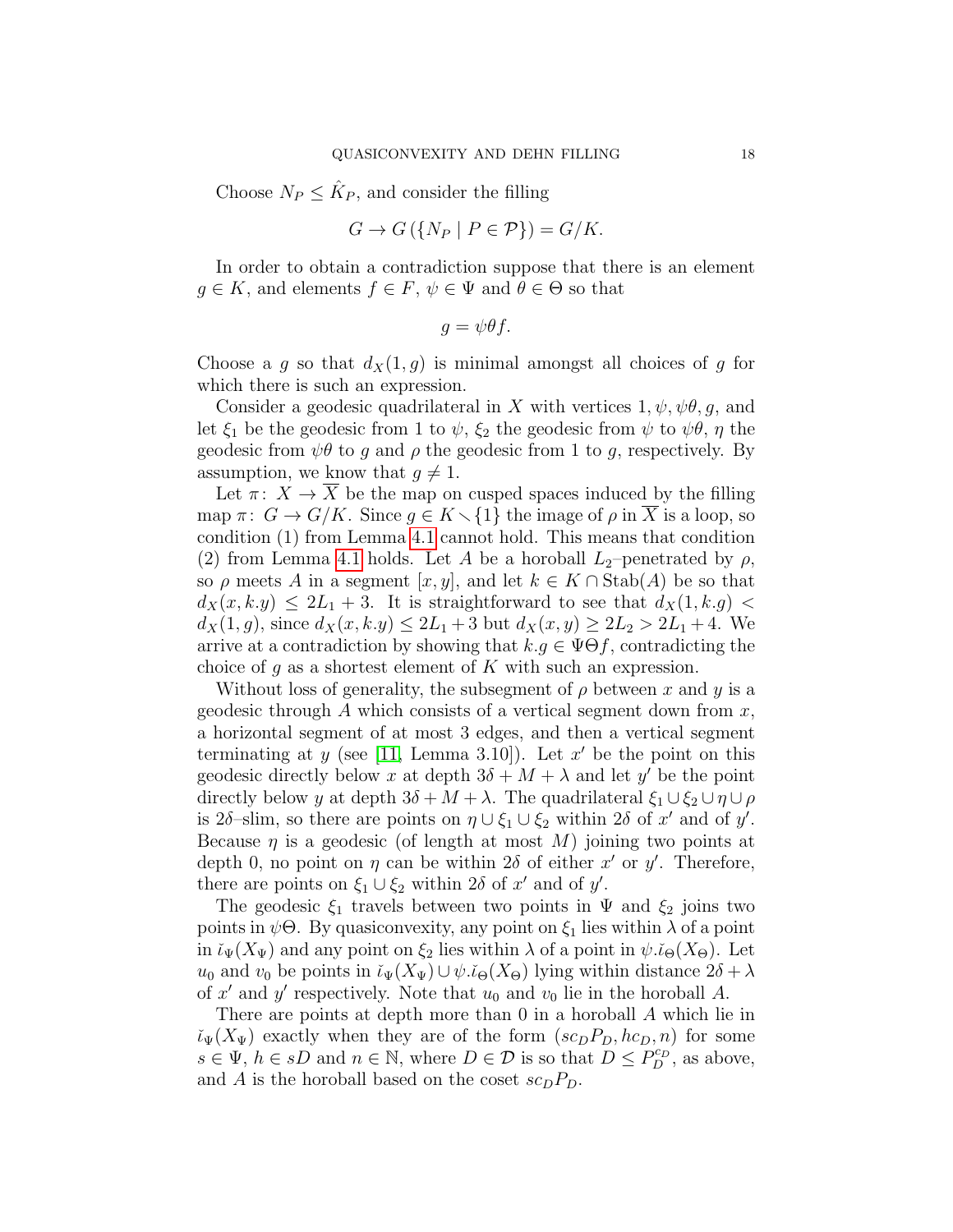Similarly, there are points at depth more than 0 in A which lie in  $\psi.\check{\iota}_{\Theta}(X_{\Theta})$  exactly when they are of the form  $(\psi.td_E P_E, \psi.gc_D, m)$  for  $t \in \Theta$ ,  $g \in tE$  and  $m \in \mathbb{N}$ , where  $E \in \mathcal{E}$  and  $E \leq P_E^{d_E}$ , and A is the horoball based on  $\psi.td_E P_E$ .

The points  $u_0$ ,  $v_0$  have one of these forms, and they are at distance at most  $2\delta + \lambda$  from x' and y' respectively, which implies that the appropriate n or m is at most  $3\delta + M + 2\lambda$ . Thus, there are points  $u, v$  at depth 0 in A, directly above  $u_0$  and  $v_0$  respectively, so that  $d_X(u, x), d_X(v, y) \leq 10\delta + 2M + 4\lambda$ . All of the points in A directly above  $u_0$  lie in  $\check{\iota}_{\Psi}(X_{\Psi})$  or  $\psi.\check{\iota}_{\Theta}(X_{\Theta})$ , except possibly the point u at depth 0. This point u will not lie in  $\tilde{\iota}_{\Psi}(X_{\Psi})$  unless  $c_D = 1$ , and similarly for  $\check{\iota}_{\Theta}(X_{\Theta})$ . However, certainly u lies within distance 1 of  $\check{\iota}_{\Psi}(X_{\Psi})$  or  $\psi.\check{\iota}_{\Theta}(X_{\Theta})$ . Similarly, v lies within distance 1 of  $\check{\iota}_{\Psi}(X_{\Psi})$  or  $\psi.\check{\iota}_{\Theta}(X_{\Theta})$ .

We deal with four cases, depending on whether each of  $u_0$  and  $v_0$  are contained in  $\check{\iota}_{\Psi}(X_{\Psi})$  or  $\psi.\check{\iota}_{\Theta}(X_{\Theta}).$ 

**Case 1:** Both  $u_0$  and  $v_0$  are contained in  $\tilde{\iota}_{\Psi}(X_{\Psi})$ .

(The case where they are both contained in  $\psi \tilde{\iota}_{\Theta}(X_{\Theta})$  is entirely similar and we omit it.)

In this case, if  $u_0 = (sc_D P_D, \psi_u c_D, n)$  then  $u = \psi_u c_D$ , where  $\psi_u \in \Psi$ and A is the horoball based on  $sc_D P_D$ . For ease of notation we write  $P = P_D$  and  $c = c_D$ , and so we have  $\psi_u c \in scP$ .

Note that  $v = \psi_v c \in scP$  also, for some  $\psi_v \in \Psi$ . We have  $u^{-1}v =$  $c^{-1}(\psi_u^{-1}\psi_v)c \in D^{c^{-1}}.$ 

Now,  $d_X(x, k, y) \leq 2L_1 + 3$ , and we also have  $d_X(x, u), d_X(y, v) \leq \alpha$ , from which it follows that  $d_X(u, k.v) \leq 2\alpha + 2L_1 + 3$ . Write  $w =$  $v^{-1}k^{-1}u$ , a group element of X-length at most  $2\alpha + 2L_1 + 3$  and note that  $u^{-1}k^{-1}u$  is in the filling kernel  $N_P \lhd P$ , and so  $cu^{-1}k^{-1}uc^{-1}$  is contained in  $N_P^c$ . On the other hand, we also have

$$
cu^{-1}k^{-1}uc^{-1} = cu^{-1}v(v^{-1}k^{-1}u)c^{-1}
$$
  
=  $cu^{-1}vwc^{-1}$   
=  $c(c^{-1}\psi_u^{-1}\psi_vc)wc^{-1}$   
=  $(\psi_u^{-1}\psi_v)cwc^{-1}$ .

Note that  $w \in S_P$ , and that the filling is  $(\Psi, S_P)$ -wide. Since  $(\psi_u^{-1} \psi_v) \in$ *D*, this implies that  $cwc^{-1} \in D$ , so  $cu^{-1}k^{-1}uc^{-1} = (\psi_u^{-1}\psi_v) cwc^{-1} \in D$ . Therefore,  $\psi_u^{-1} k \psi_u = cu^{-1} k u c^{-1} \in D$ , which means that

$$
k.\psi = k\psi_u(\psi_u^{-1}\psi) = \psi_u(\psi_u^{-1}k\psi_u)\psi_u^{-1}\psi \in \Psi.
$$

Therefore,

$$
k.g = (k.\psi)\,\theta f,
$$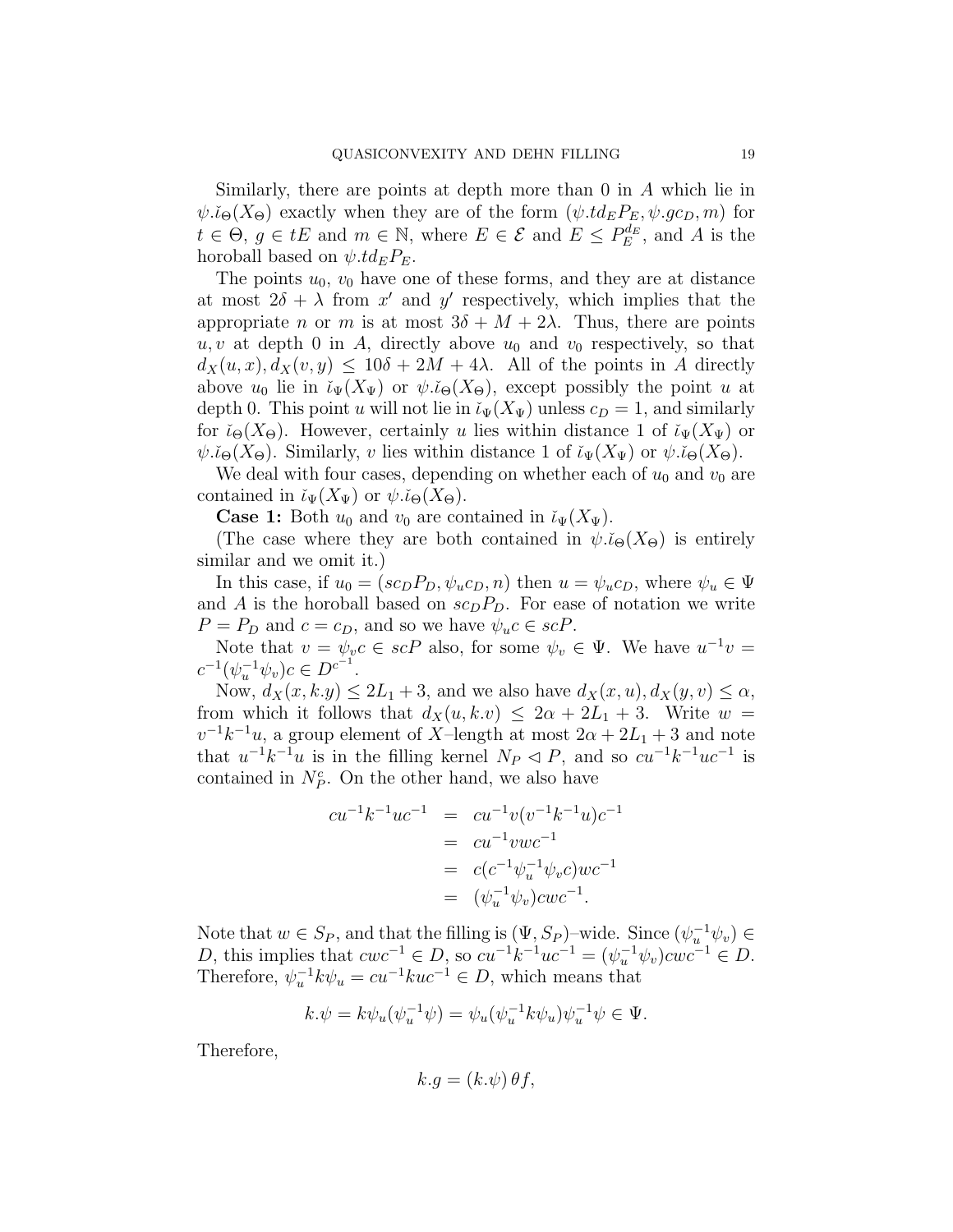gives an expression for k.g as an element of  $\Psi \Theta f$ , contradicting the fact that g was the shortest element of  $K$  with such an expression.

**Case 2:**  $u_0$  is contained in  $\check{\iota}_{\Psi}(X_{\Psi})$  and  $v_0$  contained in  $\psi.\check{\iota}_{\Theta}(X_{\Theta})$ .

We can write  $u_0 = (sc_D P_D, \psi_u c_D, n)$  and  $v_0 = (\psi.td_E P_E, \psi.r_v d_E, m)$ , so  $u = \psi_u c_D$  and  $v = \psi \theta_v d_E$ , where  $\psi_u \in \Psi$ ,  $\theta_v \in \Theta$ ,  $D \leq P_D^{c_D}$  and  $E \le P_E^{d_E}$ . We clearly have  $P_E = P_D$ , which we write as P. We write  $c = c_D$  and  $d = d_E$ , and note that A is the horoball based on the coset  $scP = \psi t dP.$ 

We still have  $d_X(u, x), d_X(v, y) \leq \alpha$ . The geodesic  $\xi_1$  intersects A in a segment  $[g_1, h_1]$ , where the entrance point  $g_1$  is within  $4\delta$  of x, and within  $\alpha$  of u. The exit point  $h_1$ , we may similarly argue, is within  $\alpha$  of some group element  $w = \psi_w c$  in the coset  $\mathit{scP}$ , with  $\psi_w \in \Psi$ . Likewise, the geodesic  $\xi_2$  intersects the horoball A in a segment  $[g_2, h_2]$ , where  $d_X(q_2, h_1) \leq 4\delta$ , and there is another point  $z = \psi \theta_z d$  in  $\operatorname{sc} P$  with  $\theta_z \in \Theta$ , and satisfying  $d_X(z, g_2) \leq \alpha$ . See Figure [2.](#page-19-0)



<span id="page-19-0"></span>FIGURE 2. Case 2. The dotted line represents the coset  $scP = \psi t dP$ .

We have  $u^{-1}w \in D^{c^{-1}}$  and  $z^{-1}v \in E^{d^{-1}}$ . Both  $D^{c^{-1}}$  and  $E^{d^{-1}}$  are subgroups of P.

Let 
$$
B_1 = D^{c^{-1}}
$$
 and  $B_2 = E^{d^{-1}}$  so  $u^{-1}wz^{-1}v \in P_{B_1,B_2}$ . Now,  
\n
$$
u^{-1}k^{-1}u = (u^{-1}w)(w^{-1}z)(z^{-1}v)(v^{-1}k^{-1}u)
$$
\n
$$
= (u^{-1}w)(z^{-1}v)((w^{-1}z)(v^{-1}k^{-1}u)).
$$

(Note that we use here that  $P$  is abelian.)

Since  $w^{-1}z$  has length at most  $2\alpha + 4\delta$  and  $v^{-1}k^{-1}u$  has length at most  $2\alpha + 2L_1 + 3$ , so the last of the three terms above is in  $S_P$  and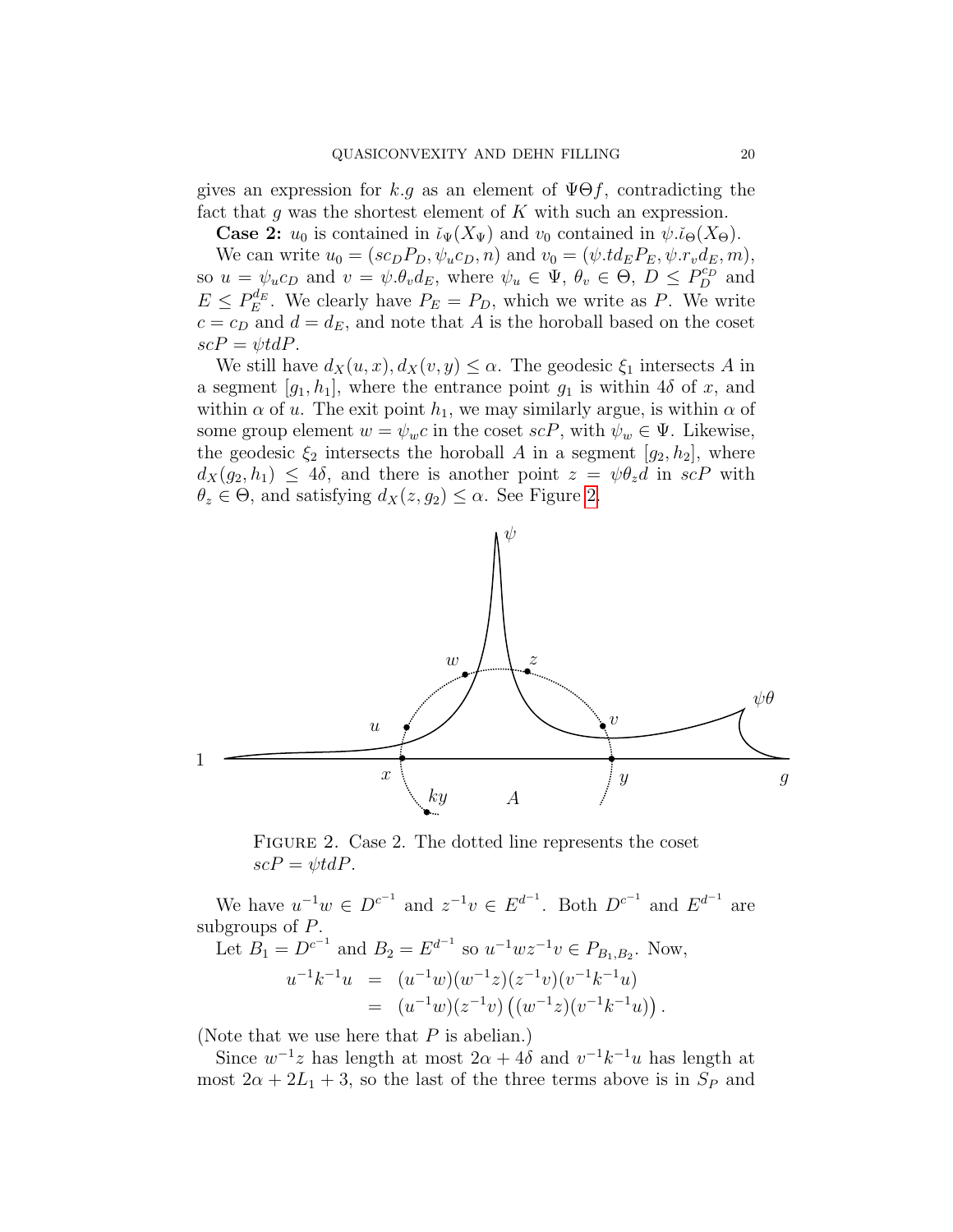we can apply the  $(P_{B_1,B_2}, S_P)$ -wideness of the kernel to deduce that  $u^{-1}ku \in P_{B_1,B_2} = B_1B_2$ . Choose elements  $b_1 \in B_1$  and  $b_2 \in B_2$  so that  $u^{-1}ku = b_1b_2$ . We now have

$$
k\psi\theta = u(u^{-1}ku)(u^{-1}w)(w^{-1}z)(z^{-1}v)(v^{-1}\psi\theta)
$$
  
\n
$$
= u(b_1b_2)(u^{-1}w)(w^{-1}z)(z^{-1}v)(v^{-1}\psi\theta)
$$
  
\n
$$
= u(b_1(u^{-1}w))(w^{-1}z)((z^{-1}v)b_2)(v^{-1}\psi\theta)
$$
  
\n
$$
= u(b_1(u^{-1}w))(w^{-1}\psi)(\psi^{-1}z)((z^{-1}v)b_2)(v^{-1}\psi\theta)
$$
  
\n
$$
= \psi_u(c(b_1u^{-1}w)c^{-1})(cw^{-1}\psi)(\psi^{-1}z)((z^{-1}v)b_2)(v^{-1}\psi\theta)
$$
  
\n
$$
= (\psi_u(c(b_1u^{-1}w)c^{-1})(\psi_w^{-1}\psi))(\theta_z(d(z^{-1}vb_2)d^{-1})(\theta_v^{-1}\theta))
$$

The first three terms of this expression are in  $\Psi$  and the last three terms are in  $\Theta$ , which proves that  $k\psi\theta \in \Psi\Theta$ . Therefore,  $k.g = k\psi\theta f \in$  $\Psi\Theta f$ . Since we know that  $d_X(1, k, g) < d_X(1, g)$ , this contradicts the minimality of  $g$ , hence proving the result in Case 2.

It remains to note that the case that  $u_0$  is contained in  $\psi.\tilde{\iota}_{\Theta}(X_{\Theta})$  and  $v_0$  is contained in  $\tilde{\iota}_{\Psi}(X_{\Psi})$  essentially becomes Case 1. Indeed, suppose that  $v_0$  is contained in  $\check{\iota}_{\Psi}(X_{\Psi})$ . Then the geodesic from v to 1 lies near to the geodesic from  $y$  to 1, which easily implies (since  $x$  lies on the geodesic from y to 1) that x lies near  $\check{\iota}_{\Psi}(X_{\Psi})$ , as required. This completes the proof of Proposition [6.2.](#page-15-1)

We now turn to the proof of Theorem [A.](#page-1-0)

*Proof (of Theorem [A\)](#page-1-0)*. Pass to a finite cover which is orientable, so that all cusps in  $M$  have torus cross-sections. It is well known that if  $P$  is a collection of representatives of  $G$ –conjugacy classes of maximal cusp subgroups of M then  $(G, \mathcal{P})$  is relatively hyperbolic.

By Theorem [6.1,](#page-15-2) there is a  $CAT(0)$  cube complex X upon which G acts freely and cocompactly. By [\[24,](#page-32-7) Criterion 2.3] (see also [\[14,](#page-31-15) Section 4, to prove that the action of G on X is virtually special it suffices to prove that for a certain finite list of subgroups  $Q_i$  which stabilize hyperplanes in X, the subgroups  $Q_i$  and double cosets  $Q_iQ_j$ are separable in G. Since G is a Kleinian group, it is LERF by  $[2,$ Corollary 9.4], so it remains to prove double coset separability.

The cube complex X built by Cooper and Futer for Theorem [6.1](#page-15-2) is built using the Sageev construction [\[25\]](#page-32-8) (see also [\[17\]](#page-31-16)). The hyperplane subgroups in G are commensurable to the codimension 1 subgroups, which are quasi-Fuchsian surface subgroups and therefore geometrically finite. It now follows immediately by [\[15,](#page-31-10) Corollary 1.3] that the subgroups  $Q_i$  are relatively quasiconvex in  $G$ .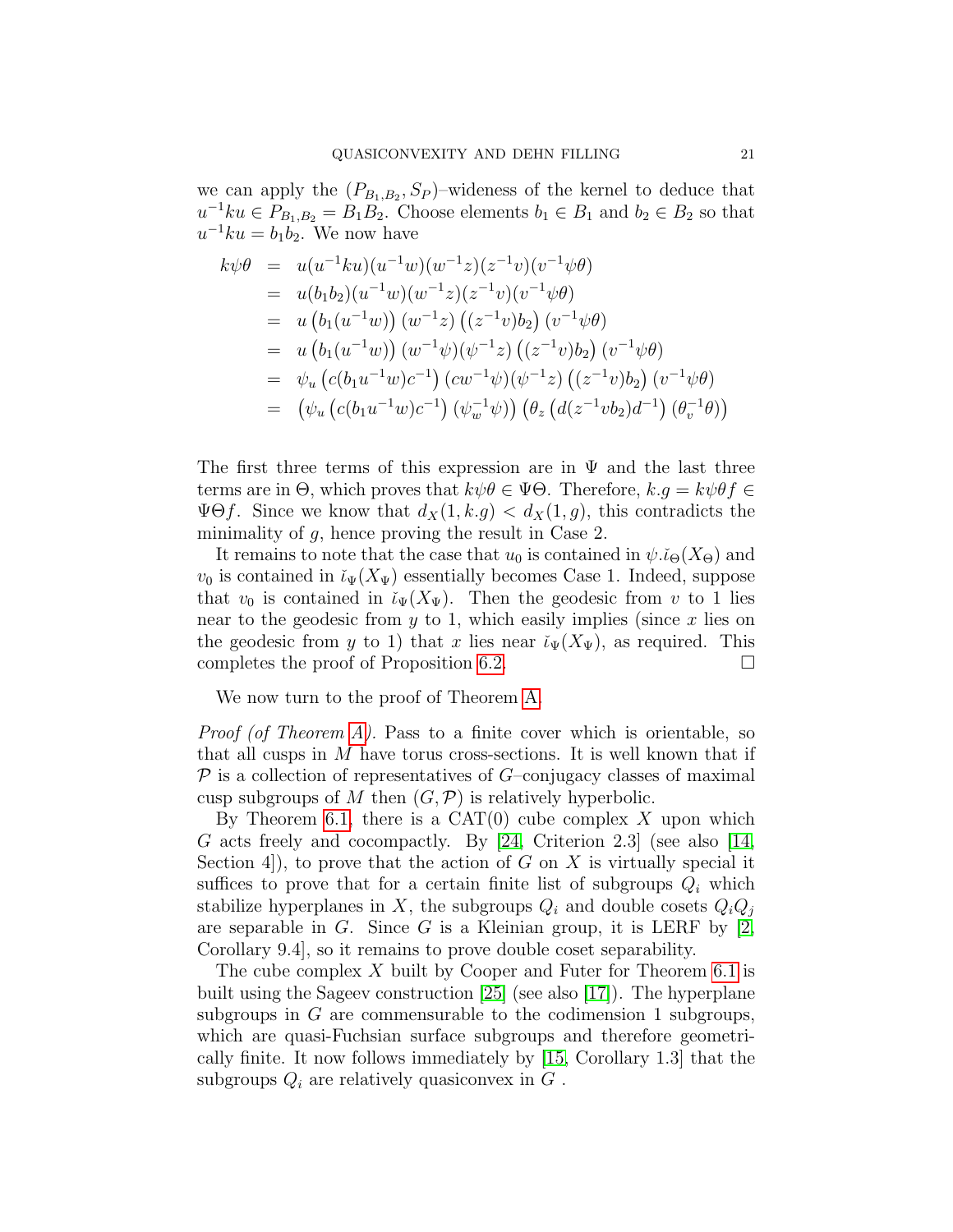Suppose now that  $h \notin Q_i Q_j$ . Equivalently,  $1 \notin Q_i Q_j h^{-1}$ . By Propo-sition [4.5,](#page-11-2) for sufficiently long and  $Q_i$ -wide fillings the image of  $Q_i$  is relatively quasiconvex, and similarly for  $Q_j$ . By Proposition [6.2,](#page-15-1) there exist finite-index subgroups  $\{K_P \subseteq P \mid P \in \mathcal{P}\}\$  so that for any choices  $\{\gamma_P \in K_P \mid P \in \mathcal{P}\}\$ , the filling

$$
G \to \overline{G} = G\left(\{\gamma_P \mid P \in \mathcal{P}\}\right)
$$

is such that the images of  $Q_i$  and  $Q_j$  are relatively quasiconvex and there is no element of K in  $Q_i Q_j h^{-1}$ . For such a filling, the image of h is outside the image of  $Q_iQ_j$ .

Possibly replacing the  $\gamma_P$  by powers (which does not change containment in  $K_P$ , and so the above properties continue to hold), the Orbifold Hyperbolic Dehn Surgery Theorem [\[10,](#page-31-17) Theorem 5.3], implies that the group  $G$  is the fundamental group of a compact hyperbolic orbifold, and so is Kleinian and word-hyperbolic. Since it is Kleinian, it is LERF by [\[2,](#page-31-1) Corollary 9.4], and since it is also word-hyperbolic [\[20,](#page-32-6) Theorem 1.1] implies that all double cosets of quasiconvex subgroups of  $\overline{G}$  are separable. Therefore, the image of h can be separated from the image of  $Q_i Q_j$  in a finite quotient of G, which is clearly also a finite quotient of G.

This proves that  $Q_iQ_j$  is separable in G, which proves that the  $G$ action on X is virtually special, as required.  $\square$ 

### 7. Relative height and relative multiplicity

<span id="page-21-0"></span>For quasiconvex subgroups of hyperbolic groups, the *height* is an important invariant. For full relatively quasiconvex subgroups, it remains a useful invariant, but because we cannot control the normalizer in P of an intersection  $H \cap P$  when H is (non-full) relatively quasiconvex and  $P$  is a maximal parabolic subgroup, height is not always a useful notion as it is too often infinite. Instead, we should consider the relative height, defined as follows.

**Definition 7.1.** (cf. [\[16,](#page-31-18) §1.4]) Suppose that  $(G, \mathcal{P})$  is relatively hyperbolic and  $H \leq G$ . The *relative height* of H in  $(G, \mathcal{P})$  is the maximum number  $n \geq 0$  so that there are distinct cosets  $\{g_1H, \ldots, g_nH\}$  so that  $\bigcap^n$  $i=1$  $g_i H g_i^{-1}$  is an infinite non-parabolic subgroup.

In [\[16\]](#page-31-18), they refer to relative height merely as 'height', but we prefer to keep this term for its traditional meaning.

Remark 7.2. It follows from the classification of groups acting isometrically on  $\delta$ -hyperbolic spaces that a subgroup of a relatively hyperbolic group is infinite and non-parabolic if and only if it contains a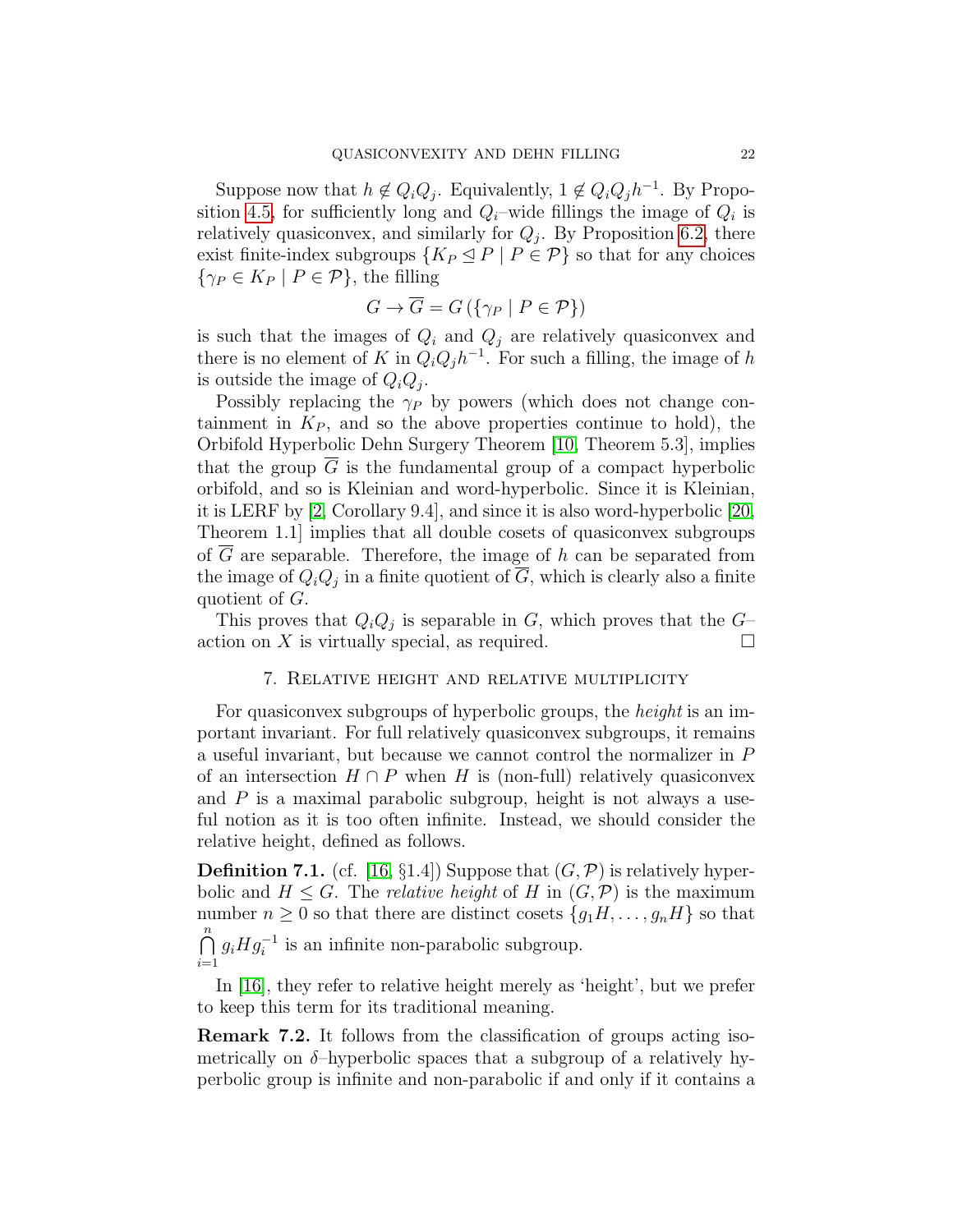loxodromic element. We use this equivalent characterization without further mention.

In this section, we prove results for relative height analogous to those proved for height in [\[2,](#page-31-1) Appendix A]. Specifically, we define a notion of relative multiplicity (see Definition [7.7\)](#page-24-0) and prove in Theorem [7.8](#page-24-1) that relative multiplicity is equal to relative height. This gives a new proof of a theorem of Hruska and Wise [\[16\]](#page-31-18) that the relative height of a relatively quasiconvex subgroup is finite. In Theorem [7.15](#page-28-0) we prove that for sufficiently long and  $H$ –wide fillings the relative height of a relatively quasiconvex subgroup does not increase under Dehn filling.

The definition of a *weakly geometrically finite* (or  $WGF$ ) action is given in [\[2,](#page-31-1) A.27]. We note here that a weakly geometrically finite action differs from the usual notion of a geometrically finite action (as in [\[15,](#page-31-10) Definition 3.2 (RH-2)]) in allowing horoballs with finite stabilizer.

Fix a relatively quasiconvex subgroup  $(H, \mathcal{D})$ . Let  $X_H$  be a cusped space for  $(H, \mathcal{D})$  and  $\tilde{\iota}: X_H \to X$  be the extension of the natural inclusion of H into G on the level of cusped spaces, as described in  $[3, \]$ Section 3].

<span id="page-22-4"></span>**Definition 7.3.** Suppose that  $(G, \mathcal{P})$  is relatively hyperbolic and that  $(H, \mathcal{D})$  is relatively quasiconvex. Let X be a cusped space for  $(G, \mathcal{P})$ (considered as containing G as a subset), let  $\widetilde{*}$  be the basepoint of X, and let  $R > 0$ . An R-hull for H acting on X is a connected H-invariant full sub-graph  $Z \subset X$  so that

- <span id="page-22-0"></span> $(1) \; \widetilde{*} \in \widetilde{Z};$
- <span id="page-22-1"></span>(2) If  $\gamma$  is a geodesic in X with endpoints in  $\Lambda(H)$  then  $N_R(\gamma) \cap$  $N_R(G) \subset \widetilde{Z}$ ; and
- <span id="page-22-2"></span>(3) If  $A$  is any horoball containing a vertex  $a$  of depth greater than 0 in the image  $\tilde{\iota}(X_H)$ , then  $\tilde{Z} \cap A^{(0)}$  contains every vertex of a maximal vertical ray in  $A$  containing  $a$ .
- <span id="page-22-3"></span>(4) The action of  $(H, \mathcal{D})$  on  $\widetilde{Z}$  (with its induced path metric) is WGF.

Remark 7.4. This definition is not the same as [\[2,](#page-31-1) Definition A.32] unless H is full relatively quasiconvex (as was assumed in  $[2]$ ). It is important that we do not include an R–neighborhood of  $\gamma$ , but only that part of the  $R$ –neighborhood near the Cayley graph. The third condition in [\[2,](#page-31-1) Definition A.32] has similarly been modified. Both of these changes are made so that Lemma [7.12](#page-27-0) below is true.

**Definition 7.5.** Suppose that  $(H, \mathcal{D}) \leq (G, \mathcal{P})$  is relatively quasiconvex, and  $\tilde{\iota}: X_H \to X$  is the inclusion of cusped spaces as above. For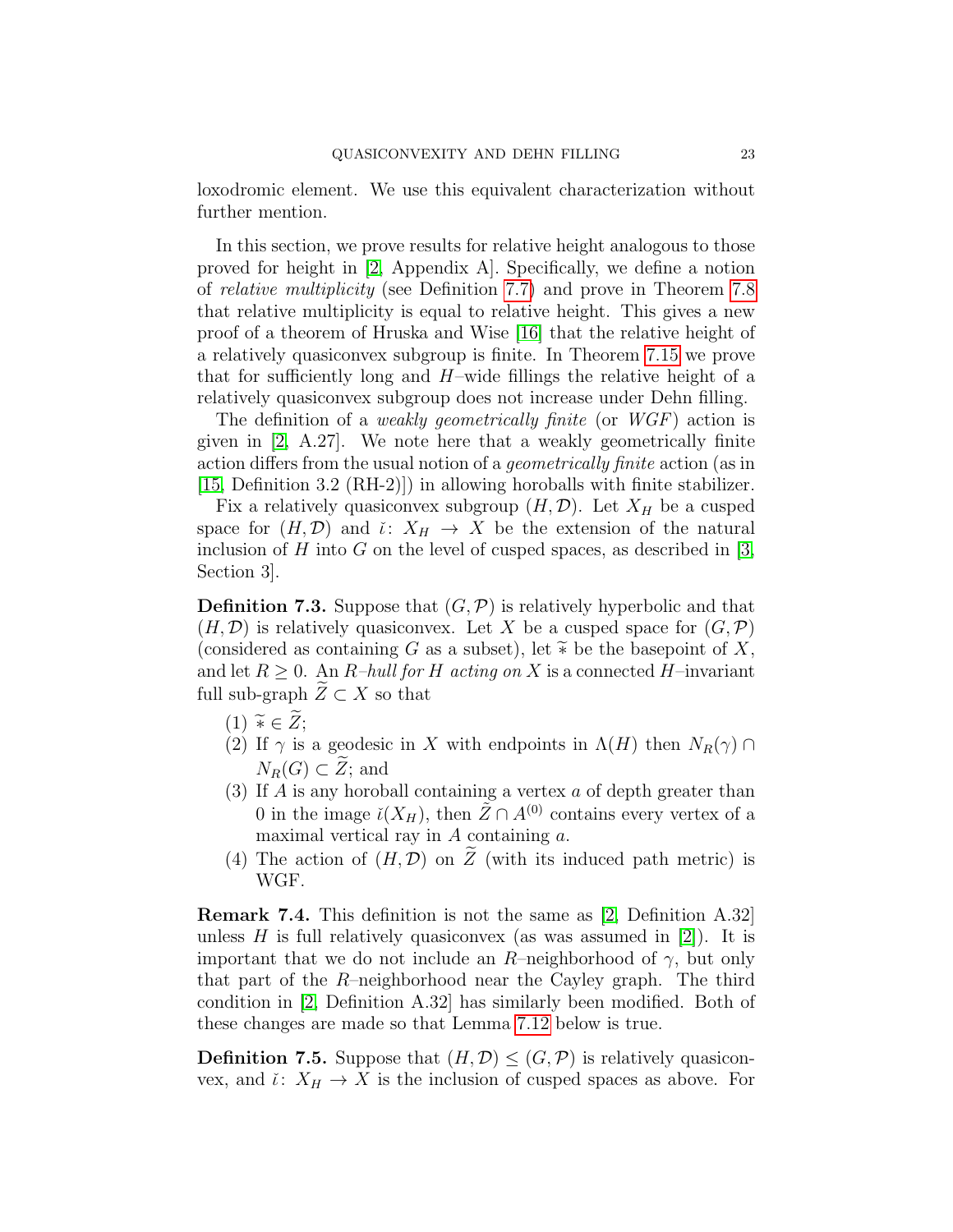a positive integer D, the restricted D–neighborhood of  $\check{\iota}(X_H)$ , denoted  $N_D^R(i(X_H))$ , is the full subgraph of X on the vertices of either of the following two types:

- (1) Vertices of  $N_D(\check{\iota}(X_H)) \cap N_D(G)$ ; and
- (2) For any horoball A so  $\tilde{\iota}(X_H)$  contains vertices of arbitrary depth in A, include all vertices  $a \in A$  which are connected by a vertical geodesic to a vertex of the first type.

**Lemma 7.6** (cf. Lemma A.41, [\[2\]](#page-31-1)). Let  $R \geq 0$ . There exists some D so that the restricted D-neighborhood of  $\check{\iota}(X_H)$  is an R-hull for the action of H on X.

*Proof.* We first note that if any of the requirements of an  $R$ –hull are satisfied by the restricted D–neighborhood of  $\tilde{\iota}(X_H)$ , then they are satisfied for the restricted D'–neighborhood of  $\ell(X_H)$ , for any  $D' \geq D$ . It therefore suffices to consider each of the four requirements separately, and take D to be the maximum needed for any of the four.

Condition [\(1\)](#page-22-0) is satisfied for any D, since  $\widetilde{\ast} = 1 \in H$ .

Condition [\(2\)](#page-22-1) is satisfied as soon as  $D \geq R + 2\delta + \lambda$ , where  $\lambda$  is the quasiconvexity constant for  $\check{\iota}(X_H)$ . Indeed,  $\Lambda(H) \subset \Lambda(\check{\iota}(X_H))$ , so if  $\gamma$  is a biinfinite geodesic with endpoints in  $\Lambda(H)$ , it must lie in a  $\lambda + 2\delta$ -neighborhood of  $\tilde{\iota}(X_H)$ . Suppose  $x \in N_R(\gamma) \cap N_R(G)$ ; we want to show that  $x \in N_D^R(\tilde{\iota}(X_H))$ . Let  $z \in \gamma$ ,  $g \in G$  be vertices at distance at most R from x. As we have noted, there is a  $q \in i(X_H)$  satisfying  $d_X(z,q) \leq \lambda + 2\delta$ . Thus x lies in the  $(R + \lambda + 2\delta)$ -neighborhood of  $\check{\iota}(X_H)$ . If  $D \geq R + 2\delta + \lambda$ , then  $x \in N_D(\check{\iota}(X_H)) \cap N_D(G)$ .

Condition  $(3)$  is built in to the definition of restricted D–hull.

Condition [\(4\)](#page-22-3) (the weak geometric finiteness) follows once we observe that for large enough  $D$ , the restricted  $D$ –neighborhood is equivariantly quasi-isometric to the D–neighborhood, and either one is quasiisometrically embedded in  $X$ . In particular, the limit set of the restricted D–neighborhood is equivariantly homeomorphic to  $\partial X_H =$  $\partial(H, \mathcal{D})$ . (Though in general  $\tilde{\iota}$  is not a quasi-isometric embedding if some  $D \in \mathcal{D}$  is very distorted in  $P_D^{c_D}$  $\bigcup_{D}^{c_D}.$ 

Let  $\widetilde{Z}$  be an R-hull for the action of H on G, and let  $Z = H \setminus \widetilde{Z}$ . Similarly, let  $Y = G\left\backslash X$ . Then there is a natural map  $i: Z \to Y$  which induces the inclusion of H into G (in the sense described in  $[2]$ ).

For  $n > 0$ , let

 $S_n = \{(z_1, \ldots, z_n) \in Z^n \mid i(z_1) = \cdots = i(z_n)\} \setminus \Delta$ 

where  $\Delta = \{(z_1, \ldots, z_n) \mid \text{there exist } i \neq j \text{ so that } z_i = z_j \}$  is the fat diagonal.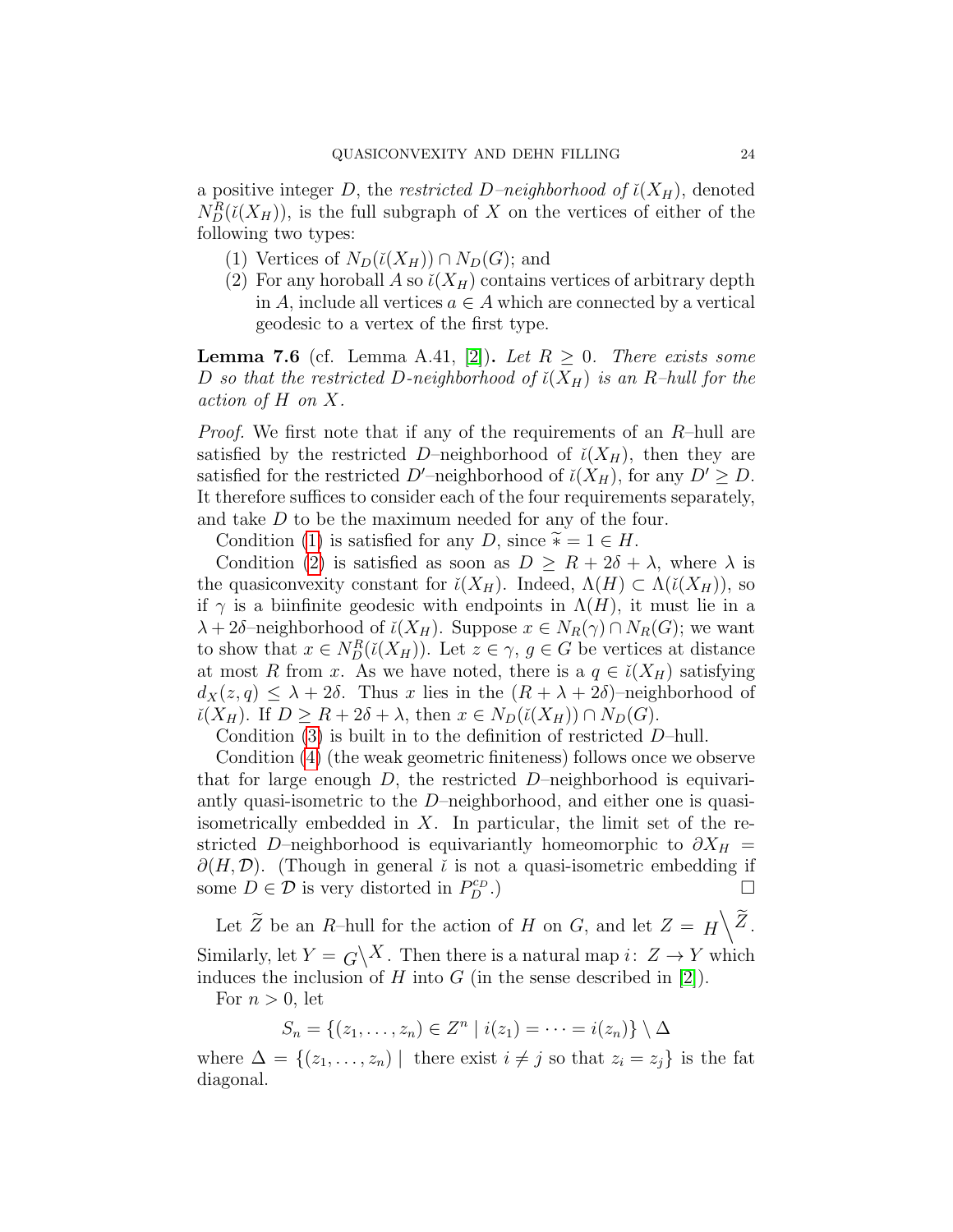Points in  $S_n$  have a well-defined *depth* which is the depth of the image in Y We consider components  $C$  of  $S_n$  which contain a point with depth 0.

As in  $[2]$ , choosing a maximal tree in Z, and a basepoint p at depth 0, a component C of  $S_n$  induces well-defined maps  $\tau_{C,i}$ :  $\pi_1(C, p) \to H$ , for  $i=1,\ldots,n$ .

<span id="page-24-0"></span>**Definition 7.7.** The *relative multiplicity* of  $i: Z \rightarrow Y$  is the largest n so that  $S_n$  contains a component C so that for all  $i \in 1, \ldots, n$  the group  $\tau_{C,i}(\pi_1(C, p))$  contains a loxodromic element.

<span id="page-24-1"></span>**Theorem 7.8** (cf. Theorem A.38, [\[2\]](#page-31-1)). For sufficiently large R, depending only on  $\delta$  and the quasi-convexity constant of H, if  $\widetilde{Z}$  is an R-hull for the action of H on X, and  $i: Z \to Y$  is as described above, then the relative height of  $H$  in  $G$  is equal to the relative multiplicity of  $i: Z \to Y$ .

**Definition 7.9.** A geodesic  $\sigma$  in a combinatorial horoball is *regular* if it has at most three horizontal edges, and these are at the maximum depth for  $\sigma$ . A path in a cusped space  $X(G,\mathcal{P})$  is regular if every intersection with a horoball is regular.

A path  $\sigma$  in a combinatorial horoball is *super-regular* if it has at most 1 horizontal edge, this edge is at maximum depth for  $\sigma$ , and  $\sigma$ has minimal length among paths with this property. A path in a cusped space  $X(G, \mathcal{P})$  is super-regular if every intersection with a horoball is super-regular.

<span id="page-24-2"></span>**Lemma 7.10.** Let q be a loxodromic element of the relatively hyperbolic group pair  $(G, \mathcal{P})$ . Then for any  $D > 0$ , and any sufficiently large  $n > 0$ , there is a bi-infinite quasigeodesic axis  $\sigma$  for  $g^n$  satisfying:

- (1)  $\sigma$  is super-regular;
- (2)  $\sigma$  is contained in a  $(4\delta + 3)$ –neighborhood of any geodesic with the same endpoints.
- (3)  $d_X(p, g^n p) > D$  for any point  $p \in \sigma$ .

*Proof.* Let  $g^{\pm \infty}$  be the two limit points in  $\partial X$  of the cyclic group  $\langle g \rangle$ . Since X is proper, there is a bi-infinite geodesic  $\gamma$  joining  $g^{\pm \infty}$ . Note that  $g^n \gamma$  and  $\gamma$  are Hausdorff distance at most  $2\delta$  from one another, for any n. Fix n large enough so that  $d_X(x, g^n x) > \max\{D, 100\delta\}$  for every point  $x \in X$ .

Since the endpoints of  $\gamma$  are distinct,  $\gamma$  is not contained in a single horoball. Choose some  $h \in \gamma$  in the Cayley graph of G. Choose a regular geodesic  $\alpha_0$  joining h to  $g^nh$ .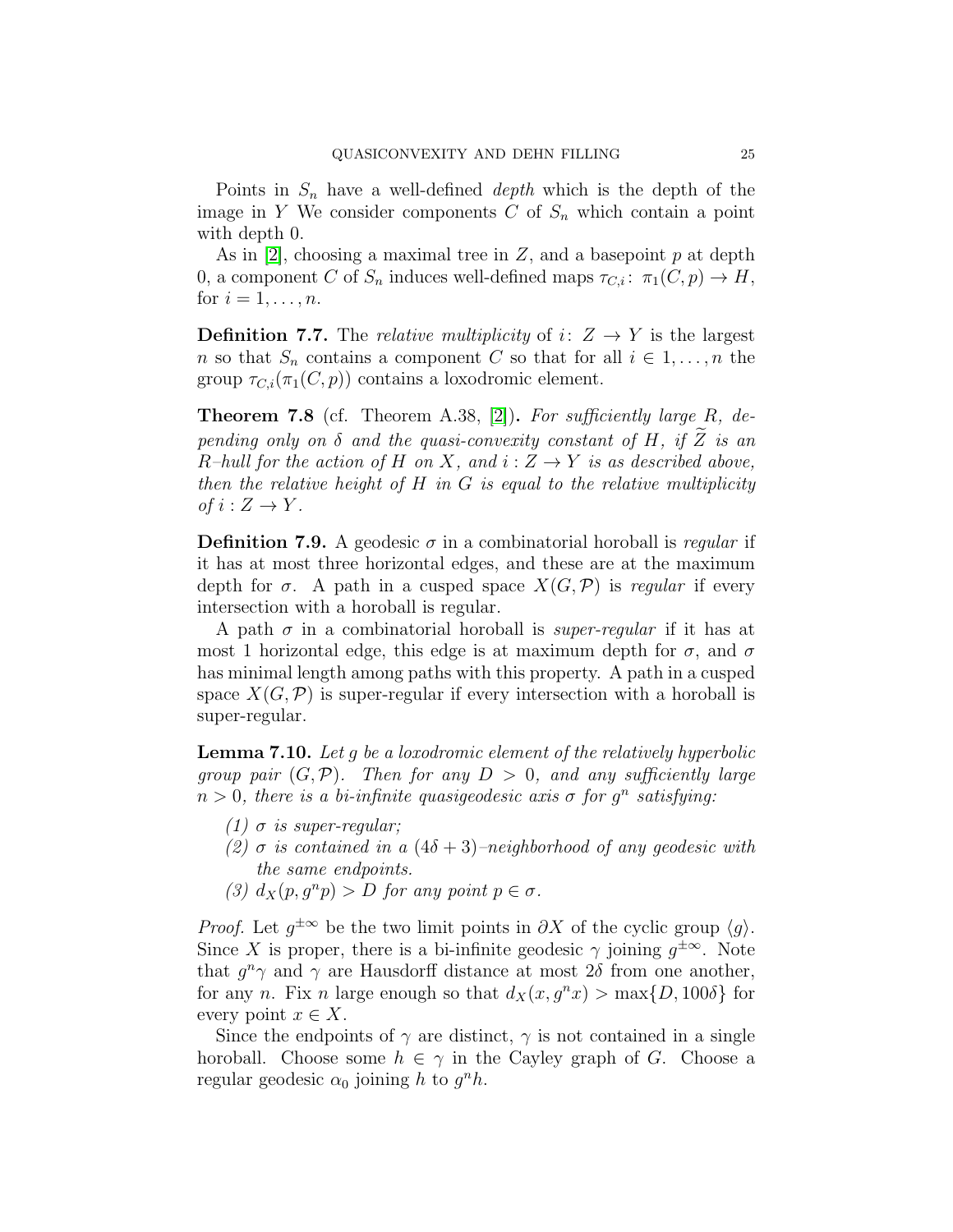Let  $\sigma_0$  be the concatenation of the  $g^n$ -translates of  $\alpha_0$ ; namely  $\sigma_0 =$  $\bigcup_{i\in\mathbb{Z}}g^{in}\alpha_0$ . Let  $\sigma$  be the path obtained my modifying  $\sigma_0$  to be superregular. (This means first ensuring that paths within any horoball consist of two vertical segments and a single horizontal segment, and then removing the horizontal subsegments of  $\sigma_0$  inside horoballs, and replacing them by minimal length super-regular paths with the same endpoints.)

The path  $\sigma_0$  is a broken geodesic with each breakpoint on  $g^k \gamma$  for some  $\gamma$ . The individual geodesics have length at least 100 $\delta$ , and the Gromov products at the vertices are at most 6 $\delta$ . In particular,  $\sigma$  is a quasi-geodesic. The local modifications producing  $\sigma$  from  $\sigma_0$  do not change the fact of quasi-geodesicity (though they do change the constants of quasi-geodesicity).

The path  $\sigma_0$  lies a 2δ–neighborhood of  $\gamma$ . The path  $\sigma$  thus lies in a  $(2\delta + 3)$ –neighborhood of  $\gamma$ , and in a  $(4\delta + 3)$ –neighborhood of any other geodesic with the same endpoints.

Proof of Theorem [7.8.](#page-24-1) The proof from [\[2\]](#page-31-1) works almost as written. Let  $\lambda$  be the constant of quasiconvexity for  $\tilde{\iota}(X_H)$ , and let  $C = 2(\lambda + 2\delta) +$  $\max_i \{d_X(1,c_D)\}\$ , where the elements  $c_D$  are those elements chosen as in Section [2.](#page-3-0) We suppose  $R > C + \lambda + 6\delta + 4$ .

We first show the more difficult direction, that relative multiplicity dominates relative height. Suppose that the relative height is at least  $n$ , so there is some collection of cosets  $\{H, g_2H, \ldots, g_nH\}$  and loxodromic elements  $h_1, ..., h_n \in H$  so that  $h_1 = g_2 h_2 g_2^{-1} = ... = g_n h_n g_n^{-1}$ . Let σ be the quasi-axis for  $h_1$  given by Lemma [7.10,](#page-24-2) and let γ be any biinfinite geodesic with the same endpoints at infinity as  $\sigma$ . Requirement [\(2\)](#page-22-1) implies that  $N_R(\gamma) \cap N_R(G)$  is contained in  $J = \widetilde{Z} \cap g_2\widetilde{Z} \cap \cdots \cap g_n\widetilde{Z}$ . In particular, any points of  $\sigma \cap N_{R-(4\delta+3)}(G)$  are contained in J. We next need to show that the deeper points of  $\sigma$  are also contained in J.

Choose  $g \in G$  on the quasi-axis  $\sigma$ . Fix  $1 \leq i \leq n$ . We claim that there is an element  $\hat{h}_i$  in H so that  $d_X(g, g_i\hat{h}_i) \leq C$  (taking  $g_1 = 1$ ). Indeed,  $g_i h_i g_i^{-1} = h_1$  leaves  $\sigma$  invariant, so the endpoints of  $\sigma$  lie in  $g_i\Lambda_H$ . Suppose that  $\rho$  is a bi-infinite geodesic with the same endpoints as  $\sigma$ . Then by Lemma [7.10](#page-24-2)  $\sigma$  lies in a  $(4\delta + 3)$ –neighborhood of  $\rho$ . On the other hand, quasi-convexity implies that any point on  $\rho$  lies within distance  $\lambda + 2\delta$  of  $\tilde{\iota}(X_H)$ . Possibly, the point g lies within  $\lambda + 2\delta$  of a point in  $\tilde{\iota}(X_H)$  which lies within a horoball, but then this point has depth at most  $\lambda + 2\delta$ , and so lies within distance  $\lambda + 2\delta + \max\{d_X(1, c_D)\}\$ of a point in  $H$ . The claim follows.

Now, let A be a horoball  $(R-4\delta+3)$ –penetrated by  $\sigma$ , and note that  $R - (4\delta + 3) > C + \lambda + 2\delta + 1$ . Any point on  $\sigma$  lies within  $2\delta$  of some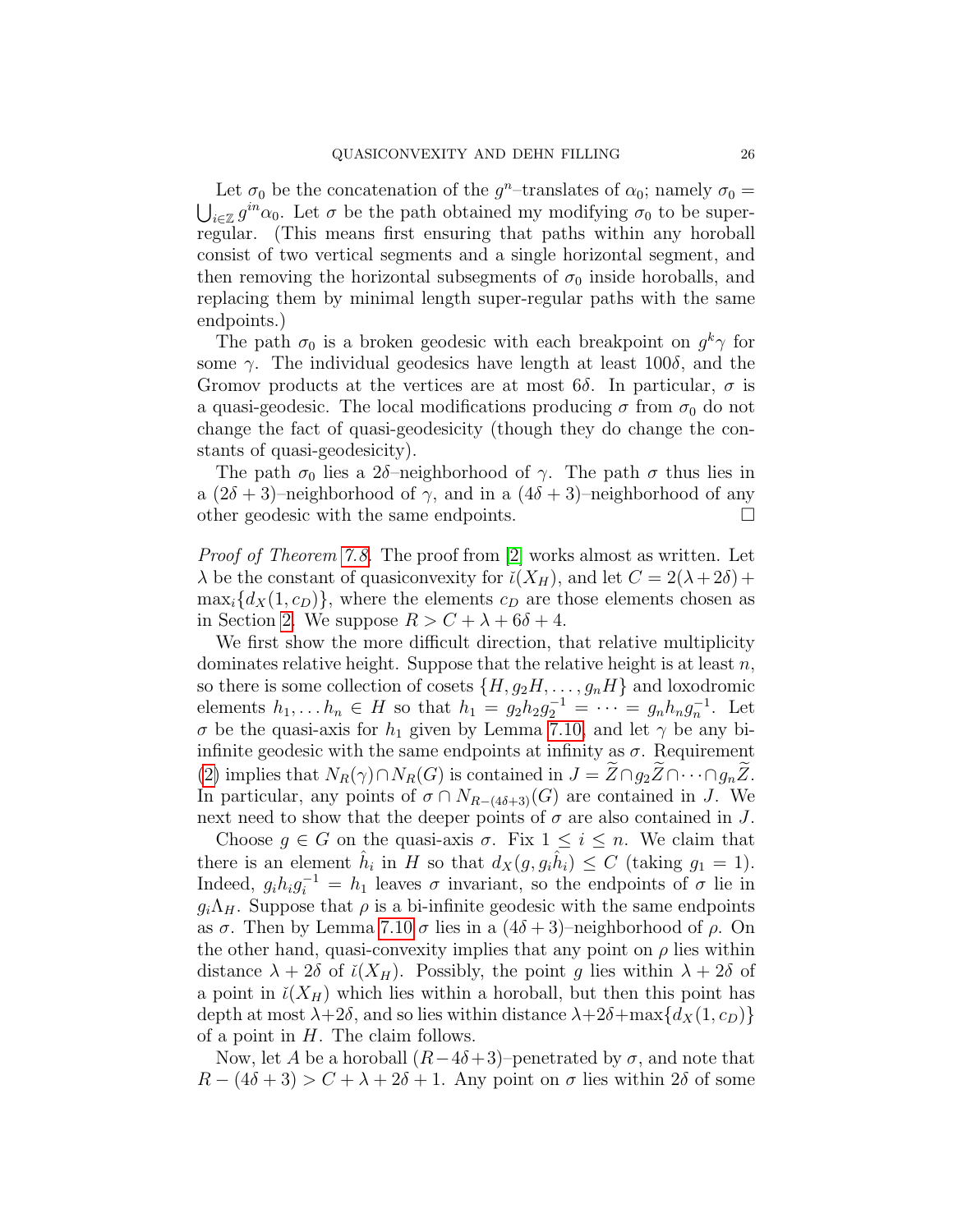

FIGURE 3. Showing that the points of  $\gamma$  lie in J.

point of geodesics  $[g, \hat{h}_1], [\hat{h}_1, h\hat{h}_1], [h\hat{h}_1, h_1g]$ . However, the first and third of these geodesics are between points in the Cayley graph and have length at most C. Therefore, any points of  $\sigma$  at depth greater than  $R - (4\delta + 3)$  in A must be within 2 $\delta$  of the geodesic between  $\hat{h}_1$ and  $h\hat{h}_1$ . This implies that there is a geodesic with endpoints in H which  $(\lambda + 1)$ –penetrates A, which by  $\lambda$ -quasiconvexity implies that A contains points at depth greater than 0 in the image  $\ell(X_H)$ . Condition [\(3\)](#page-22-2) from Definition [7.3](#page-22-4) (along with the requirement that an  $R$ –hull be a full subgraph) ensures that the intersection of  $\tilde{Z}$  with A consists of a collection of vertical lines together with any horizontal edges connecting them. In particular, the (super-regular) subsegment of  $\sigma$  meeting A is contained in  $Z$ . An exactly analogous argument shows that this subsegment is contained in  $g_i \tilde{Z}$  for each i, so all of  $\sigma$  is contained in J.

This implies that  $\sigma$  projects to a loop in  $S_n$  of the type desired; if C is the component containing the image of  $\sigma$ , then  $\tau_{C,i}(\pi_1(C, p))$  contains a conjugate of the loxodromic  $h_1$  for each i.

The other direction, that relative height dominates relatively multiplicity, is almost exactly the same as in [\[2,](#page-31-1) Appendix A]. The only difference is that we assume that the intersection is infinite and nonparabolic, so that it contains a loxodromic element. This loxodromic element is then the one required by Definition [7.7.](#page-24-0)  $\Box$ 

Corollary 7.11. [\[16,](#page-31-18) Theorem 1.4] The relative height of a relatively quasiconvex subgroup of a relatively hyperbolic group is finite.

*Proof.* If the relative multiplicity is n, then in particular,  $S_n$  contains a loop with a vertex at depth 0. Since  $S_n$  avoids the fat diagonal, this vertex represents an  $n$ -tuple of distinct depth 0 vertices of Z. There are only finitely many such vertices, so the relative height is bounded.  $\square$ 

7.1. Non-increasing of height under wide fillings. Suppose that  $\overline{Z}$  is an R–hull for the action of H on X. The following is an analog of [\[2,](#page-31-1) Lemma A.45].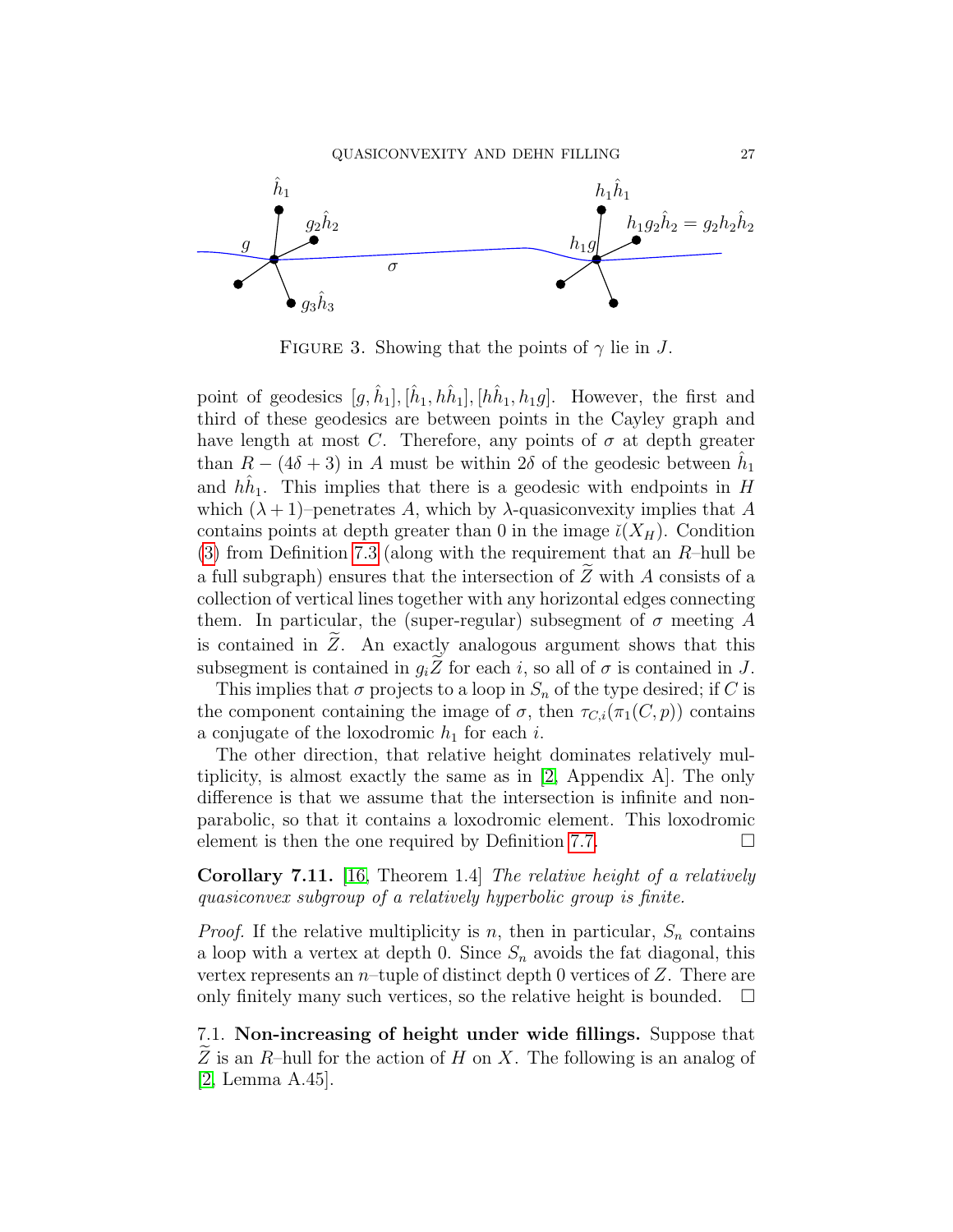<span id="page-27-0"></span>**Lemma 7.12** (cf. Lemma A.45, [\[2\]](#page-31-1)). For all sufficiently long and  $H$ wide fillings  $\phi: G \to G(N_1, \ldots, N_m)$ , if  $K = \text{ker}(\phi)$ ,  $K_H = K \cap H$ , and  $k \in K \setminus K_H$ , then  $k \cdot \widetilde{Z} \cap \widetilde{Z} = \emptyset$ .

*Proof.* By conditions [\(3\)](#page-22-2) and [\(4\)](#page-22-3) of an R-hull, there is some  $R'$  so that if  $gZ \cap Z \neq \emptyset$ , and if N is the R'–neighborhood of H in the Cayley graph of G, then  $gN \cap N \neq \emptyset$ . It follows that the set of g for which  $q\widetilde{Z}\cap\widetilde{Z}\neq\emptyset$  is contained in a finite union of double cosets

$$
A = \bigsqcup_{i=0}^{l} Hg_iH, \text{ with } g_0 = 1.
$$

Now let  $\phi$  be long and H–wide enough to apply Proposition [4.7](#page-12-1) to all the elements  $g_1, \ldots, g_l$ . For such a filling we have  $\phi(g_i) \notin \phi(H)$  for each *i*. Equivalently, there is no  $k \in K$  of the form  $g_i h$  for  $h \in H$  and  $i > 0$ .

Suppose by way of contradiction that  $k \in (K \setminus K_H) \cap A$ . Then we can write  $k = h_1 g_i h_2$  for some  $i > 0$  and some  $h_1, h_2 \in H$ . Conjugating we obtain a  $k' \in (K \setminus K_H) \cap A$  which lies in  $g_i H$ . But this contradicts the last paragraph.

Remark 7.13. Lemma A.45 in [\[2\]](#page-31-1) is a special case of Lemma [7.12.](#page-27-0) The proof given in  $[2]$  contains the erroneous assertion that A is a finite union of *left* cosets; otherwise the proof given there is similar to our proof here of Lemma [7.12,](#page-27-0) but using a theorem about  $H$ –fillings [\[2,](#page-31-1) A.43] in place of our Proposition [4.7.](#page-12-1)

Suppose  $\pi: (G, \mathcal{P}) \to (\overline{G}, \overline{\mathcal{P}})$  is a Dehn filling, and  $X(G, \mathcal{P})$  is the combinatorial cusped space for  $(G, \mathcal{P})$ . If K is the kernel of the quotient map  $G \to \overline{G}$ , then the quotient  $\overline{X} = K \setminus X(G, \mathcal{P})$  is very nearly equal to the cusped space for the pair  $(\overline{G}, \overline{\mathcal{P}})$ , differing only in the addition of some self-loops. In particular, their 0–skeleta are isometric, and we can safely ignore the difference.

Putting Lemma [7.12](#page-27-0) together with uniformity of hyperbolicity and quasiconvexity after long Dehn fillings, we can prove the following:

<span id="page-27-1"></span>**Lemma 7.14.** Fix  $(G, \mathcal{P})$  relatively hyperbolic, and a relatively quasiconvex subgroup  $H$ . For all  $R$ , there is an  $R'$  satisfying the following: For all sufficiently long and H–wide fillings  $\phi: G \to G(N_1, \ldots, N_m)$ , if  $K = \text{ker}(\phi)$ , if  $\tilde{Z}$  is an  $R'-hull$  for  $H$ , then  $\overline{Z} \subset K\backslash X$  is an  $R-hull$ for the image of H in  $G(N_1, \ldots, N_m)$ .

*Proof.* Let  $\delta$  be such that  $\overline{X} = K \setminus X$  is  $\delta$ -hyperbolic whenever K is the kernel of a sufficiently long filling (see Proposition [2.2\)](#page-3-1). As discussed above this quotient is essentially equal to the combinatorial cusped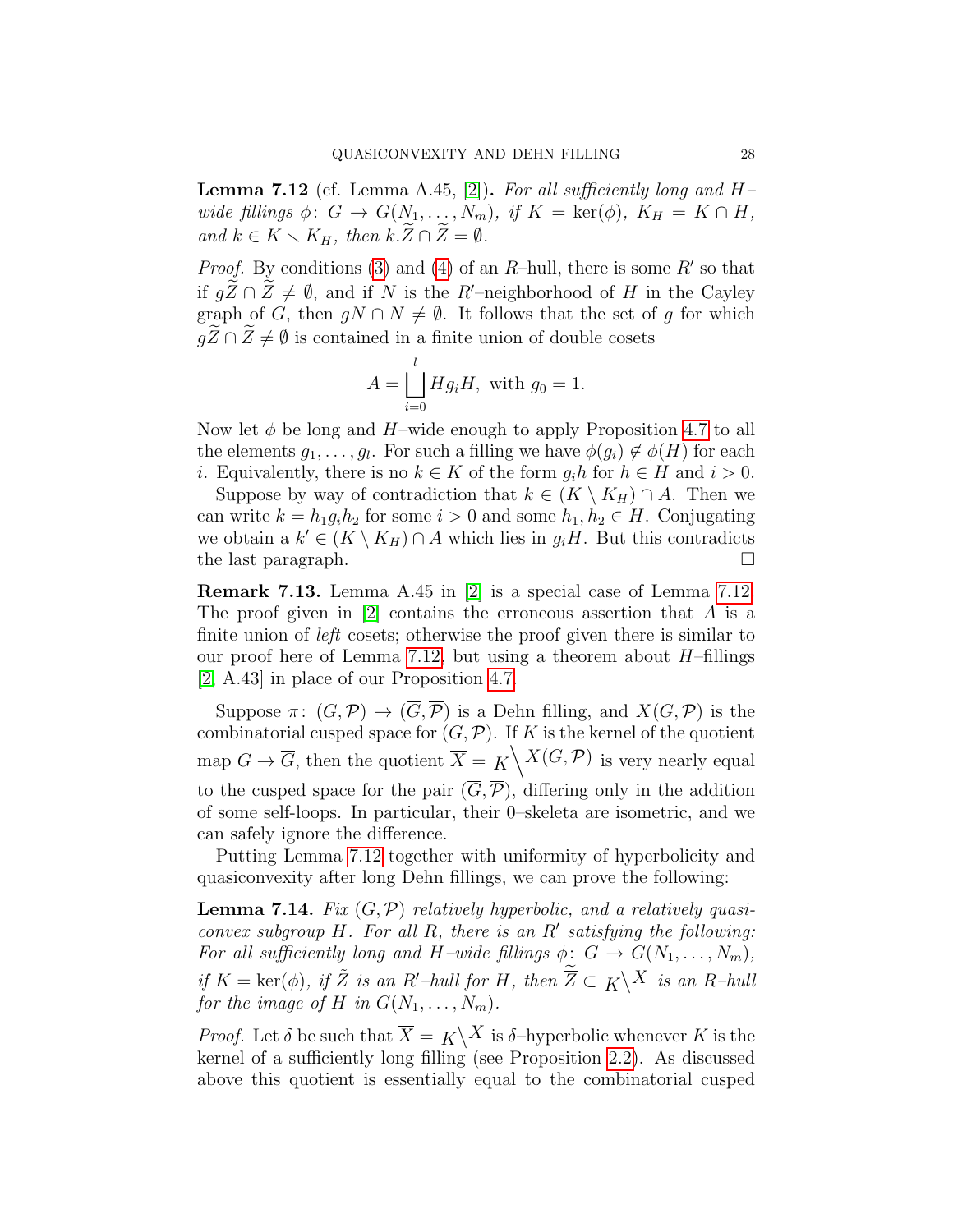space for the pair  $(\overline{G}, \overline{\mathcal{P}})$ , where  $\overline{G} = G(N_1, \ldots, N_m)$ , and  $\overline{\mathcal{P}}$  consists of the images of the elements of  $P$ . Let  $\lambda'$  be the constant from Propo-sition [4.5,](#page-11-2) so that  $\phi(H)$  is  $\lambda'$ -relatively quasiconvex for a sufficiently long and H-wide filling. Let  $R_0 = R_0(\lambda', \delta)$  be such that any bi-infinite geodesic with endpoints in the limit set of a  $\lambda'$ -quasiconvex subset of a  $\delta$ -hyperbolic space is contained in the  $R_0$ -neighborhood of that quasiconvex subset. Let  $C = \max\{d_X(1, c_D)\}\)$ , where  $c_D$  ranges over the elements chosen in Section [2.](#page-3-0) Finally we fix some  $R' > 3R + 2R_0 + C$ .

We assume that  $\phi$  is sufficiently long and H–wide so that the results from the last paragraph apply.

We suppose that  $\tilde{Z}$  is an  $R'-$ hull, and show that the image  $\overline{Z}\subset K\bigl\backslash X$ is an R-hull for the image  $\overline{H}$  of H in  $G(N_1, \ldots, N_m)$ .

Conditions [\(1\)](#page-22-0) and [\(3\)](#page-22-2) of Definition [7.3](#page-22-4) follow easily from the fact that Z is an R'-hull. Condition [\(4\)](#page-22-3) is a fairly straightforward consequence of the fact that  $\overline{H}$  is relatively quasiconvex.

We now establish Condition [\(2\)](#page-22-1). Suppose that  $\gamma$  is a bi-infinite geodesic with endpoints in  $\Lambda(\overline{H})$ . Let  $p \in N_R(\gamma) \cap N_R(\overline{G})$ . Since  $\check{\iota}(X_{\overline{H}})$ is  $\lambda'$ -quasiconvex, we have  $d_{\overline{X}}(p, x) \leq R_0 + R$  for some  $x \in \tilde{\iota}(X_{\overline{H}})$ . Since the depth of p is at most R, the depth of x is at most  $R_0 + 2R$ . Thus there is some  $\overline{h} \in \overline{H}$  with  $d_{\overline{X}}(x, \overline{h}) \leq R_0 + 2R + C$ . Choose  $h \in H$ projecting to  $h$ , and note that there is a bi-infinite geodesic passing through h with endpoints in  $\Lambda(H)$ .

(We remark that because we assumed that  $\gamma$  exists,  $\Lambda(H)$  contains more than one point. It follows that  $\Lambda(H)$  contains more than one point, which implies the existence of such a bi-infinite geodesic.)

In particular, an  $R'-$ ball about h is contained in the  $R'-$ hull Z. Since  $R' > d_{\overline{X}}(\overline{h}, p)$ , the image of  $\widetilde{Z}$  in  $K \backslash X$  must contain  $p$ .

We now prove that the relative height of H does not increase under sufficiently long and  $H$ –wide fillings.

<span id="page-28-0"></span>**Theorem 7.15.** (cf. [\[2,](#page-31-1) A.46]) For sufficiently long and H–wide fillings, the relative height of  $(\overline{H}, \overline{D})$  in  $(\overline{G}, \overline{P})$  is at most the relative height of  $(H, \mathcal{D})$  in  $(G, \mathcal{P})$ .

*Proof.* As usual, let  $\delta$  be a constant so that the cusped space of  $(G, \mathcal{P})$ and also those of sufficiently long fillings, are  $\delta$ -hyperbolic, and let  $\lambda$  be a quasi-convexity constant for H, which we also assume (using Proposition [4.5\)](#page-11-2) is a quasi-convexity constant for the image of H under sufficiently long and  $H$ –wide fillings.

Let  $R$  be sufficiently large to apply Theorem [7.8](#page-24-1) with these values of δ and  $\lambda$ . Let R' the the constant (depending on R) from the conclusion of Lemma [7.14.](#page-27-1)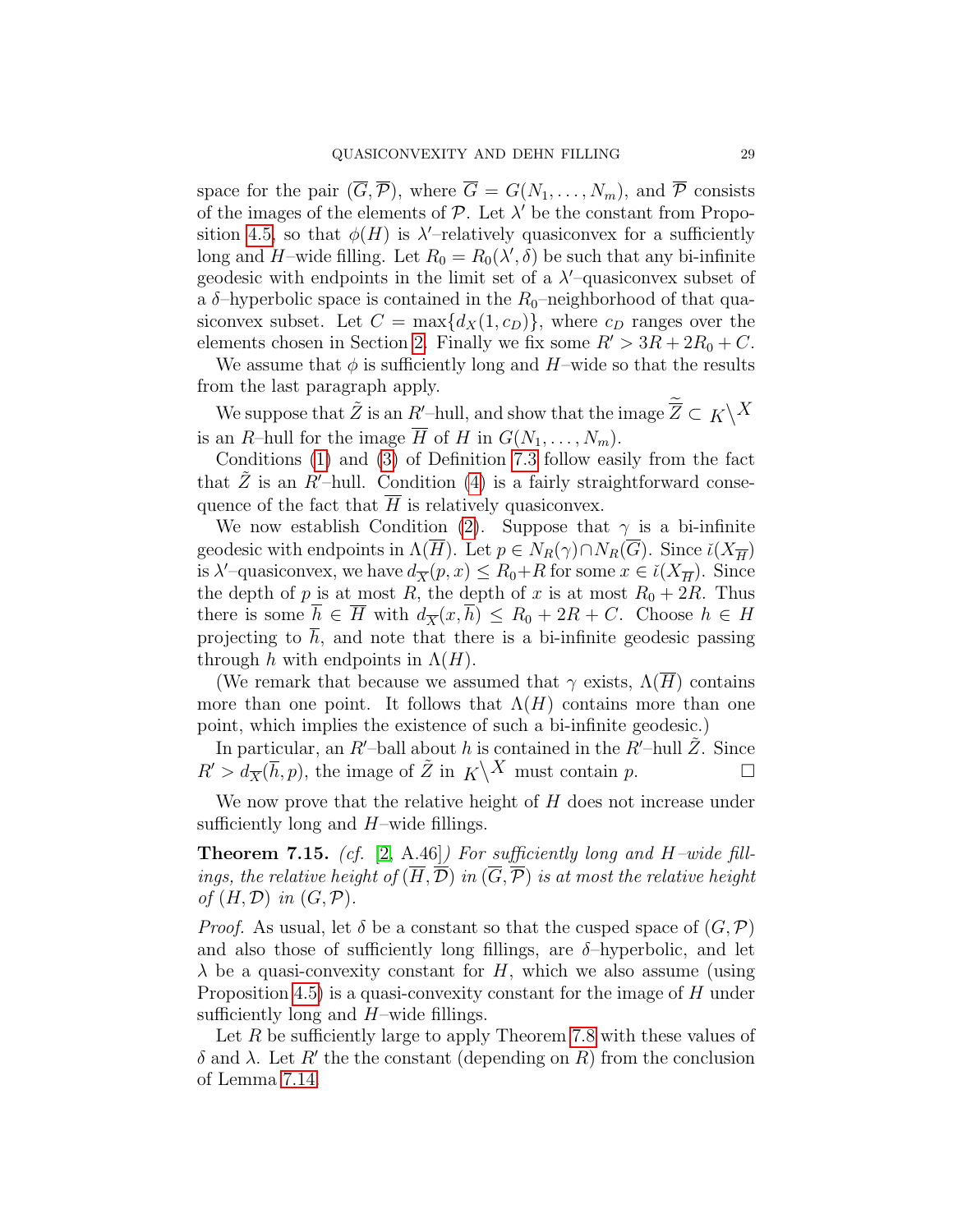Consider the following commutative diagram, which is equivariant with respect to the group actions and the natural maps between the groups (inclusion and quotient maps, as appropriate):



where X is the cusped space for  $(G, \mathcal{P}), \overline{X} = K \setminus X, \widetilde{Z}$  is an R-hull for H,  $K_H = H \cap K$  is the kernel of the induced filling on H, and  $\widetilde{\overline{Z}} = K_H \backslash \widetilde{Z}$  .

It follows immediately from Lemma [7.12](#page-27-0) that  $\overline{Z}$  embeds in  $\overline{X}$ , and it follows from Lemma [7.14](#page-27-1) that  $\overline{Z}$  is an R-hull for  $H/K_H$  in  $\overline{X}$ .

Taking quotients by the relevant groups we get the diagram,

(1) 
$$
\begin{array}{ccc}\n & Z & \xrightarrow{i} & Y \\
& \downarrow & & \downarrow \\
& \overline{Z} & \xrightarrow{\overline{i}} & \overline{Y}\n\end{array}
$$

where the horizontal maps are immersions inducing the inclusions  $H \rightarrow$ G and  $\overline{H} \to \overline{G}$  on the level of fundamental group. The vertical maps from Y to  $\overline{Y}$  and from Z to  $\overline{Z}$  are homeomorphisms. Theorem [7.8](#page-24-1) implies that the relative multiplicities of Z in Y and of  $\overline{Z}$  in  $\overline{Y}$  measure the relative heights of H in G and of  $H/K_H$  in  $G/K$ , respectively.

For  $n > 0$ , define

$$
S_n = \{(z_1,\ldots,z_n) \in Z^n \mid i(z_1) = \cdots = i(z_n)\} \setminus \Delta
$$

and

$$
\overline{S}_n = \{(z_1, \ldots, z_n) \in \overline{Z}^n \mid \overline{\imath}(z_1) = \cdots = \overline{\imath}(z_n) \} \setminus \overline{\Delta},
$$

where  $\Delta = \{(z_1, \ldots, z_n) \mid \text{ there exist } i \neq j \text{ so that } z_i = z_j \}$  is the fat diagonal in  $\overline{Z}^n$  and  $\overline{\Delta}$  is the fat diagonal in  $\overline{Z}^n$ .

For each  $i \in \{1, \ldots, n\}$  and each component C of  $S_n$  the projections of  $Z<sup>n</sup>$  to its factors induce maps

$$
\tau_{C,i} \colon \pi_1(C) \to H,
$$

and

$$
\overline{\tau}_{C,i} \colon \pi_1(C) \to \overline{H}.
$$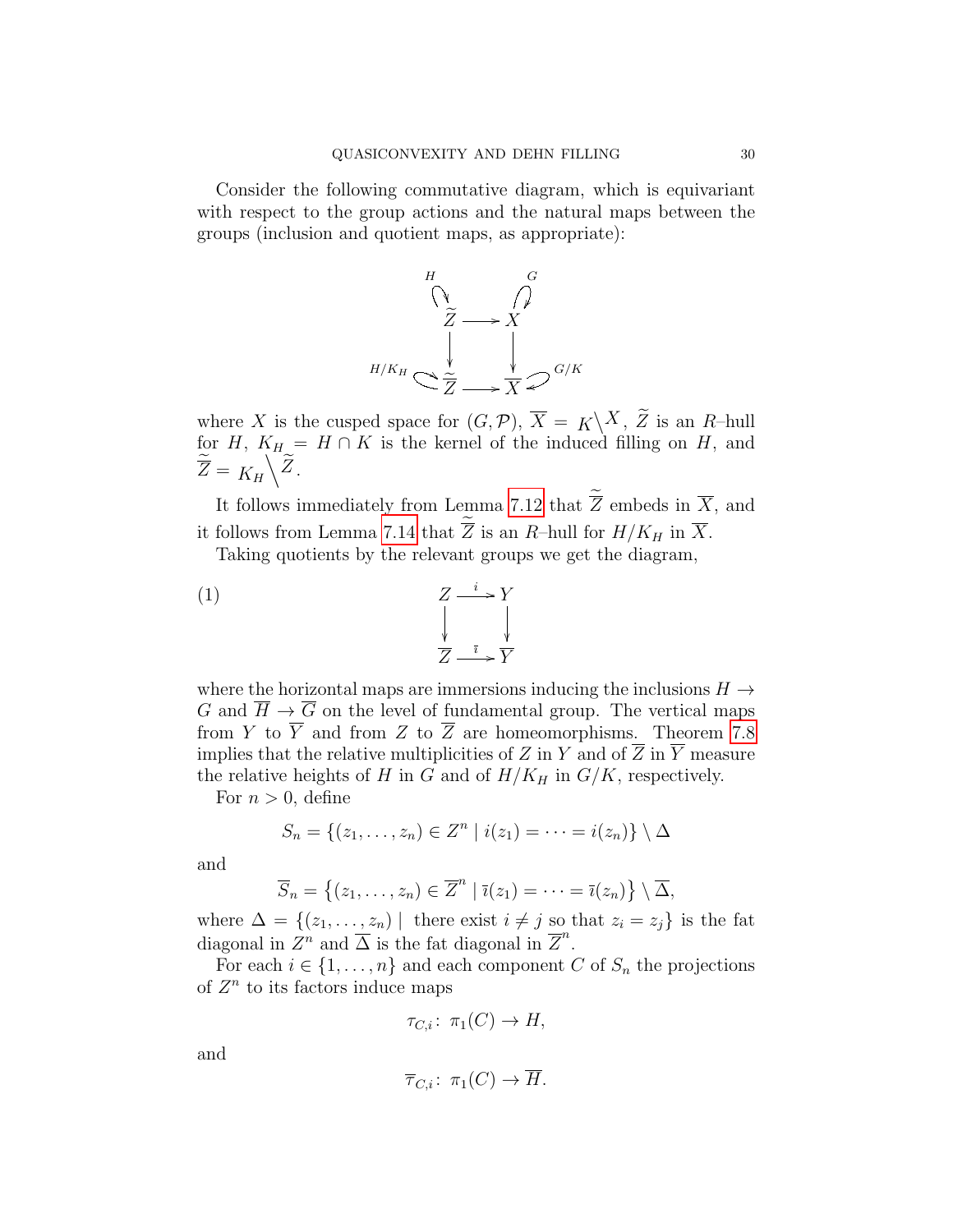Since the quotient  $Z = H \setminus \widetilde{Z}$  can also be thought of as  $(H/K_H) \setminus \widetilde{Z}$ , the homomorphisms  $\overline{\tau}_{C,i}$  all factor as  $\overline{\tau}_{C,i} = \phi|_H \circ \tau_{C,i}$ , where  $\phi$  is the filling map.

In particular, if  $\gamma$  is a loop in  $\overline{S}_n$  so that  $\overline{\tau}_{C,i}([\gamma])$  is infinite for each  $i \in \{1, \ldots, n\}$  then it must be that  $\tau_{C,i}([\gamma])$  is already infinite for each i.

In case parabolic subgroups of a relatively hyperbolic group are finite, the relative height is the same as the height. Recall that a filling  $G \to G(N_1,\ldots,N_m)$  is peripherally finite if for each  $1 \leq j \leq m$  the subgroup  $N_j$  has finite-index in  $P_j$ . The following is an immediate consequence of Theorem [7.15.](#page-28-0)

<span id="page-30-1"></span>Corollary 7.16. For sufficiently long and  $H$ -wide peripherally finite fillings, the height of  $\overline{H}$  in  $\overline{G}$  is at most the relative height of  $(H, \mathcal{D})$  in  $(G,\mathcal{P}).$ 

# 7.2. A result required by Wilton and Zalesskii.

**Definition 7.17.** [\[27,](#page-32-1) Definition 4.1] Suppose that  $(G, \mathcal{P})$  is relatively hyperbolic and  $H \leq G$ . We say that H is *relatively malnormal* if for any  $q \notin H$  the intersection  $H^g \cap H$  is conjugate into some element of  $\mathcal{P}.$ 

If  $(G, \mathcal{P})$  is relatively hyperbolic and G is torsion-free, then a relatively malnormal subgroup is either parabolic or a subgroup of relative height 1.

For his joint work with Zalesskii [\[27\]](#page-32-1), Henry Wilton asked us to prove the following result, which appeared as [\[27,](#page-32-1) Theorem 4.4]:

<span id="page-30-0"></span>**Theorem 7.18.** Let G be a toral relatively hyperbolic group with parabolic subgroups  $\{P_1, \ldots, P_n\}$  and let H be a subgroup which is relatively quasi-convex and relatively malnormal. There exist subgroups of finite index  $K_i' \subset P_i$  (for all i) such that, for all subgroups of finite index  $L_i \subset K'_i$ , if

$$
\eta\colon G\to Q=G/\langle\!\langle L_1,\ldots,L_n\rangle\!\rangle
$$

is the quotient map, the quotient  $Q$  is word-hyperbolic and the image  $\eta(H)$  in Q is quasi-convex and almost malnormal.

*Proof.* We restrict to peripherally finite fillings. For sufficiently long peripherally finite fillings  $\eta: G \to Q$ , the quotient Q is hyperbolic (since it is hyperbolic relative to finite groups) by [\[11,](#page-31-9) Theorem 7.3.(2)]. Since the peripheral subgroups of  $Q$  are finite, there is no difference between quasiconvex and relatively quasiconvex subgroups.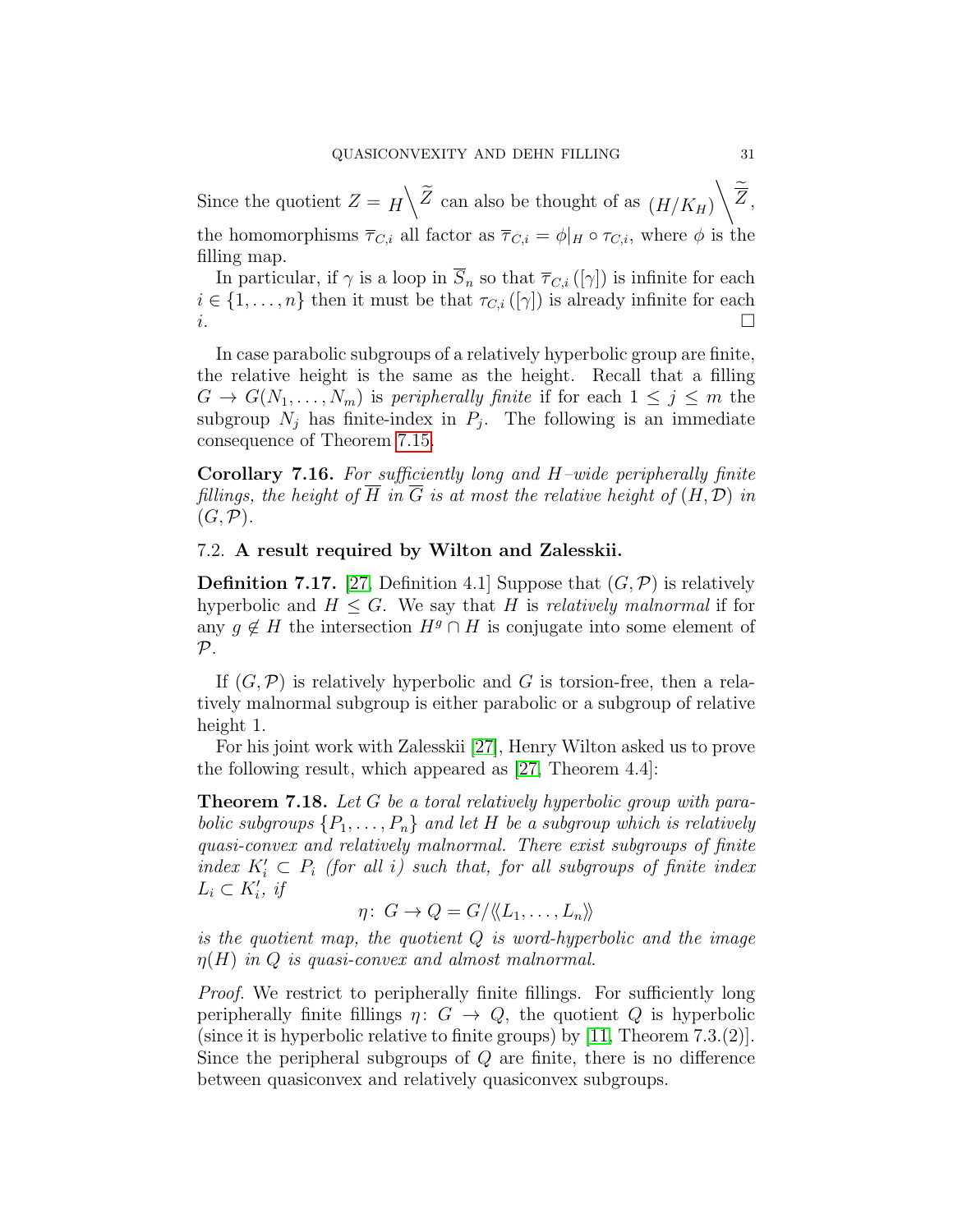By Proposition [4.5,](#page-11-2) for sufficiently long and H–wide fillings  $\eta: G \rightarrow$ Q the image  $\eta(H)$  is quasi-convex, and by Corollary [7.16,](#page-30-1) for sufficiently long and H–wide fillings  $\eta(H)$  is almost malnormal in Q.

It remains only to note that sufficiently long and  $H$ –wide peripherally finite fillings exist by Lemma [5.2,](#page-14-1) since the peripheral subgroups of  $G$ are free abelian, and hence ERF.

#### **REFERENCES**

- <span id="page-31-8"></span>[1] I. Agol. Criteria for virtual fibering. J. Topol., 1(2):269–284, 2008.
- <span id="page-31-1"></span>[2] I. Agol. The Virtual Haken Conjecture. Doc. Math., 18:1045–1087, 2013. With an appendix by Agol, Daniel Groves, and Jason Manning.
- <span id="page-31-4"></span>[3] I. Agol, D. Groves, and J. F. Manning. Residual finiteness, QCERF and fillings of hyperbolic groups. Geom. Topol., 13(2):1043–1073, 2009.
- <span id="page-31-3"></span>[4] I. Agol, D. Groves, and J. F. Manning. An alternate proof of Wise's malnormal special quotient theorem. Forum Math. Pi, 4:e1, 54, 2016.
- <span id="page-31-13"></span>[5] M. R. Bridson and A. Haefliger. Metric Spaces of Non–Positive Curvature, volume 319 of Grundlehren der mathematischen Wissenschaften. Springer– Verlag, Berlin, 1999.
- <span id="page-31-0"></span>[6] D. Cooper and D. Futer. Ubiquitous quasi-Fuchsian surfaces in cusped hyperbolic 3–manifolds. Geom. Topol., 23(1):241–298, 2019.
- <span id="page-31-11"></span>[7] R. Coulon. On the geometry of Burnside quotients of torsion free hyperbolic groups. International Journal of Algebra and Computation, 24(3):251–345, 2014.
- <span id="page-31-14"></span>[8] F. Dahmani. Combination of convergence groups. Geom. Topol., 7:933–963 (electronic), 2003.
- <span id="page-31-2"></span>[9] F. Dahmani and V. Guirardel. Recognizing a relatively hyperbolic group by its Dehn fillings. Duke Math. J., 167(12):2189–2241, 2018.
- <span id="page-31-17"></span>[10] W. D. Dunbar and G. R. Meyerhoff. Volumes of hyperbolic 3-orbifolds. Indiana Univ. Math. J., 43(2):611–637, 1994.
- <span id="page-31-9"></span>[11] D. Groves and J. F. Manning. Dehn filling in relatively hyperbolic groups. Israel Journal of Mathematics, 168:317–429, 2008.
- <span id="page-31-12"></span>[12] D. Groves and J. F. Manning. Dehn fillings and elementary splittings. Trans. Amer. Math. Soc., 370(5):3017–3051, 2018.
- <span id="page-31-7"></span>[13] F. Haglund and D. T. Wise. Special cube complexes. Geom. Funct. Anal., 17(5):1551–1620, 2008.
- <span id="page-31-15"></span>[14] F. Haglund and D. T. Wise. Coxeter groups are virtually special. Adv. Math., 224(5):1890–1903, 2010.
- <span id="page-31-10"></span>[15] G. C. Hruska. Relative hyperbolicity and relative quasiconvexity for countable groups. Algebr. Geom. Topol., 10(3):1807–1856, 2010.
- <span id="page-31-18"></span>[16] G. C. Hruska and D. T. Wise. Packing subgroups in relatively hyperbolic groups. Geom. Topol., 13(4):1945–1988, 2009.
- <span id="page-31-16"></span>[17] G. C. Hruska and D. T. Wise. Finiteness properties of cubulated groups. Compos. Math., 150(3):453–506, 2014.
- <span id="page-31-6"></span>[18] J. F. Manning and E. Mart´ınez-Pedroza. Separation of relatively quasiconvex subgroups. Pacific J. Math., 244(2):309–334, 2010.
- <span id="page-31-5"></span>[19] E. Martínez-Pedroza. Combination of quasiconvex subgroups of relatively hyperbolic groups. Groups Geom. Dyn., 3(2):317–342, 2009.